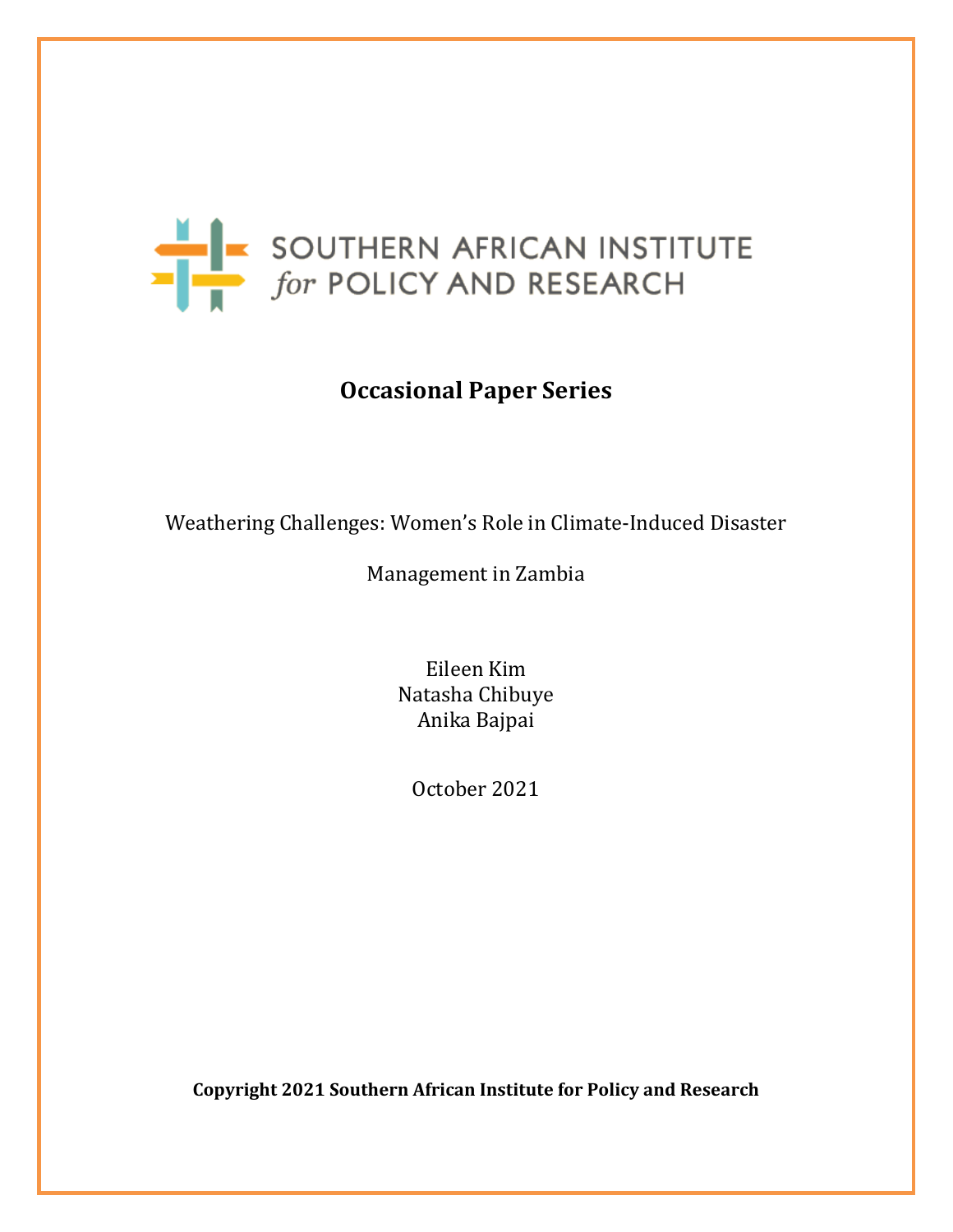# **Table of Contents**

| Abstract                                                  | 3  |
|-----------------------------------------------------------|----|
| Acronyms                                                  | 4  |
| Introduction                                              | 5  |
| Methodology                                               | 7  |
| Literature Review                                         | 8  |
| Zambia's Disaster Management Landscape:                   | 8  |
| Climate-induced Disasters in Zambia                       | 8  |
| 2015 National Disaster Management Policy                  | 11 |
| <b>Other Zambian Plans and Policies:</b>                  | 14 |
| International Framework and Theory:                       | 16 |
| The Sendai Framework                                      | 16 |
| Critiques and Suggestions                                 | 18 |
| <b>Case Studies:</b>                                      | 20 |
| Sri Lanka                                                 | 21 |
| India                                                     | 25 |
| Philippines                                               | 27 |
| Case Study Comparison                                     | 30 |
| <b>Findings and Discussion</b>                            | 31 |
| <b>Specific Provisions:</b>                               | 31 |
| Areas of Improvement in Specific Provisions               | 33 |
| <b>Female Representation:</b>                             | 34 |
| Areas of Improvement in Female Representation             | 37 |
| Multilevel Government Involvement:                        | 38 |
| Areas of Improvement in Multilevel Government Involvement | 41 |
| Data-Driven Decisions:                                    | 42 |
| Areas of Improvement in Data Driven Decisions             | 45 |
| Conclusion                                                | 46 |
| Limitations:                                              | 49 |
| Acknowledgements                                          | 50 |
| References                                                | 51 |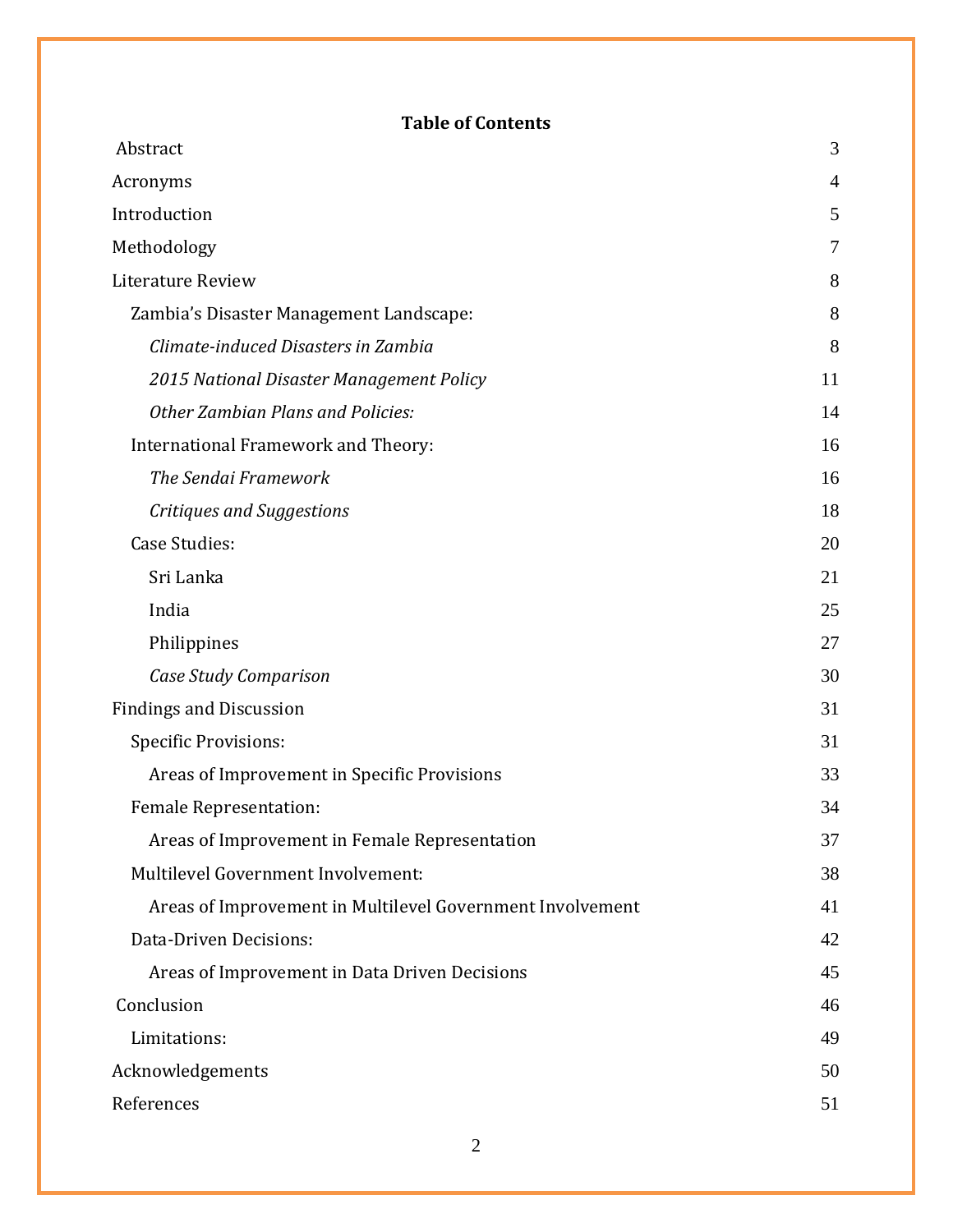#### <span id="page-2-0"></span> **Abstract**

Women often suffer disproportionately during climate-induced disasters. In Zambia, specifically, women are more vulnerable in disasters due to their traditional roles and the frequency of floods and droughts. Zambia's 2015 National Disaster Management Policy outlines the country's current approach to disasters and includes gender provisions. The paper aims to better understand women's role in climate-induced disaster management in Zambia and identify potential areas for improvement to be included in future revisions of the NDMP. To research this topic, we conducted an extensive literature review focusing on both the Zambian and international disaster management context, in addition to seven structured interviews with experts. Through this process, we were able to determine four areas of potential improvement: (1) specific provisions, (2) female representation, (3) multilevel government involvement, and (4) data-driven decisions. In these themed sections, we synthesize our findings and offer suggestions to the NDMP that incorporate a gender perspective.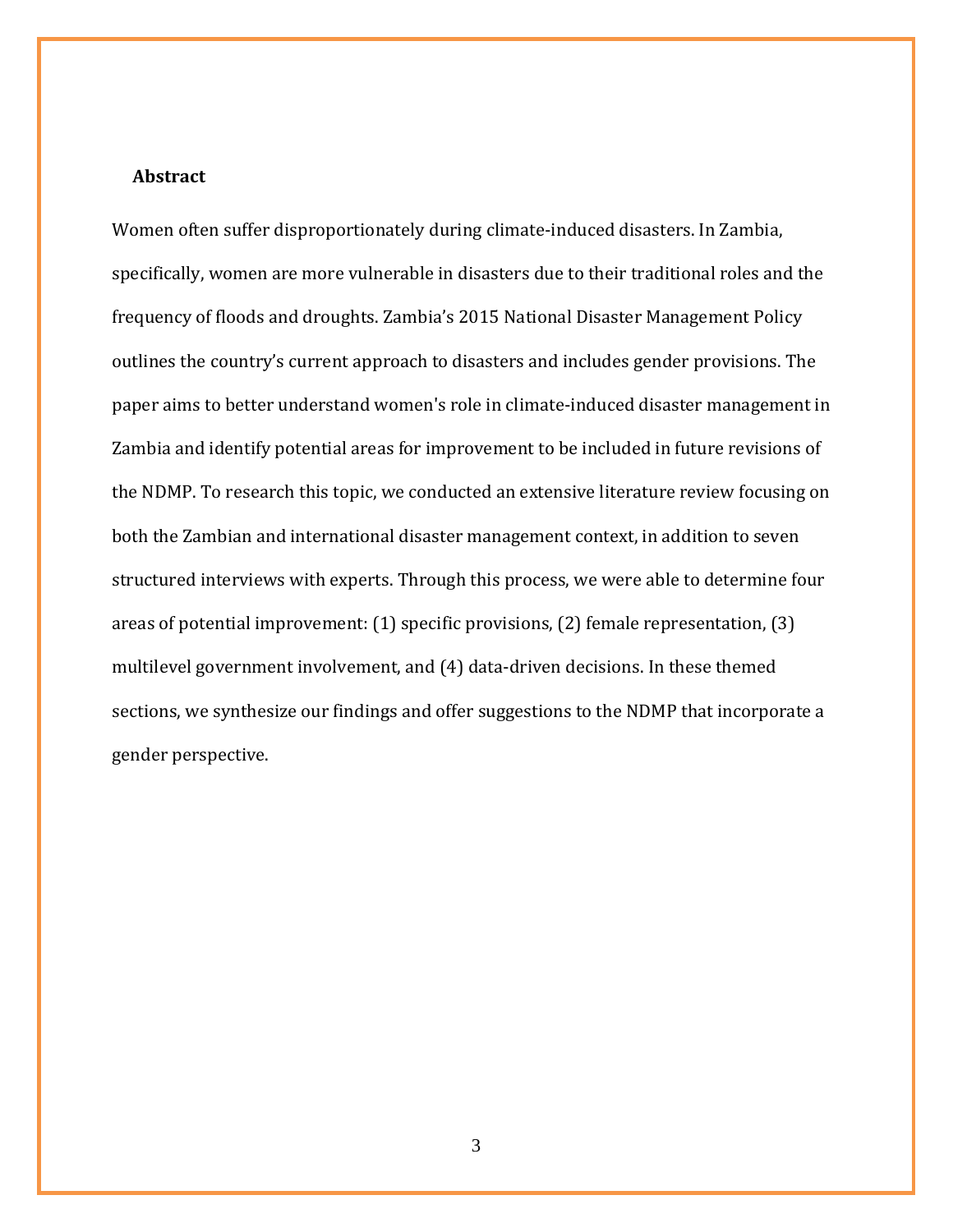## <span id="page-3-0"></span>**Acronyms**

ccGAP - Climate Change Gender Action Plan CDRRP - Coastal Disaster Risk Reduction Project CIND - Climate-Induced Natural Disasters DA - Department of Agriculture DMMU - Disaster Management and Mitigation Unit DRR - Disaster Risk Reduction DRRMC - Disaster Risk Reduction and Management Council/Committee DSWD - Department of Social Welfare and Development DOLE - Department of Labour and Employment GBV - Gender Based Violence GFDRR - Global Facility for Disaster Reduction and Recovery GII- Gender Inequality Index MDGs - Millennium Development Goals NCRMP - National Cyclone Risk Mitigation Project NDMP - National Disaster Management Policy PPCR - Pilot Program for Climate Resilience SCRALA - Strengthening climate resilience of agricultural livelihoods in Agro-Ecological Regions I and II SDG - Sustainable Development Goals UN- United Nations UNDP- United Nations Development Programme UNDRR- United Nations Disaster Risk Reduction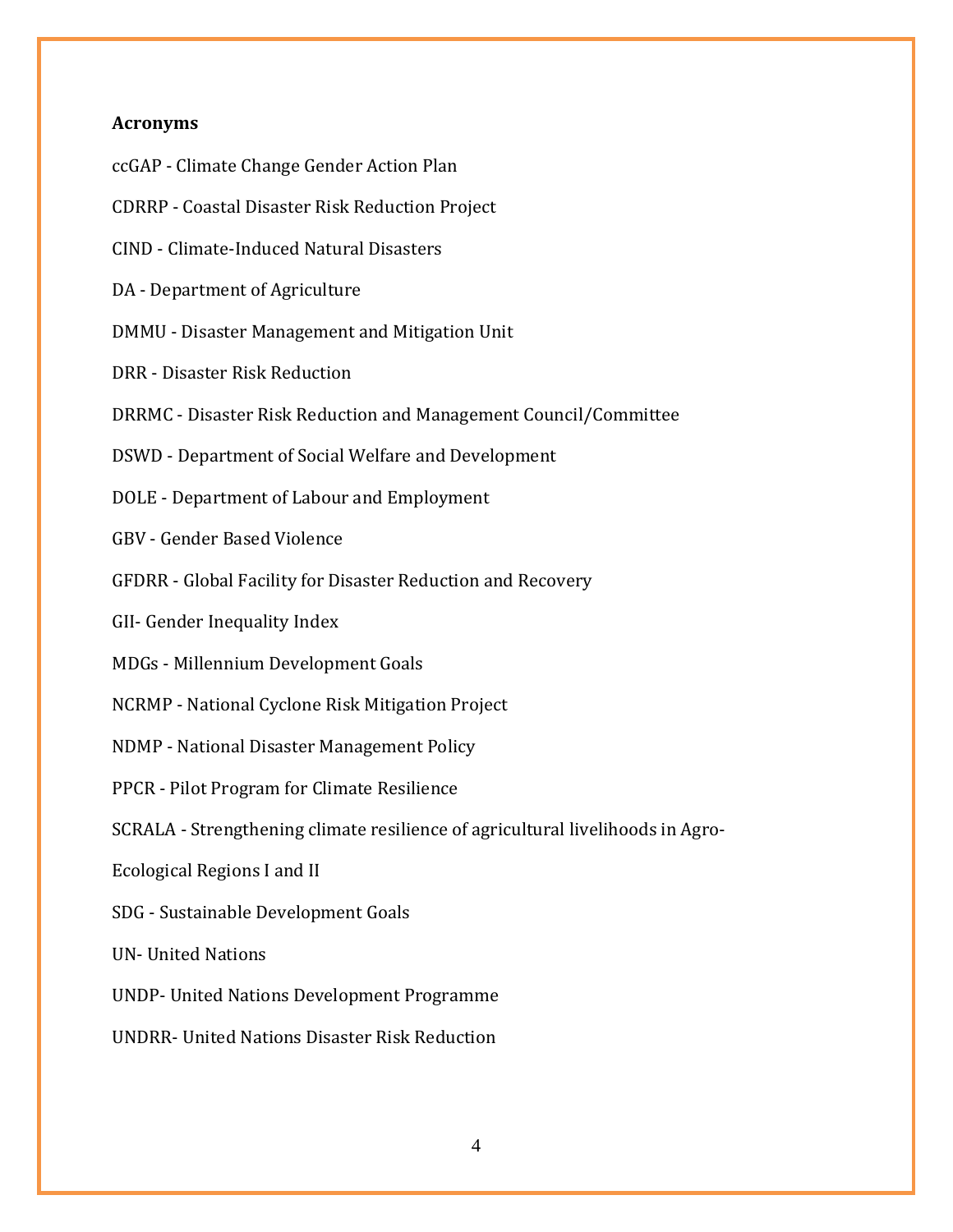# <span id="page-4-0"></span>**Introduction**

Zambia is a land-locked country located in Southern Africa. Its climate is highly variable and has a long history of managing CINDs. With much of the country being located within the Zambezi and Congo River Basin, most Zambians are familiar with the seasonal flooding that comes in the rainy months and droughts that accompany the dry season. In recent years, however, Zambia has experienced an increase in such disasters. These disasters are a byproduct of new weather patterns influenced by climate change and have had devastating effects on communities. These events have impacted individuals' livelihoods and have limited the country's development, as the cultivation of natural resources is a pillar of Zambia's economy. Notably, the variability in weather patterns has made it difficult for farmers to produce their necessary crop yields. With over half of the country's labor force employed in the agricultural sector and much of the rest dependent on its products, these natural disasters have negatively impacted factors such as food security, household income, and economic growth (*Zambia*, 2021). Climate change has also contributed to harmful effects on human and wildlife health, by extending the spread of diseases and limiting the availability of safe, uncontaminated food and water. It becomes even more critical to understand climate change's effects on the country's water supply when we consider that 93% of Zambia's energy is derived from hydroelectricity (*Zambia*, 2021). Because of the numerous consequences of droughts and floods on the country, the 2015 NDMP, amongst others, was proposed to establish a system to respond and prepare for these said disasters. This document is revised approximately every five years and is expected to be renewed in the coming year.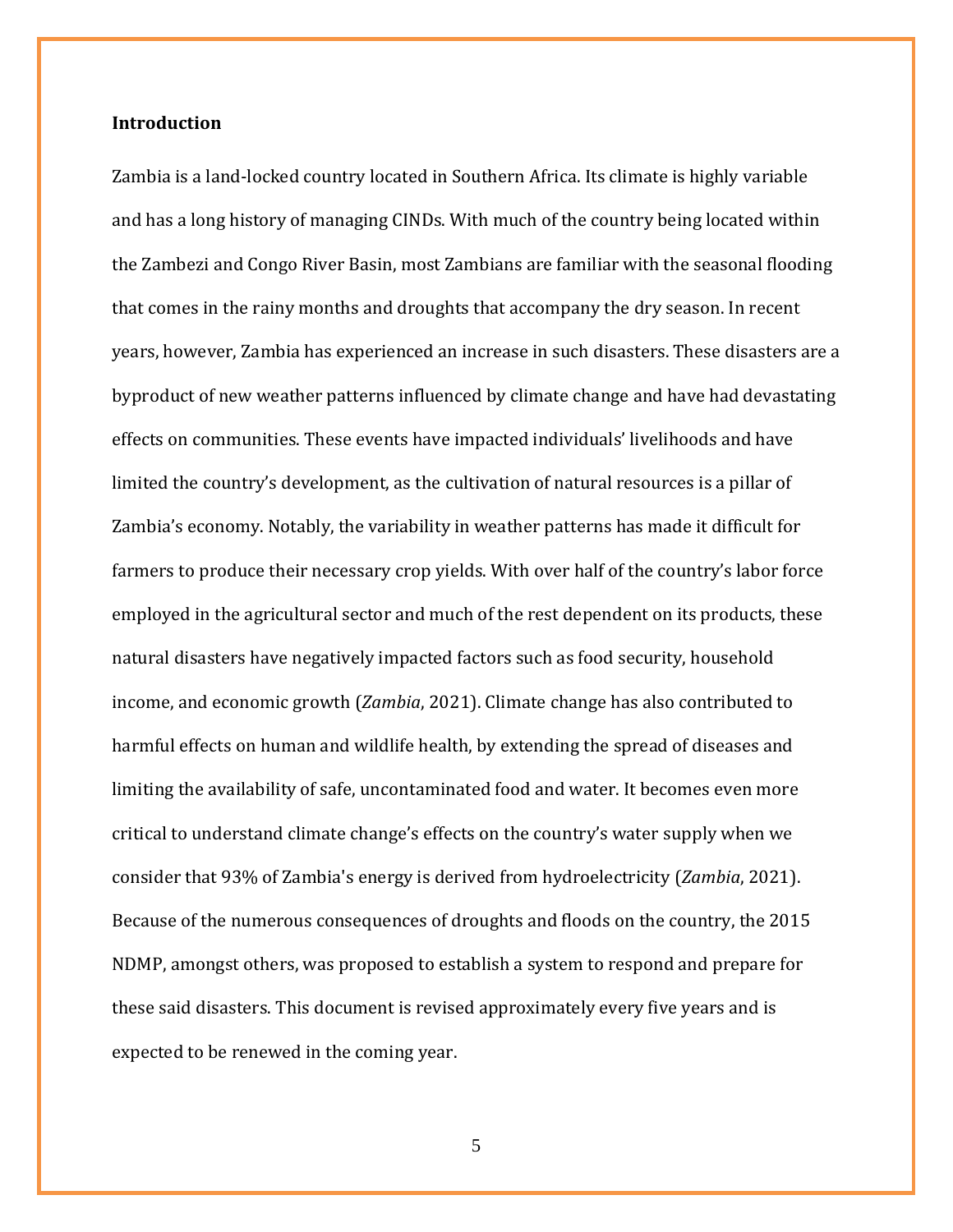Despite the growing number of policies to aid in disaster mitigation techniques, one potential gap that was identified in the 2015 NDMP was the role and representation of women in these disaster management initiatives. Women are often disproportionately affected by natural disasters. They are especially vulnerable in areas where they are subject to discrimination and expect to fulfill traditional caretaking roles, as these factors often cause them to be the first to face housing insecurity and food/water shortage and contamination. According to the UNDP's 2018 Human Development Report, Zambia ranked 131st among countries in terms of the GII with a score of .540 (*Gender Inequality Index*, 2020). This indicator measures inequality of achievement between men and women in reproductive health, the labor market and empowerment with 0 being the most equitable and 1 being the least. For comparison, neighboring countries such as Zimbabwe and Angola received a score of 0.525 and 0.578 in the GII of 2018 (*Gender Inequality Index*, 2020). For these reasons, we believe it is imperative to study how women are affected by CINDs in the Zambian context.

In this paper, we aim to analyze the current situation of CINDs in Zambia, specifically assessing how women are involved in disaster management programs and policy-making initiatives. With this research, we hope to identify areas of actionable improvement for Zambian disaster response, in order to lessen the negative impacts of floods and droughts on both women and the local communities. Furthermore, we hope to make suggestions regarding increased female representation in such decisions, as women are often frontrunners in providing for the health and safety of their families. For our research, we have included a literature review focused on Zambia's climate-related challenges and policies, relevant international frameworks and theories, and case studies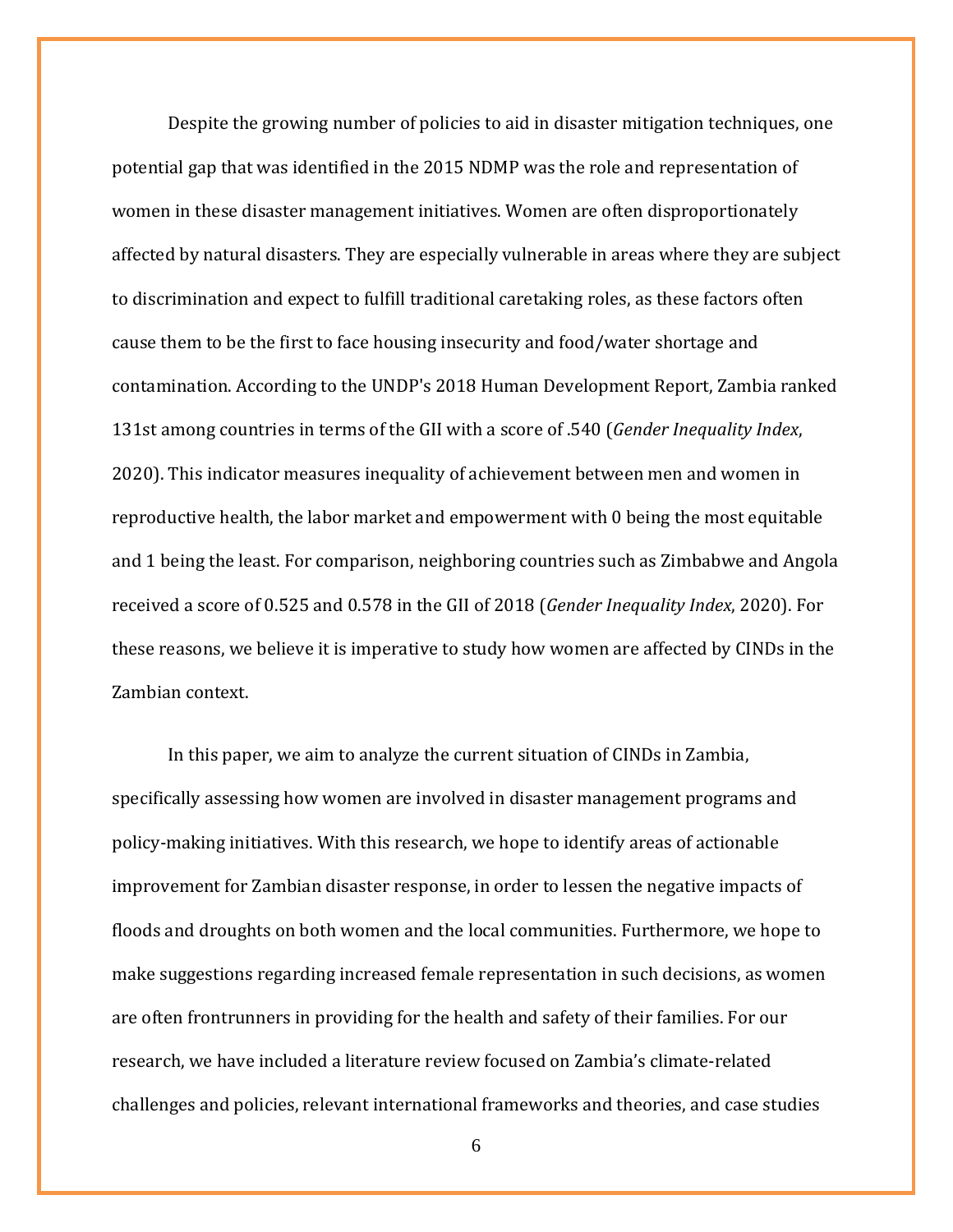for comparison. In addition, we analyzed qualitative data collected through virtual stakeholder interviews conducted during July 2021. By synthesizing current literature and expert interviews, we further hope to identify suggestions to address any gaps or weaknesses (specifically regarding gender roles) in the 2015 NDMP.

#### <span id="page-6-0"></span>**Methodology**

The research for this paper was primarily conducted in two categories: a comprehensive literature review and stakeholder interviews.

The literature review was separated into three sections: Zambia-specific policy and disaster history, international framework and theory, and case studies of similarly situated countries. The Zambia-specific section reviewed sources regarding the impact of climateinduced disasters in Zambia, as well as the 2015 NDMP and other relevant policies. The international framework and theory section additionally reviewed several sources that evaluated the Sendai Framework for DRR. The final section of the literature review analyzed case studies from Sri Lanka, India, and the Philippines, and evaluated the gendered impact of natural disasters in these countries. These nations were chosen since their status as disaster-prone developing countries were comparable to that of Zambia.

The second portion of the research was conducted through an analysis of stakeholder interviews. A total of seven stakeholders were interviewed regarding their expertise and experience in either climate change, gender research, or disaster management and response. The following listed persons are those that were interviewed about their work: Dr. Douty Chibamba, Anna Brettman, Ngao Mubanga, Gatkuoth Kai, Jean Mukumwa, Dr. Mark Constas, and Roland Seri. Following these interviews, a collective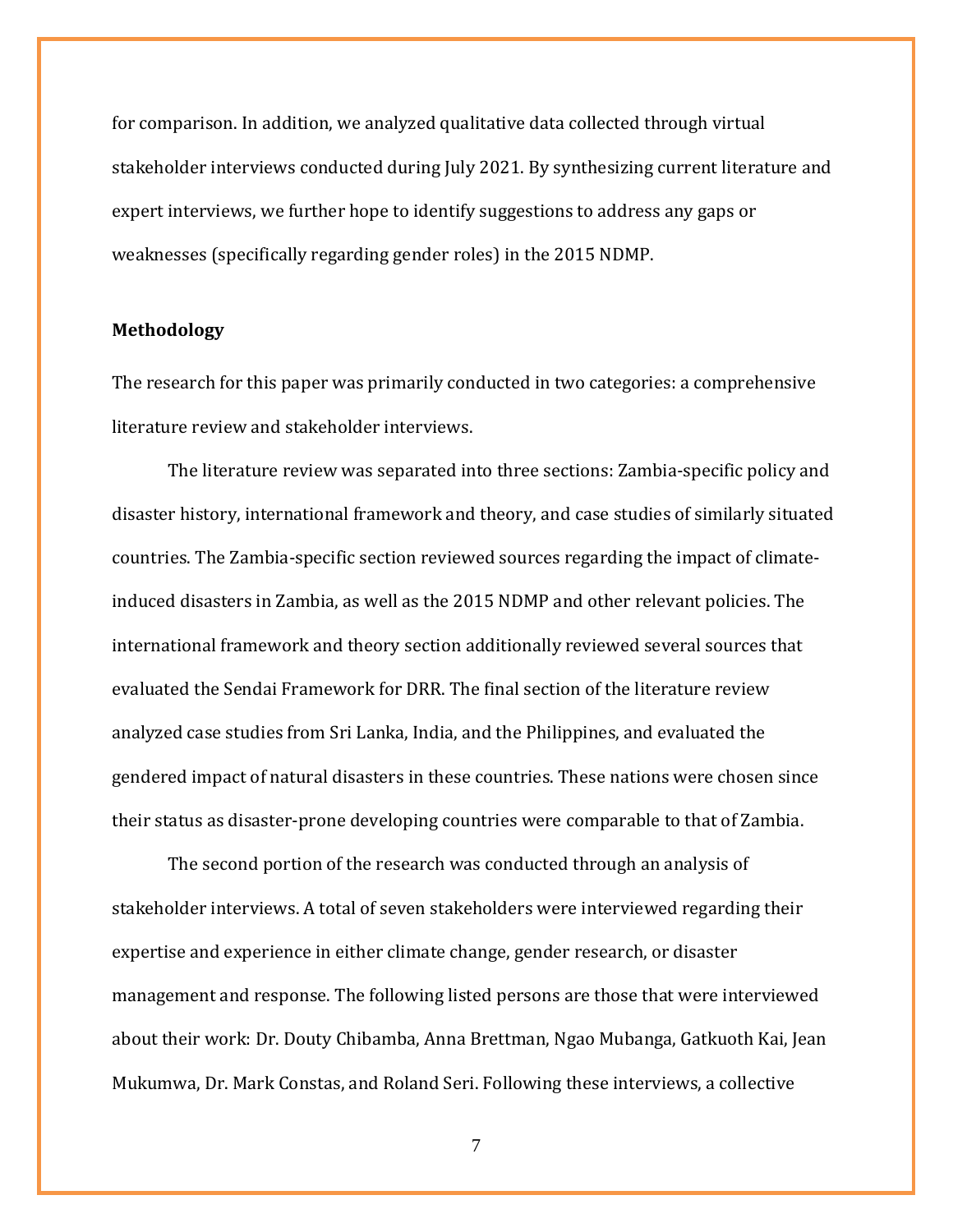analysis was conducted to determine the common themes and suggestions that were presented regarding the topic.

## <span id="page-7-0"></span>**Literature Review**

#### <span id="page-7-1"></span>**Zambia's Disaster Management Landscape:**

### <span id="page-7-2"></span>*Climate-induced Disasters in Zambia*

In this section, we will discuss the prevalence of CINDs in Zambia and the specific impacts that they have on the agricultural and economic sectors. This will provide context for why CINDs are an urgent matter that need to be further addressed. Furthermore, we will also discuss recommendations that the Chronic Poverty Advisory Network has made to mitigate the poverty impacts that cause households to be more vulnerable during these disasters.

CINDs are extreme climatic hazards that can especially affect and marginalize poorer environments, both ecologically and economically. In Zambia, floods and droughts have become increasingly prevalent due to climate change and have been negatively affecting their communities' livelihoods and agricultural production. In Zambia's 2007 National Adaptation Programme of Action, it was shown that floods have affected 41 out of 72 of Zambia's districts, even reaching regions that have never experienced flooding before [\(Kalantary, 2010,](https://www.zotero.org/google-docs/?79K81u) p.91). Furthermore, it was shown in the same report that in 2007, Region I of Zambia's three agro-ecological regions, located in the south of the country, experienced the least amount of rainfall than it has in the past 30 years (Kalantary, 2010, p.92). Kalantary claims that based on historical trends, projections at the time predicted that Region I and Region II, the middle section of Zambia, would experience a decrease in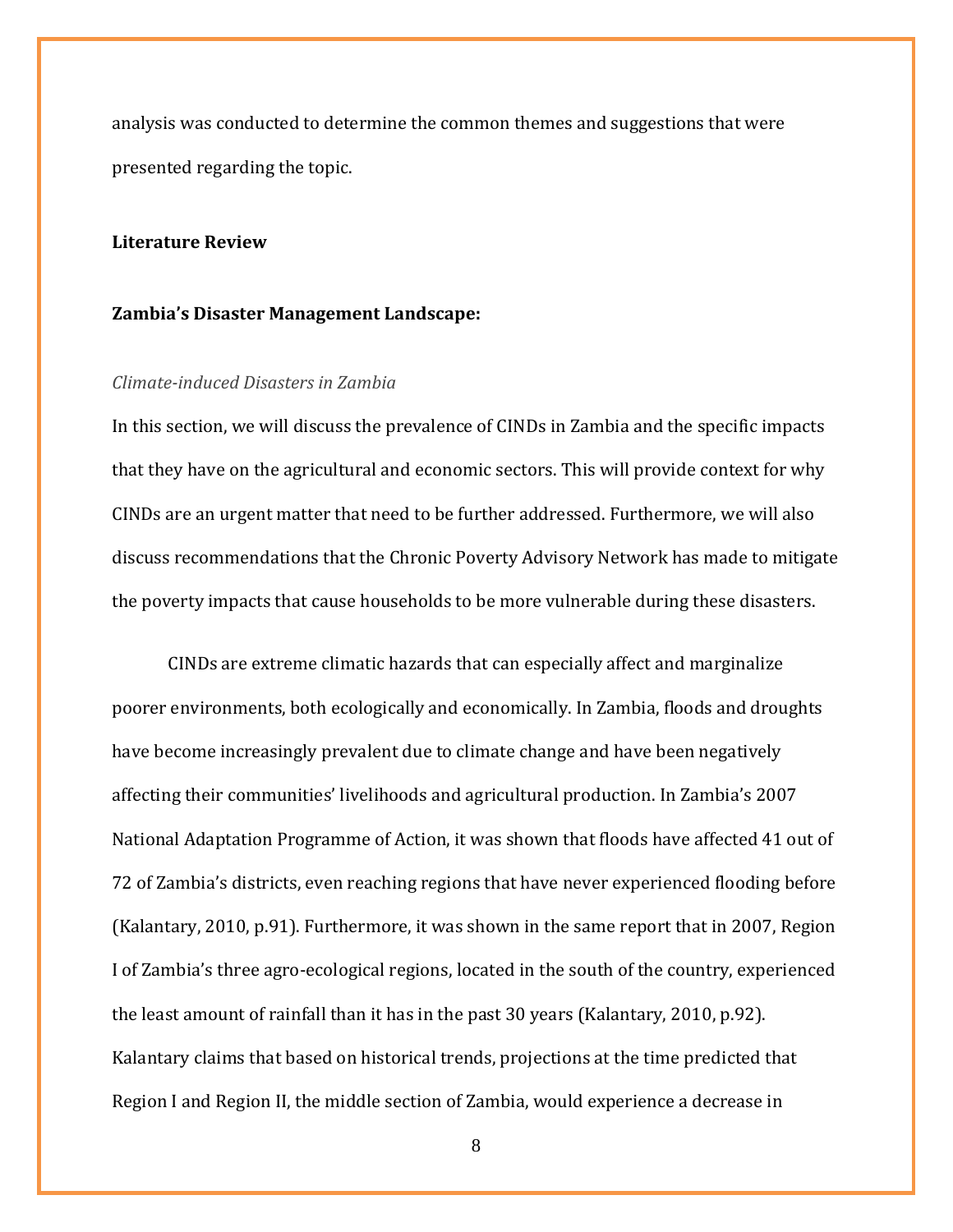average rainfalls in the future, which was accurately demonstrated by the severe droughts that followed in the next decade (Kalantary, 2010, p.92). To further demonstrate this claim, a UNDRR Country Report showed that there were five severe droughts and nineteen floods between the years of 1987 and 2019 which affected a combined population of over 9 million Zambians (UNDRR, p.11). Moreover, it was statistically shown that more than 4% of the population is constantly exposed to an immediate drought threat in the country (UNDRR, p.11). Thus, these reports depict the increasing frequency and impact of such disasters in the nation.

Since much of Zambia is affected by flooding and droughts, it is critical that these issues are addressed. CINDs, heightened by global warming, can have a grave impact on local occupations as well as crop production. According to a report by the Chronic Poverty Advisory Network, droughts had a significant impact on incomes in the agricultural and informal sector in 2016, 2018, and 2019, which contributed to the country's slowed economic growth and increased inflation (Shepherd et al., 2021, p.23). Specifically, in 2015, drought and food and/or input prices were listed to be the two main reasons for being economically worse off during that year. These were especially impactful on the two lowest household expenditure quintiles, as the two combined factors were analyzed to account for 43% of why households were financially poorer in 2015 as compared to 2014 (Shepherd et al., 2021, p.24).

Comparatively, it was also stated that "in 2018, floods submerged crops thus severely crippling agriculture in the area". (Shepherd et al., 2021, p.11). These natural disasters not only directly damaged agricultural production and food security, but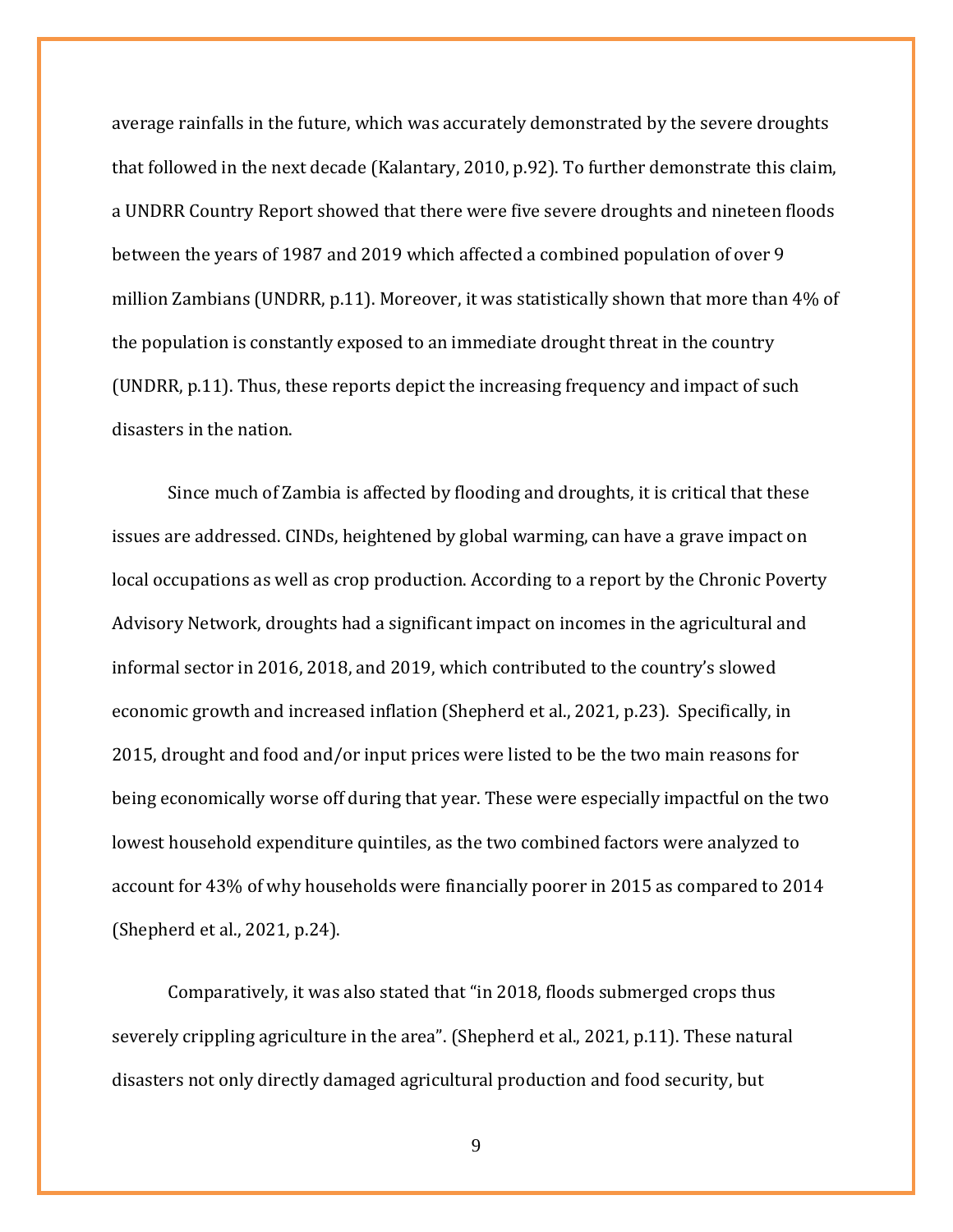consequently, also financially endangered certain occupations. For example, due to the continuing decline of natural resource bases from "declining soil fertility, increasingly variable rainfall…[and] flooding", local occupations such as fishing and farming were statistically more likely to live below the poverty line (Shepherd et al., 2021, p.10). Due to the likely negative impact of CINDs on the economic survival of poorer households, the Chronic Poverty Advisory Network made the following policy recommendations to combat poverty incidence in Zambia (note that only a few recommendations relevant to CINDs were listed):

● *Renewed focus on inclusive smallholder agricultural growth to address farming risks, including drought, flooding, input price inflation and delivery:* Aims to "expand and develop FSP, review/evaluate conservation farming and develop a greater range of feasible alternative risk-minimizing, yield maximizing soil and water conserving strategies." (Shepherd et al., 2021, pp.33-34).

This first policy recommendation is important, as CINDs affect farmers' livelihoods with the destruction of crops and other grown produce. By refocusing on smallholder inclusivity, farmers will be more informed on how to effectively prepare for and respond to disaster risks, which will in turn save them from financial losses and potential food insecurity during a disaster-affected season.

● *Rural nonfarm economy:* Advises to "intensify rural electrification" and "support…on-farm diversification and agro-processing". (Shepherd et al., 2021, p.33).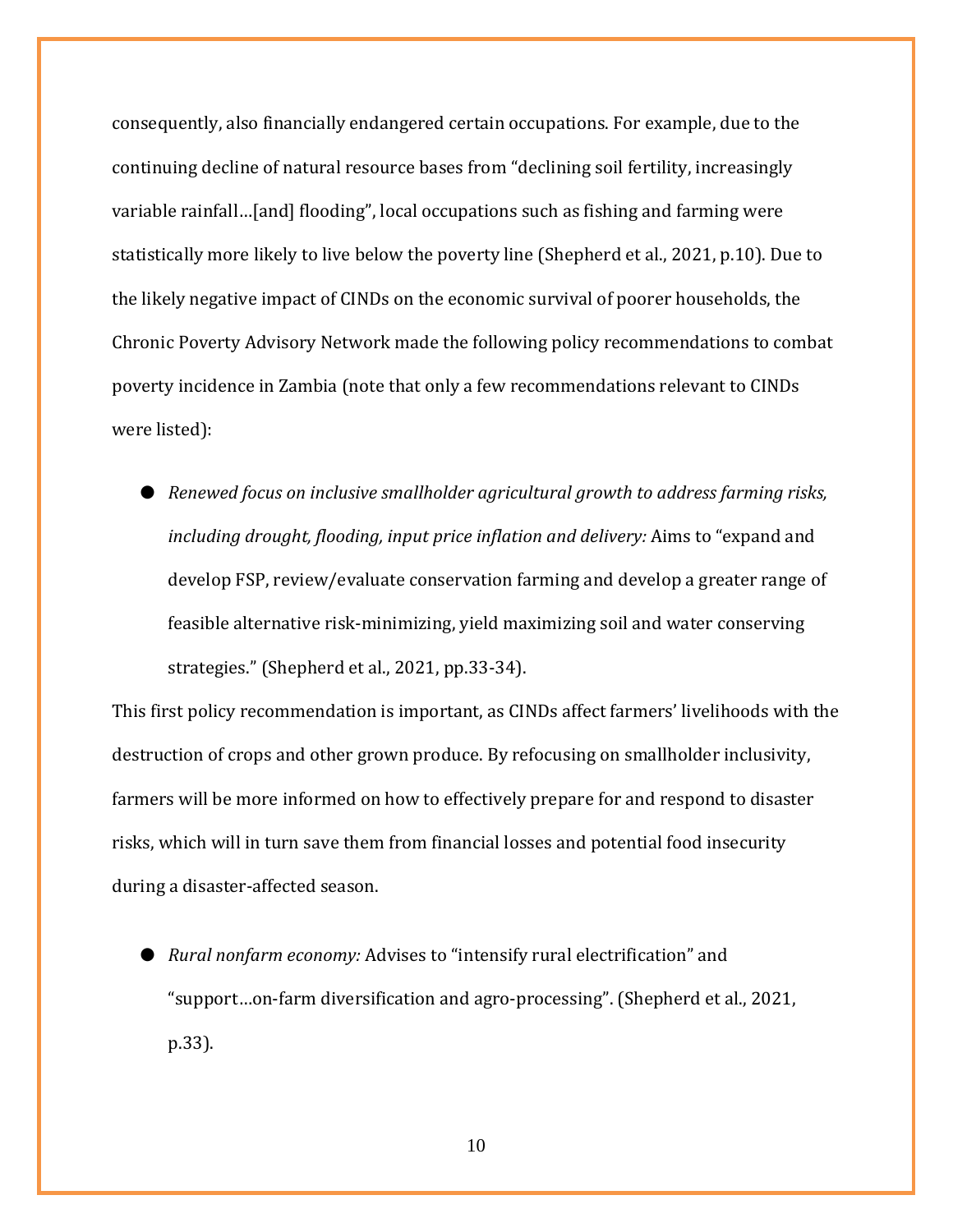This recommendation advocates for increased electrification and diversification, with the aim to minimize damage in the face of CINDs. Regarding electrification, due to Zambia's high reliance on hydropower, a dry season can have severe consequences on local businesses as well, as they may have to experience load shedding and temporarily limit business hours. It is also suggested to diversify agricultural processes, so that locals are not wholly dependent on the production of a single crop.

● *Review policies and programs to enhance resilience and prevent impoverishment:*  Advises to evaluate current and future drought and pandemic disaster management, and to "build on existing DMMU…for strong, politically independent future disaster responses" (Shepherd et al., 2021, p.34).

Researchers consider this suggestion too vague, as it does not suggest a specific plan of action to actually achieve these goals.

CINDs could cause significant harm to Zambia if unchecked. These disasters specifically threaten Zambia's agricultural and informal sectors, and further have negative impacts on the economy and overall communal well-being. Thus, these recommendations are important to consider because they address indirect causes that intensify the societal effects of natural disasters.

## <span id="page-10-0"></span>*2015 National Disaster Management Policy*

To continue our review of Zambia-specific literature regarding disaster management, we will discuss the 2015 NDMP, which is the nation's current attempt to provide a more centralized and preventive approach to addressing CINDs. This section of the review will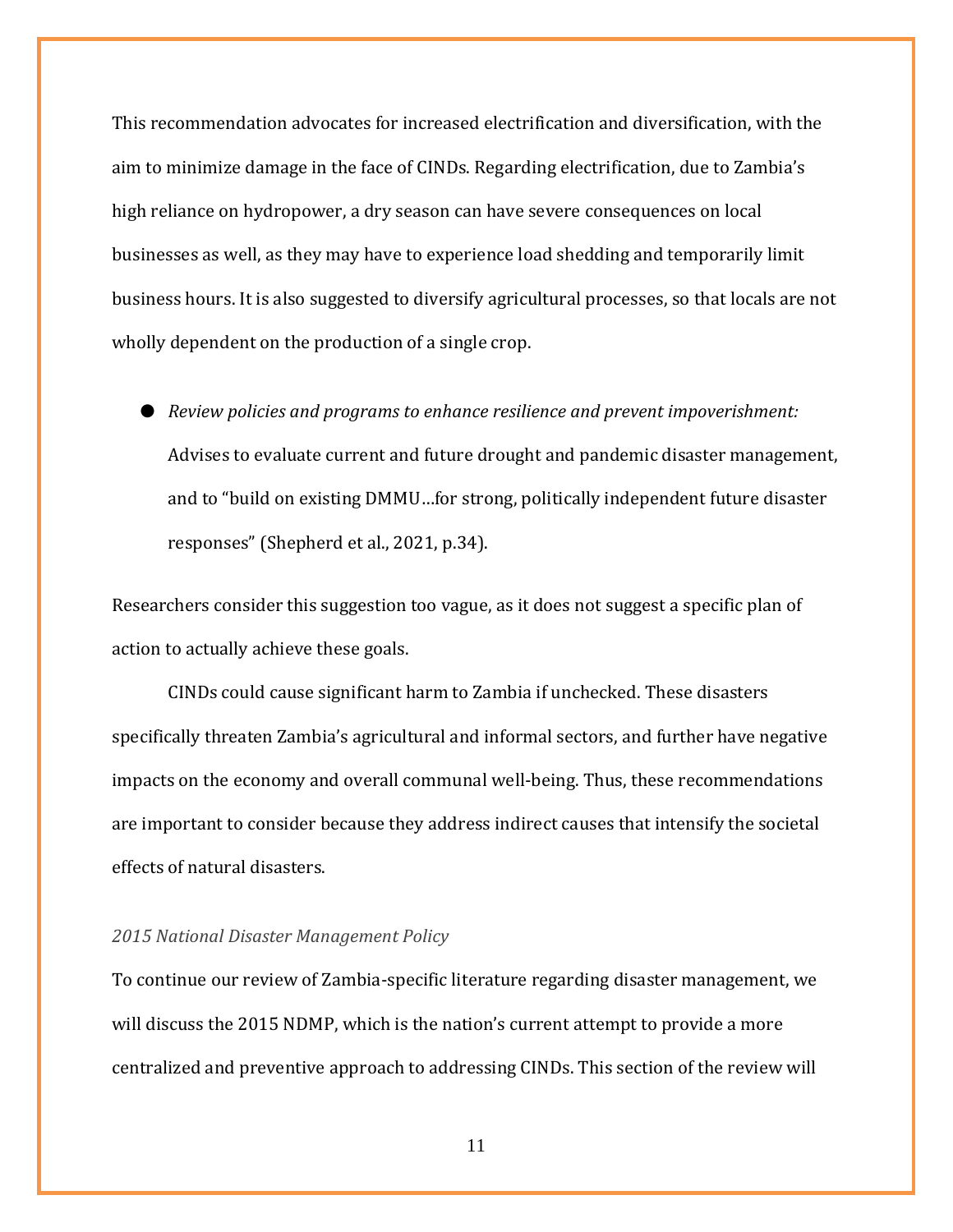allow us to identify gaps in the policy that could be improved upon during future evaluations and modifications.

In Zambia, current initiatives that address disaster resilience and mitigation are outlined in the 2015 NDMP. Having expired in 2020, the policy is currently undergoing reevaluation in preparation for the publication and application of an updated document for coming years. The 2015 policy highlights that Zambia's vulnerability to disaster is largely due to poverty and the challenges brought on by social economic management. Specifically, a review of the policy states the following regarding Zambian vulnerability to disasters:

"Some of the major causes of vulnerability in Zambia include negative beliefs, attitudes and practices (customs and norms), poor farming practices, degradation of the environment, lack of access to resources, disintegration of social safety nets such as extended family systems and weak institutional structures to promote social welfare.". (*[National Disaster Management Policy](https://www.zotero.org/google-docs/?yzpXaf)*[, 2015,](https://www.zotero.org/google-docs/?yzpXaf) p.7)

It is important to note these major causes of vulnerability as they may point towards underlying areas that can be targeted for improvement. However, although this review does mention some of the prevalent contributors to disaster vulnerability, it is important to note that it fails to recognize factors that affect certain population subgroups more than others. It does not acknowledge how disaster vulnerability may be disproportional across different subsets. For example, this review does not cite gender as a contributing factor to Zambian disaster vulnerability.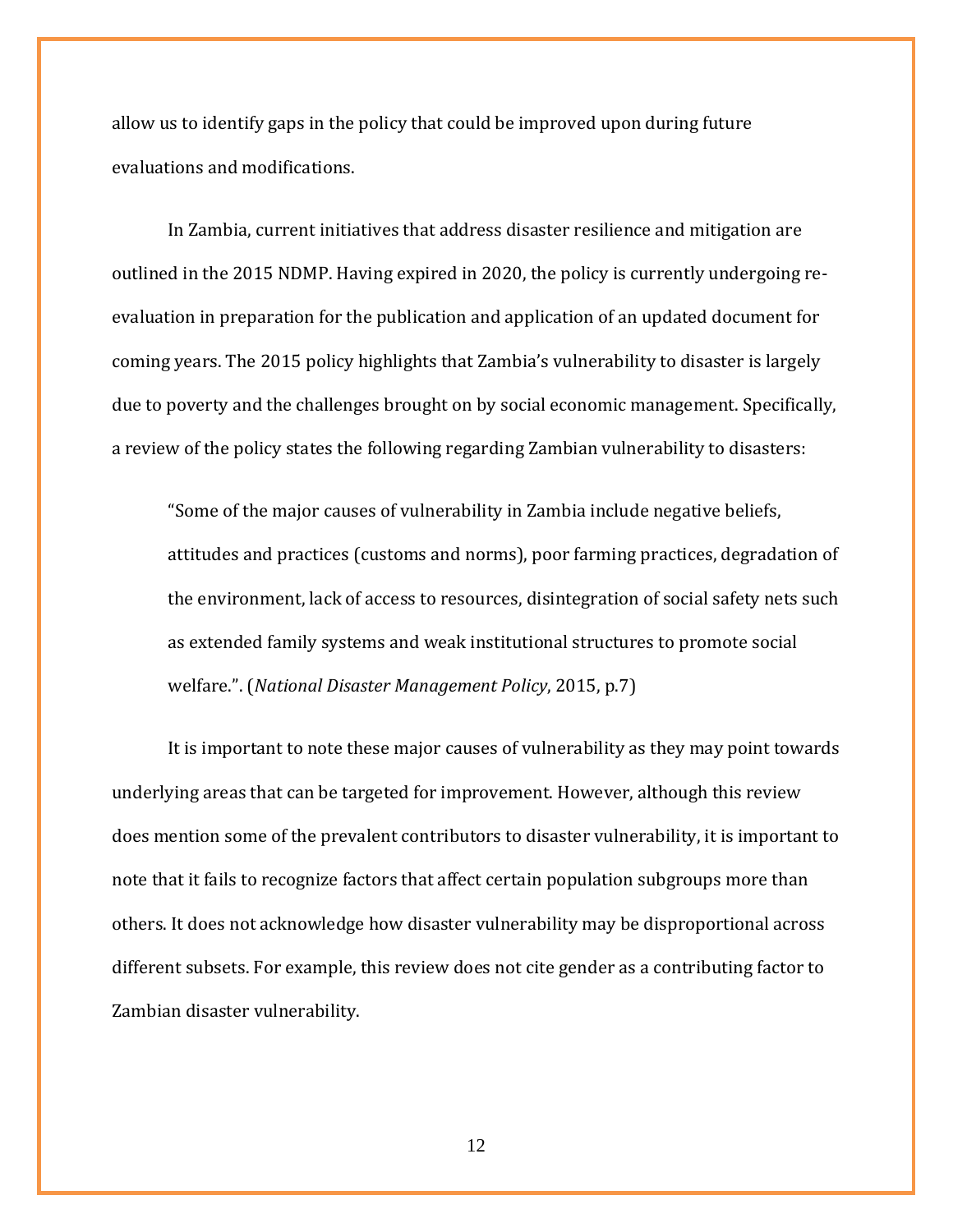Besides the identification of the causes of Zambian disaster vulnerability, some of the other key factors that are highlighted in the 2015 NDMP include the following:

- *Localization of disaster response:* Many sub-committees (i.e., Disaster District Management Committee, Satellite Disaster Management Committee) were created to implement various aspects of disaster management policies and programs at different governmental levels.
- *Paradigm shift from disaster management to DRR:* The original policy, developed in 2005, focused largely on disaster management, which took on more of a reactive approach. However, after a review of the Yokohama Conference that took place in 1994, a shift to DRR (with a more proactive and preventive approach) was endorsed (*[National Disaster Management Policy](https://www.zotero.org/google-docs/?D9hVgs)*[, 2015,](https://www.zotero.org/google-docs/?D9hVgs) pp.1-2).
- *Incorporation of gender concerns into committee activities/roles:* One of the key guiding principles of the 2015 policy states that "Disaster effects are selective, affecting mostly women, children, the physically challenged and the elderly, hence specific consideration to these groups in disaster management shall be prominent at all levels" (*[National Disaster Management Policy](https://www.zotero.org/google-docs/?c1bU43)*[, 2015,](https://www.zotero.org/google-docs/?c1bU43) p.10). Furthermore, another section states that efforts would be made to "ensure equal representation of men and women in committees at all levels" (*[National Disaster Management Policy](https://www.zotero.org/google-docs/?R4eYPI)*[, 2015,](https://www.zotero.org/google-docs/?R4eYPI) p.28). However, the only tangible requirement for gender representation is in Section 64 of the policy, where it specifies that the Satellite Disaster Management Committee must comprise at least one woman from the local community in a committee of a maximum of ten members (*National Disaster Management Policy*, 2015, p.27).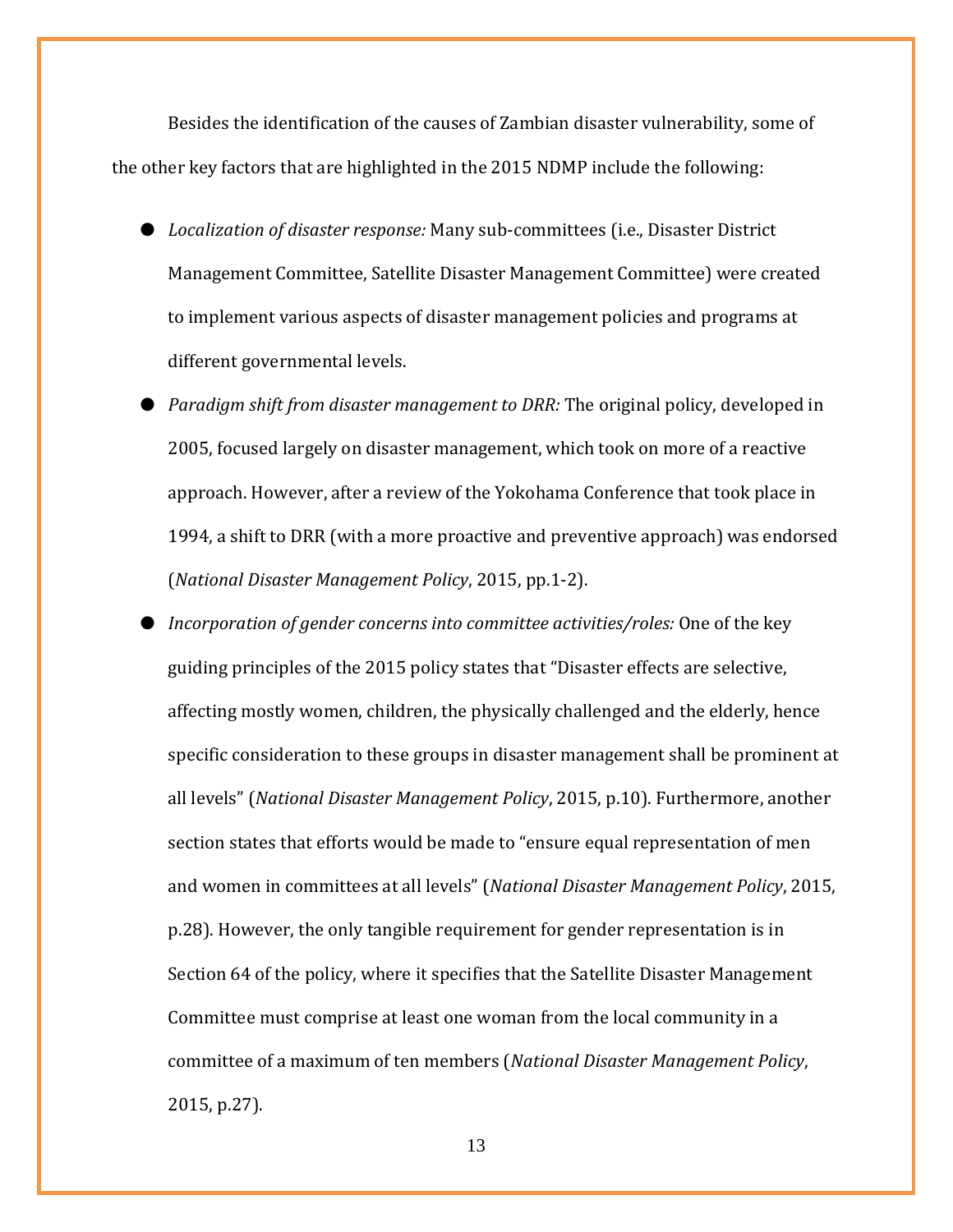These provisions are important to consider because the 2015 NDMP is Zambia's only national-level policy outlining disaster response. Due to its high regard at the national governmental level, it can serve as a guiding principle for other, more local provisions. Furthermore, because it sets the standard for other divisional policies, it is important to note the presence (or absence) of any gender specific details, as the same strides for gender representation will likely take place on other levels as well.

# <span id="page-13-0"></span>*Other Zambian Plans and Policies:*

In addition to the NDMP, there are other policies and plans put forth by different aspects of the Zambian government that discuss disaster management. Some of these plans, such as the Seventh National Development Plan, focus on broad topics, while others take a narrow approach, as the case with the Climate Change Gender Action Plan (ccGAP). It is important to acknowledge that while the NDMP is the leading document in terms of disaster management, it does share intersections with others in terms of gender, climate change and development.

● *ccGAP*: Formulated by the Ministry of Gender but put forward as a tool for all relevant actors, the ccGAP aims to ensure that Zambia's climate change policy takes into consideration gender issues. The plan identifies several priority areas– including sustainable agriculture, infrastructure, and disaster risk reduction, preparedness, and resilience– and identifies potential objectives, actions, indicators, and partners for each area. In its section about DRR, Preparedness, and Resilience, it proposes the following four objectives: (1) "Build capacity of Meteorological Department and Disaster Management Unit on gender to enhance strategies, plans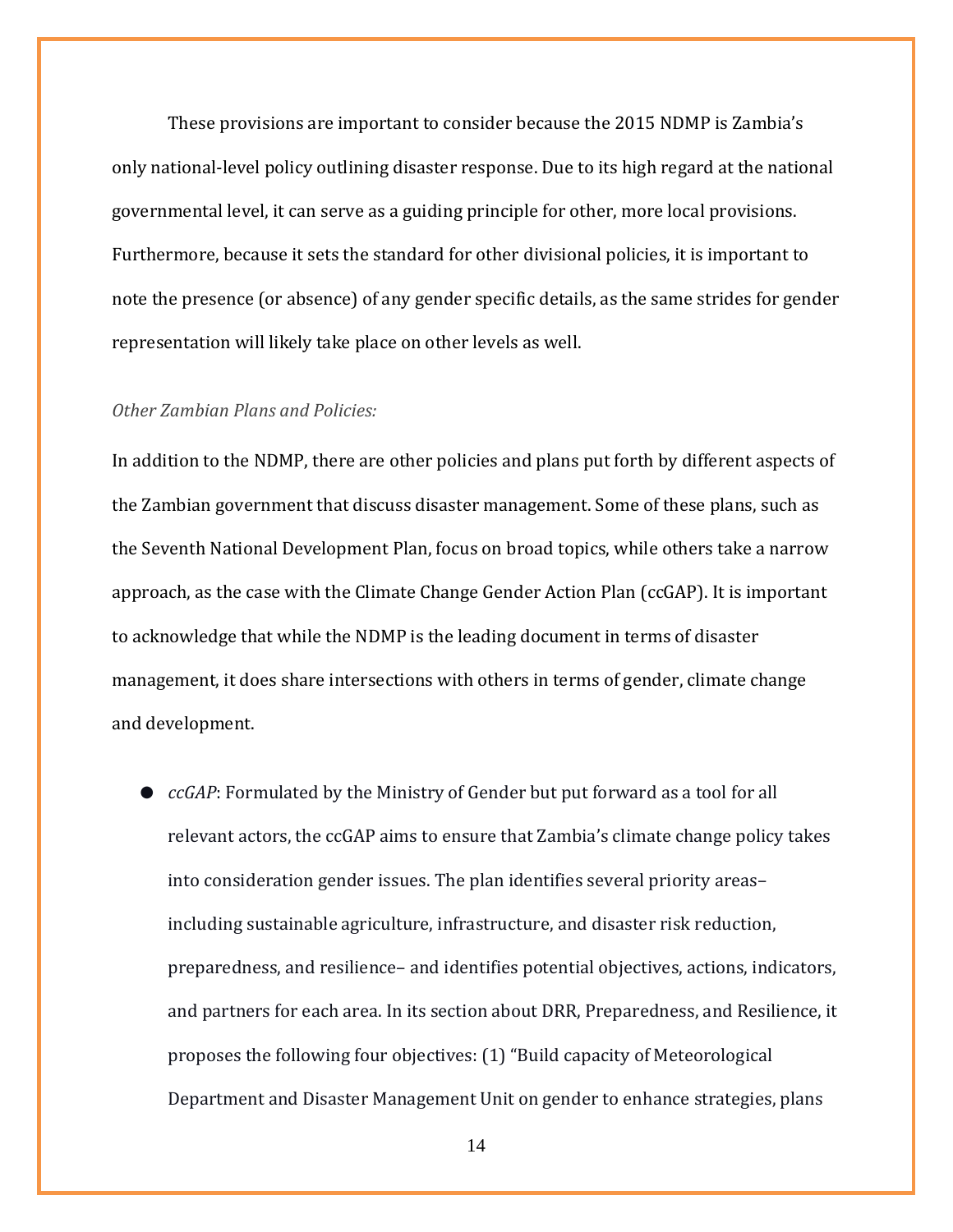and data collections'' (2) "Enhance meteorological information collection and dissemination, especially empowering women and women's organizations'' (3) "Increase information to and awareness of communities on gender, climate change, disasters, and DRRR" (4) "Increase media awareness and attention to gender, climate change, disasters and DRRR" (*Zambia Climate Change Gender Action Plan,* 2017, pp. 97-98). It further identifies actions to further these goals such as training women in the collection of meteorological information, supporting the disseminating of sex-disaggregated data, developing awareness tools, and organizing orientation meetings with relevant stakeholders (*Zambia Climate Change Gender Action Plan,* 2017, pp. 97-98).

- *Seventh National Development Plan*: This document outlines Zambia's plans and goals for development from 2017 to 2021. Recognizing the interrelated nature of sustainable development, this plan diverges from its predecessors by developing integrated multi-sectoral strategies. It recognizes strategic areas of development, including improved water resources development and reducing developmental inequalities. It further addresses DRR, acknowledging the threat of climate change, the importance of food security, and the need to mainstream DRR in all sectors of the economy (*Zambia's 7th National Development Plan*, 2017, 47). It should be noted that while the document does include a strategy to reduce gender inequality, it does not address how that gender plays a role in disasters.
- *National Climate Change Response Strategy:* Published by the Ministry of Lands, Natural Resources, and Environmental Protection, this framework aims to coordinate Zambia's climate change response. One of its specific objectives was to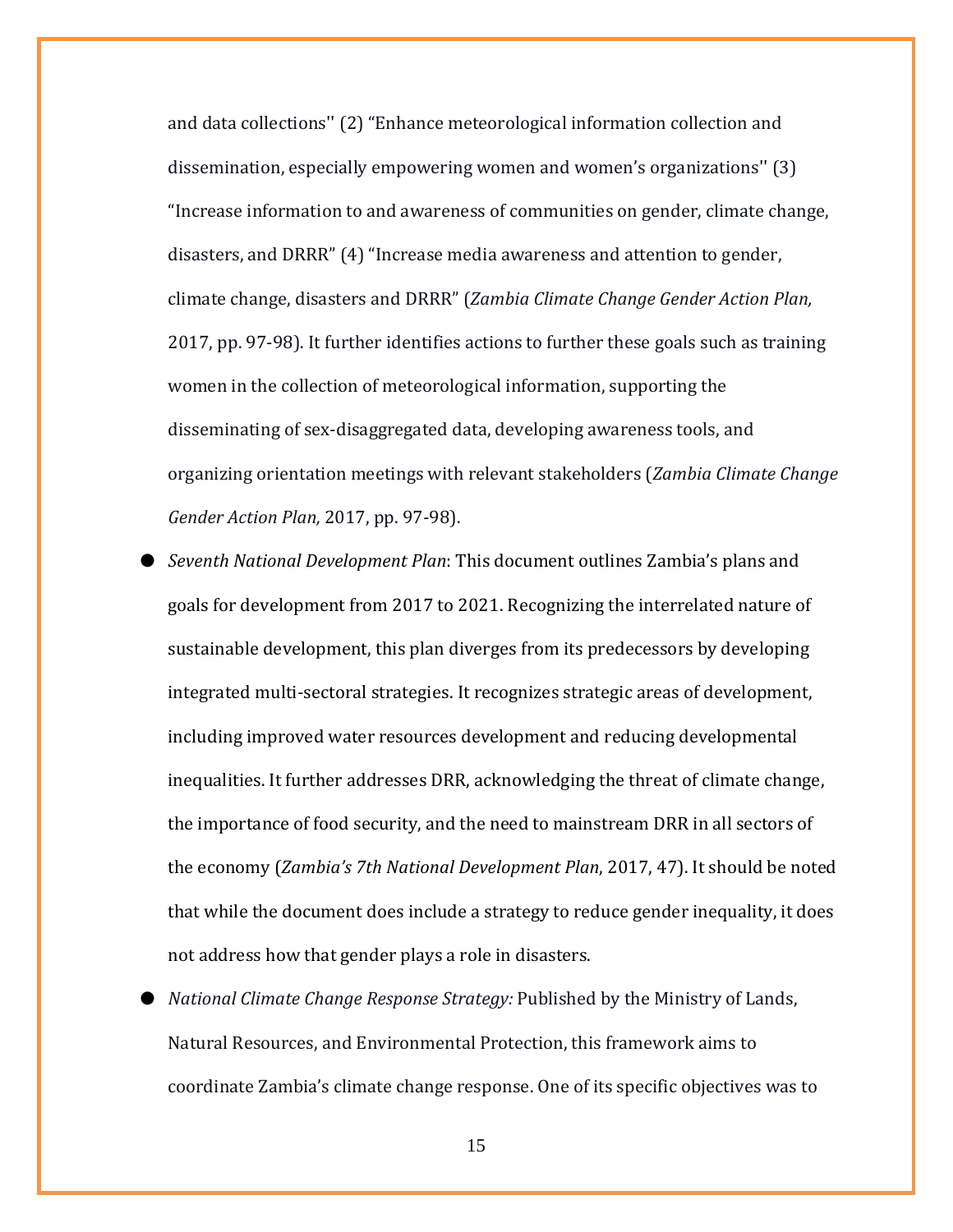"To engender Climate Change programmes and activities in order to enhance gender equality and equity in the implementation of climate change programmes" (*National Policy on Climate Change*, 2016, p. 11). While the document does not acknowledge women's vulnerability in disasters, it does support the implementation of genderspecific measures on climate change, the participation of women in related programs, and equal access to climate finances (*National Policy on Climate Change*, 2016, p. 15). Importantly, the document lists existing acts which guide different aspects of Zambia's climate change response. They include the policy at the heart of this paper, the NDMP, but also the Environmental Management Act (2011), the Agriculture Lands Act, the Water Resource Management Act (2011).

Disasters are, by nature, intersectional. Countries can plan ways to stop them from worsening by focusing on sustainable development, make communities more resilient by planting crops that fare better in extreme conditions, and focus programs on vulnerable demographics like women. While the NDMP is the country's principal document regarding disaster management, it is important to acknowledge that there are other policies that offer unique perspectives on both disaster management and gender. However, as iterated before, the NDMP was still chosen as the focus for this paper because it is Zambia's most direct way of centralizing the nation's disaster management strategy.

#### <span id="page-15-0"></span>**International Framework and Theory:**

#### <span id="page-15-1"></span>*The Sendai Framework*

While there is a noticeable gap in Zambia-specific disaster preparedness literature, researchers have extensively analyzed similar international documents through a gender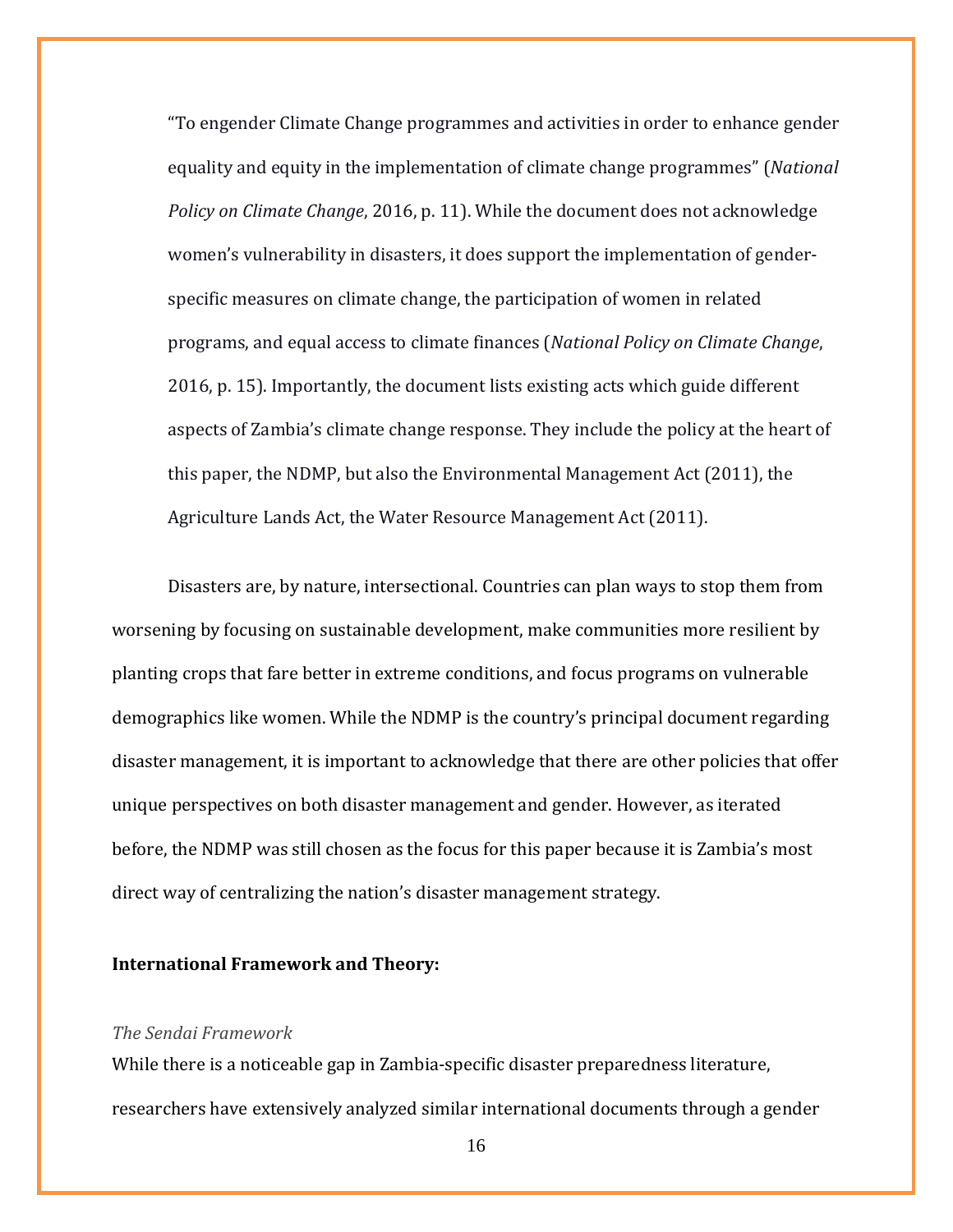lens. The most notable of which is the Sendai Framework for Disaster Reduction (2015 - 2030). Agreed on by UN member states, including Zambia, this framework prioritizes the following areas for action within DRR: (1) Understanding disaster risk, (2) Strengthening risk governance to manage disaster risk, (3) Investing in risk reduction for resilience, and (4) Enhancing effective responses to aid in recovery. The topics the framework focuses on are important as they influence the development of countries' individual disaster management policies. This makes the document especially critical to understand as it represents prevailing global ideas about disaster preparedness and response and runs parallel to many national disaster plans. Thus, many of the criticisms of the document can be applied to specific national policies, such as Zambia's 2015 NDMP.

Notably, the framework addresses women's roles within its priority areas. It also emphasizes the importance of preventive disaster management, in contrast to retroactive, and argues for a people-centered approach to prevention (*Sendai Framework for Disaster Risk Reduction 2015-2030*, n.d., p. 21). This type of preventive approach sets out to engage relevant stakeholders in the community in the design and implementation of policy, plans, and standards. The framework specifically names women as one such stakeholder and further acknowledges that women are often disproportionately affected by disasters (*Sendai Framework for Disaster Risk Reduction 2015-2030*, n.d., p. 10). In Priority 4, regarding response and recovery, the framework states:

"Women and their participation are critical to effectively managing disaster risk and designing, resourcing, and implementing gender-sensitive DRR policies, plans and programs; and adequate capacity building measures need to be taken to empower women for preparedness as well as to build their capacity to secure alternate means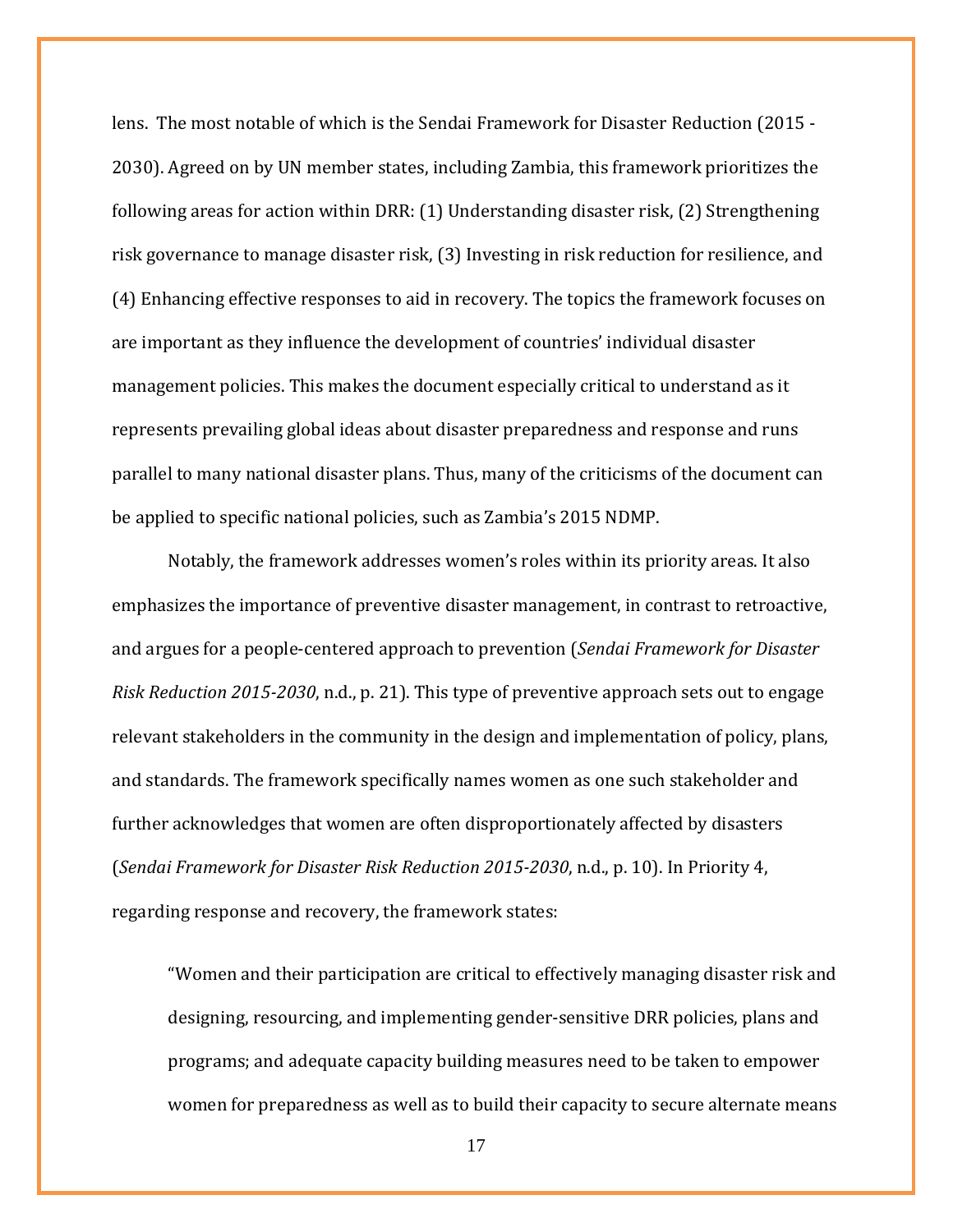of livelihood in post-disaster situation. "(*Sendai Framework for Disaster Risk Reduction 2015-2030*, n.d., p. 23)

While this document addresses women's roles in disaster management and reduction, several authors have criticized its contents.

#### <span id="page-17-0"></span>*Critiques and Suggestions*

Multiple researchers have taken issue with the framework's high-level focus on women. In a paper published in 2021, Zaidi and Fordham assert that the framework does not address fundamental gender-based issues. Specifically, they argue that women should not be put in a monolithic category in disaster reduction and should be recognized as a diverse group with different socioeconomic backgrounds (Zaidi & Fordham, 2021, p. 2). Similarly, this assertion is supported by Enarson, who notes that the variation between women's experiences tends to be larger than that between women and men, due to differences in race and class (Enarson, 2012, p. 2). That being said, it is largely accepted that women, in general, have a distinct set of risk factors during disasters. Roder and Tarolli suggest that in traditional roles, women are largely restricted to the home and expected to care for the family, and it is these social constraints that predispose them to exposure to disasters (Roder & Tarolli, 2016). They further argue that such roles that make women vulnerable could also make them important sources when it comes to organizing community evacuations and education.

Furthermore, many researchers have criticized the framework and other disaster relief guidelines for using the term 'gender' to solely refer to women. Zaidi and Fordham note that the framework excludes how disasters can affect genders and sexual minorities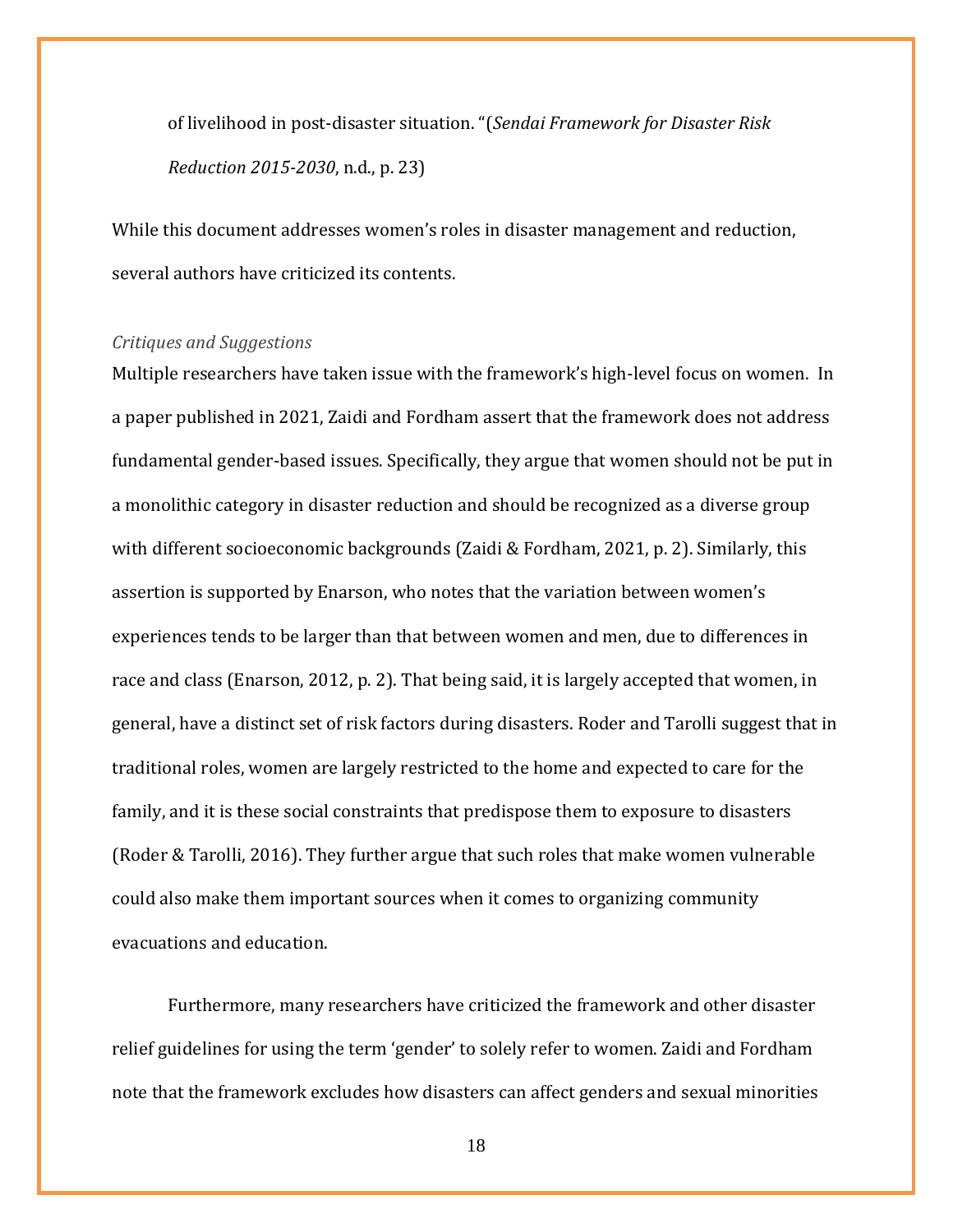outside of women (Zaidi & Fordham, 2021, p. 3). While they acknowledge that many studies support the notion that women suffer disproportionately during and after disasters, they argue that this is an over-generalized assumption, as men have historically also borne the brunt of disasters, depending on the circumstance. They further assert that neglecting other gender groups could endanger their wellbeing during disasters by not recognizing their specific experiences (Zaidi & Fordham, 2021, p. 2).

Researchers further criticize the framework's ambiguity, specifically its lack of actionable suggestions and indicators regarding gender in disaster management. In a 2019 piece, Bondesson argued that without such specific priorities and indicators, the values outlined in the framework will not be able to meaningfully influence national policy (Bondesson, 2019, p. 51). They note that many policies, instead of focusing on intersectional programs that address factors that make groups more vulnerable, often call for the championing of female voices.

A common, and often lauded, approach to boost women's voices in disaster management is to increase the number of women involved in the decision-making process. As discussed in the prior section, Zambia's 2015 NDMP does reference the importance of female representation in decision-making. However, some authors caution against aspects of this approach. Bondesson, specifically, casts doubt on the notion that greater female representation always leads to gender-sensitive policy. She argues that a shallow focus on gender representation might lead to policymakers overlooking the underlying socioeconomic roots that cause disasters to be gendered experiences in the first place (Bondesson, 2019, p. 52).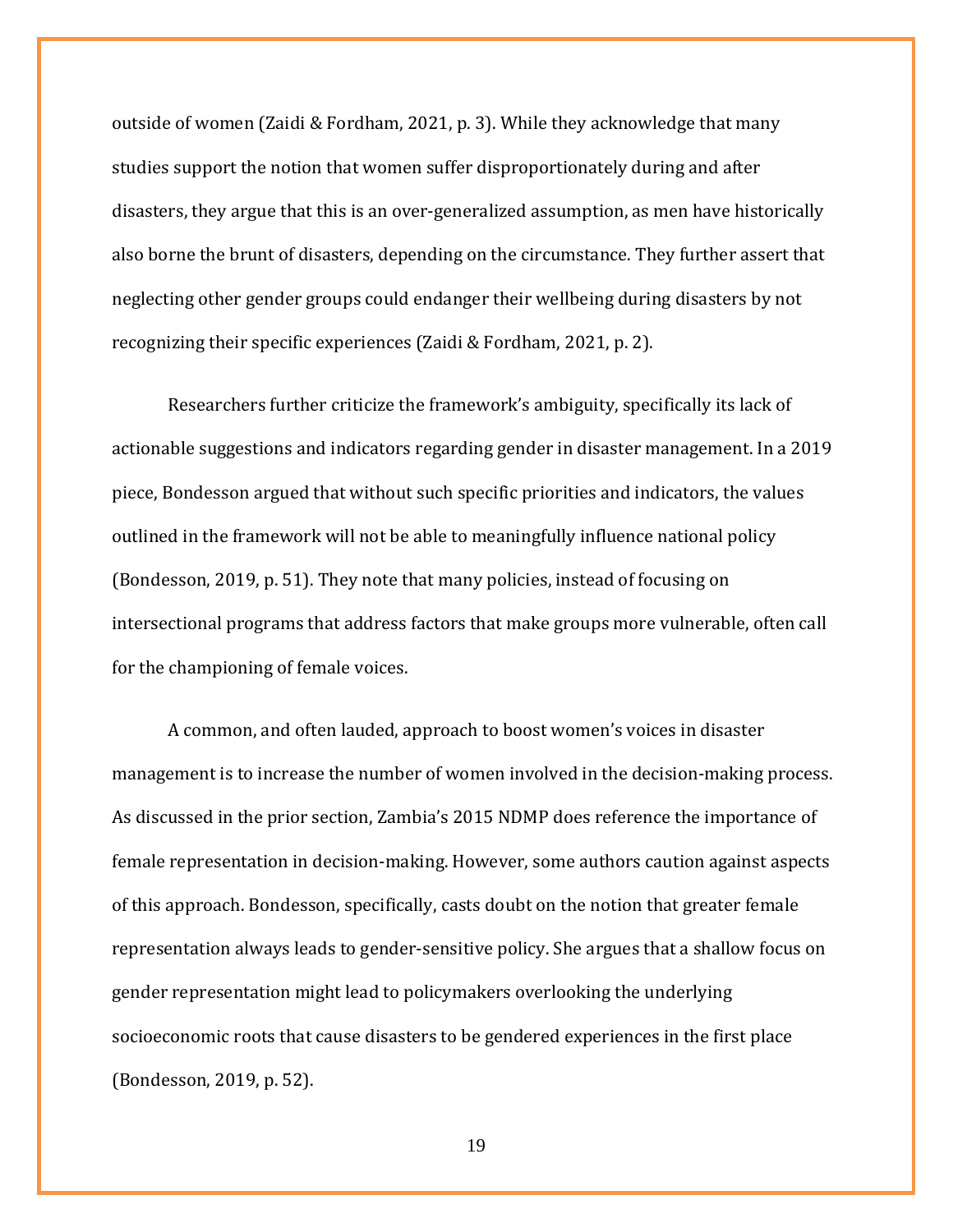However, Zaidi and Fordham still suggest the framework should acknowledge women's distinct sources of knowledge in risk reduction and additionally include actions to promote and monitor female participation in disaster management (Zaidi & Fordham, 2021, pp. 3–4). Sohrabizadeh, Tourani, and Khankeh point out that because of the lack of indicators and other monitoring tools, researchers do not have much information about the differences in the vulnerability and needs between men and women in disaster management cycles. They suggest developing gender analysis tools to assess vulnerability, creating gender-focused databases on both local and international levels, and focusing on community-based gender analysis overall (Sohrabizadeh et al., 2014). Currently, the 2015 NDMP does not include such acknowledgments or monitoring systems.

While the Sendai Framework is an international document, because of its parallels with the 2015 NDMP, discussions about the framework can be applied to the Zambian context. Both documents champion a preventative approach to disaster management and include high-level references to the importance of women in disaster situations. However, they both do not recognize gender as a socioeconomic factor that contribute to disaster vulnerability or how women can play roles to make disaster management more effective– two points of criticism many authors touch upon when reviewing the Sendai Framework.

## <span id="page-19-0"></span>**Case Studies:**

While international documents have been analyzed in the previous section because of the noticeable gap in Zambia-specific disaster preparedness literature, this research will also look at case studies of Sri Lanka, India, and the Philippines. The findings of these case studies will be utilized to better Zambia's disaster regulatory framework. These countries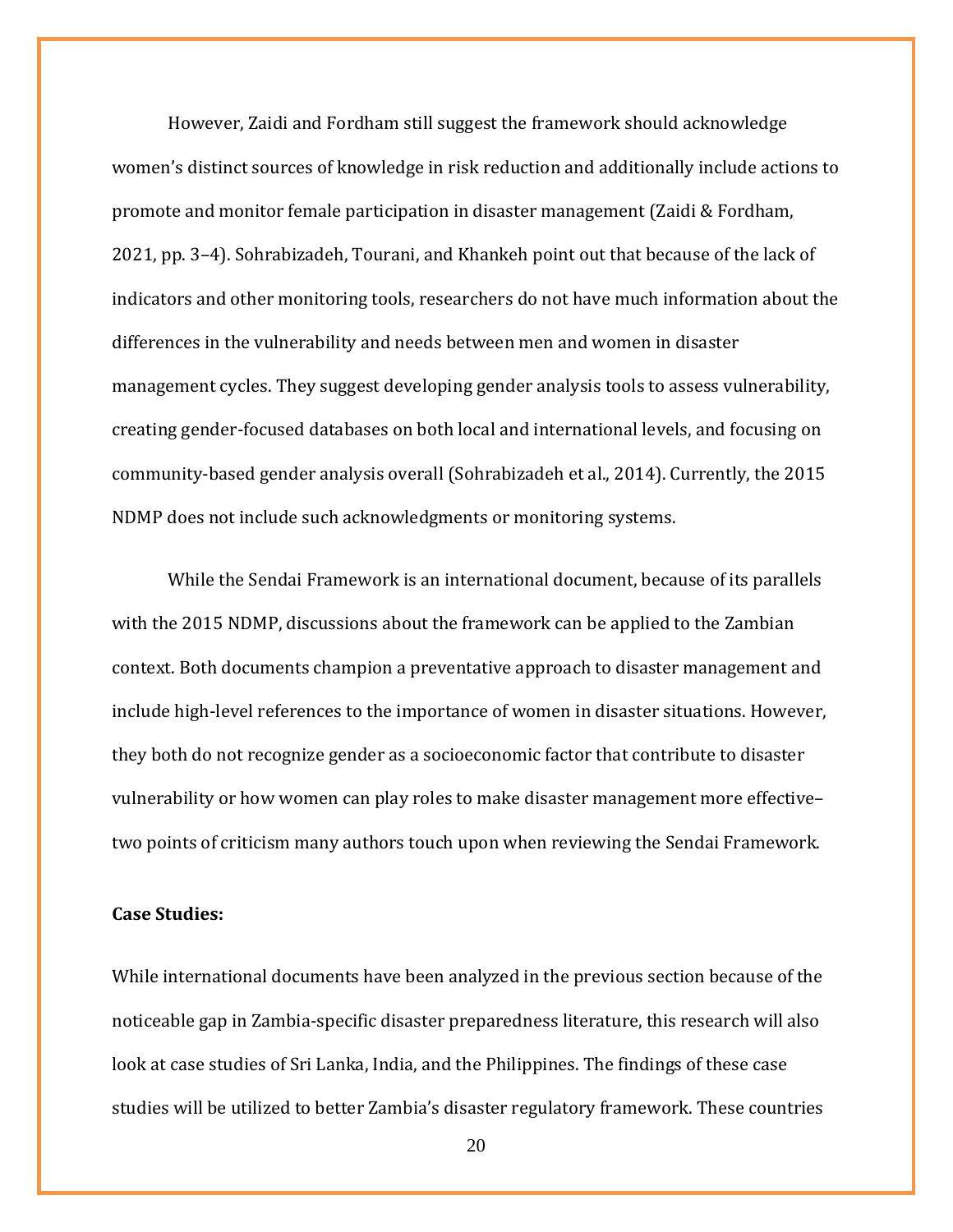have been selected because like Zambia, they are developing countries that are trying to create robust gender responsive disaster management frameworks. These case studies demonstrate that most countries mainstream gender into their laws and policies but still face challenges in adequately implementing them. This is discussed in a piece by Ginige who indicates that countries that are prone to CINDs face challenges in implementing a gender perspective in their disaster legislative framework. The term gender perspective entails looking at the impact of gender on people's opportunities, social roles, and interactions. Ginige opines that disasters are least likely to impact women if there is gender mainstream because this helps bring a woman's perspective into DRR in the built environment. Therefore , successful implementation of policy, program and project goals of international and national organizations is directly affected by the incorporation of gender (Ginige et al, 2014, pp 327-335).

### <span id="page-20-0"></span>Sri Lanka

In Sri Lanka, women's vulnerabilities were visible during and after the 2004 Indian Ocean tsunami. Statistics indicate that more than 35,000 people were killed and 21,000 were injured by the tsunami. Amongst the 35,000 that died, almost 80% of the fatalities were women (APWLD, 2005). This tsunami produced some very gender-specific aftershocks, ranging from women giving birth in unsafe conditions to increased cases of rape and abuse. The occurrence of the tsunami brought the gendered nature of the disaster impact into sharp focus, as it highlighted that women were more vulnerable than men in times of disasters. The tsunami brought to light the repercussions of not making gender disaggregated data available on the national level, and of not mainstreaming gender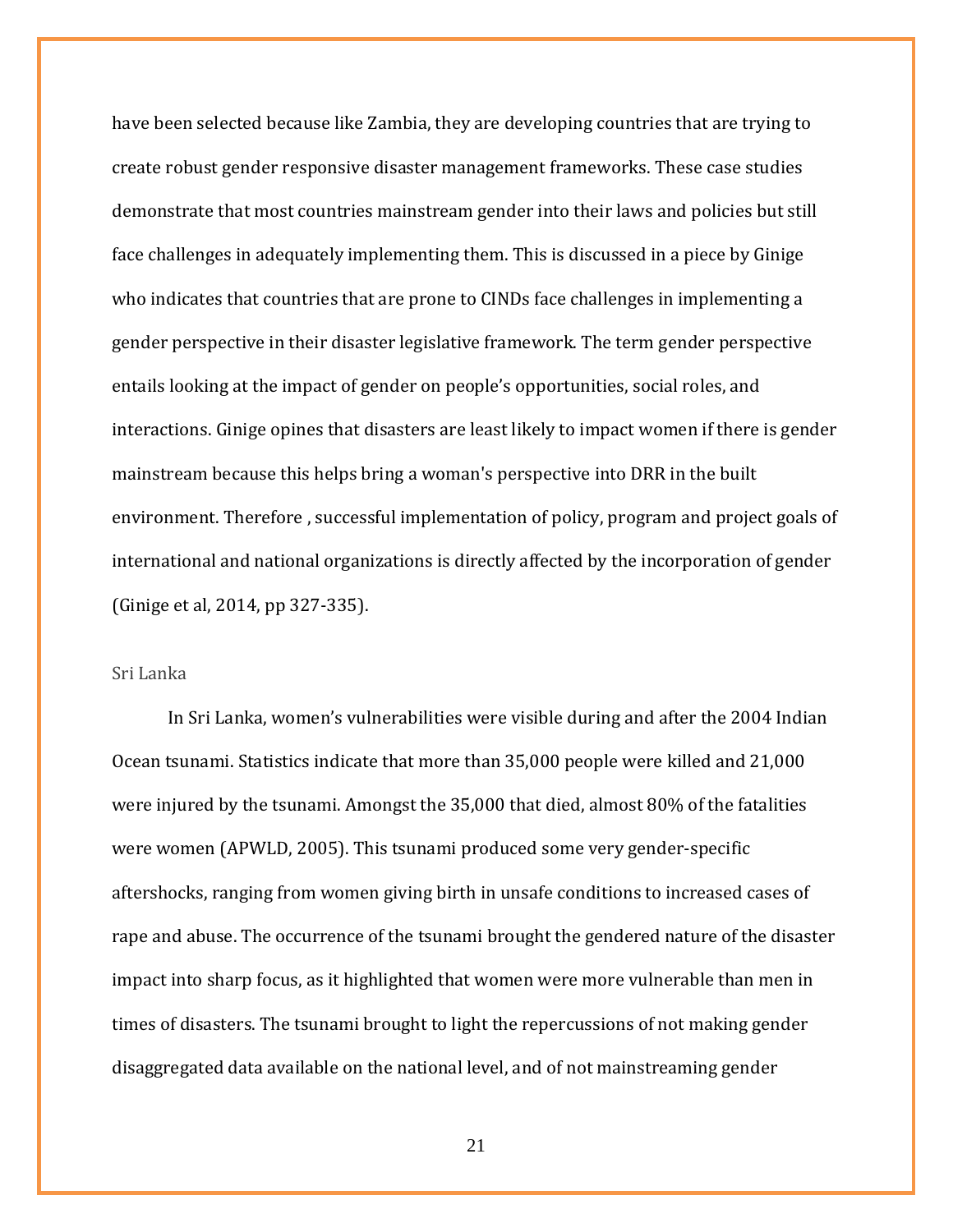responsive programs at all levels. This prompted the government to enact the Disaster Management Act No.13 of 2005 to provide a legal basis for a disaster risk management system in the country (Ginige et al., 2014, pp. 327–335).

In their study, Tanaka and Nonoguchi indicate that a gender perspective is integrated into Sri Lanka's legislation and institutions, including relevant laws, policies, plans, and operational structures at the national and local levels, to some extent. On the other hand, the authors opine that despite some progress in the recent past, there are gaps in addressing gender issues, especially at the implementation level. National organizations focused on promoting gender mainstreaming and equality do not necessarily take an active advocacy role in including gender specific provisions into those laws, policies, plans, and structures. Their commitment, institutional capacity, and influential power toward relevant governmental agencies are limited, and thus are severe drawbacks in the implementation of the regulatory framework in relation to DRR in the built environment (Tanaka & Nonoguchi, 2016).

Tanaka and Nonoguchi are of the view that the major issue that causes a rise in women's vulnerabilities during and after a disaster is the low participation of women in the pre and post disaster decision-making process at all levels in the Sri Lanka government. This leads to gender blindness in disaster management projects. For example, the National Policy on Disaster Management of Sri Lanka in section 13 stresses equality, diversity, and inclusion of disaster management. It states that disaster management should ensure gender equality and particularly the empowerment of women. However, there is no detailed description of the role of women in disaster management and how they become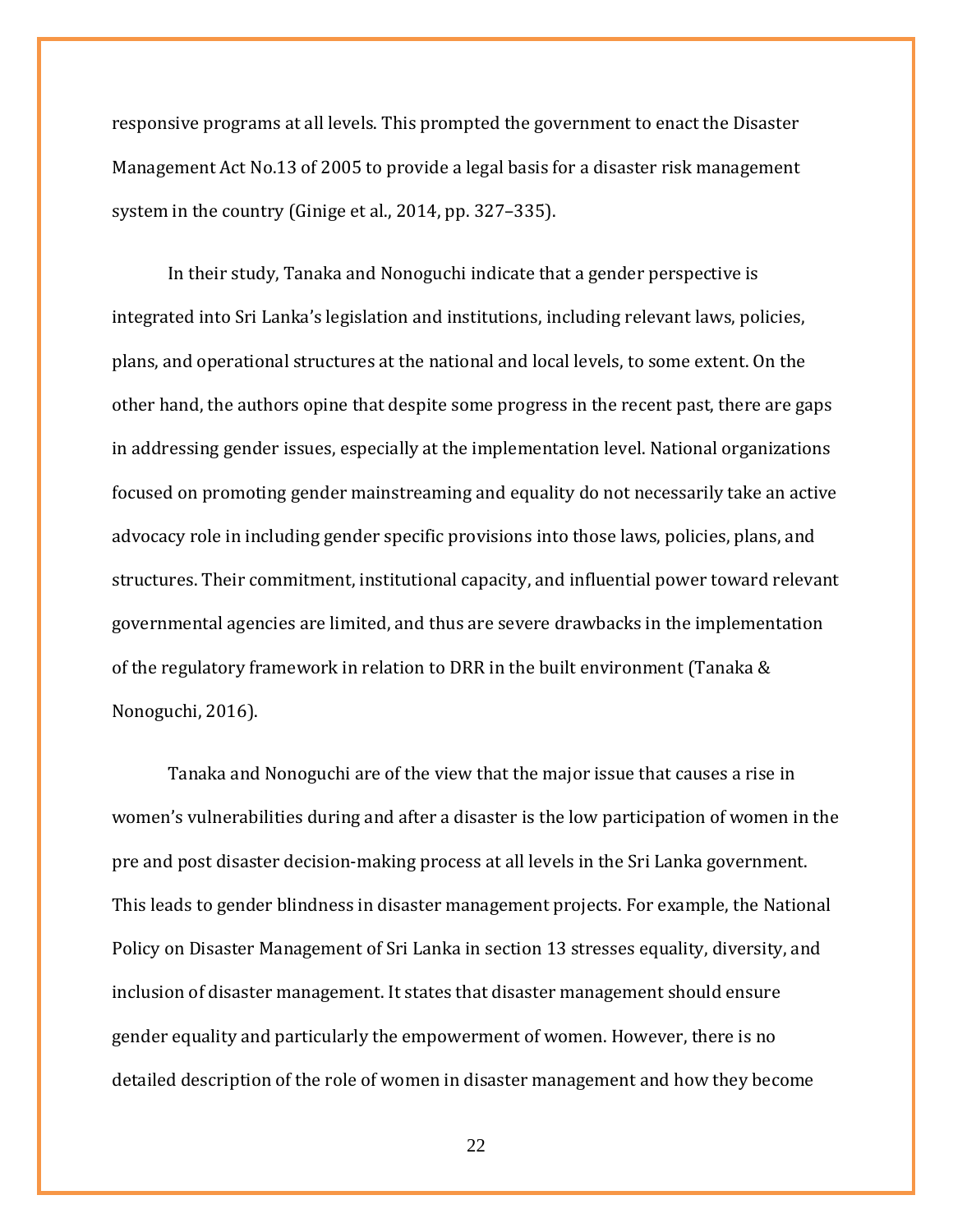empowered through the actual process. Furthermore, a gender perspective is not integrated in the Sri Lanka Disaster Management Act as it excluded the Ministry of Women and Child Affairs from membership on the Council. This exclusion made the Ministry invisible in terms of their role as national machinery for mainstreaming gender in DRR policies, plans, and programs (Tanaka & Nonoguchi, 2016, pp. 18–21).

Furthermore, De Silva and Jayathilaka indicate the importance of gender in DRR by bringing out the significance of gender planning for development activity in Sri Lanka. An example that arose was in relation to the proposal on the flood risk reduction project in a local district in Sri Lanka. Like the aforementioned study, De Silva and Jayathilaka observed that although gender was an item specified in the proposal, the project failed to identify gender aspects related to disaster vulnerabilities, disaster resilience and perceptions of the men and women. This was because the project planners and implementers lacked gender sensitivity as they were concentrated only on the technical aspects of the flood risk reduction project. However, the authors opine that if gender planning was undertaken, the impact would have been less, as gender gaps and imbalances could have been identified, and necessary strategies could have been adopted to bridge the gender gap and reduce these imbalances (De Silva & Jayathilaka, 2014, pp. 873–881).

In one other study, Enarson and Chakrabarti suggest that activism by women's organizations and community-based groups is instrumental to the response to violence against women in the aftermath of natural disasters and other gendered impacts of disasters. From the very first days of the 2004 tsunami crisis, the women's movement in Sri Lanka was at the forefront of highlighting the threat of violence against women and gender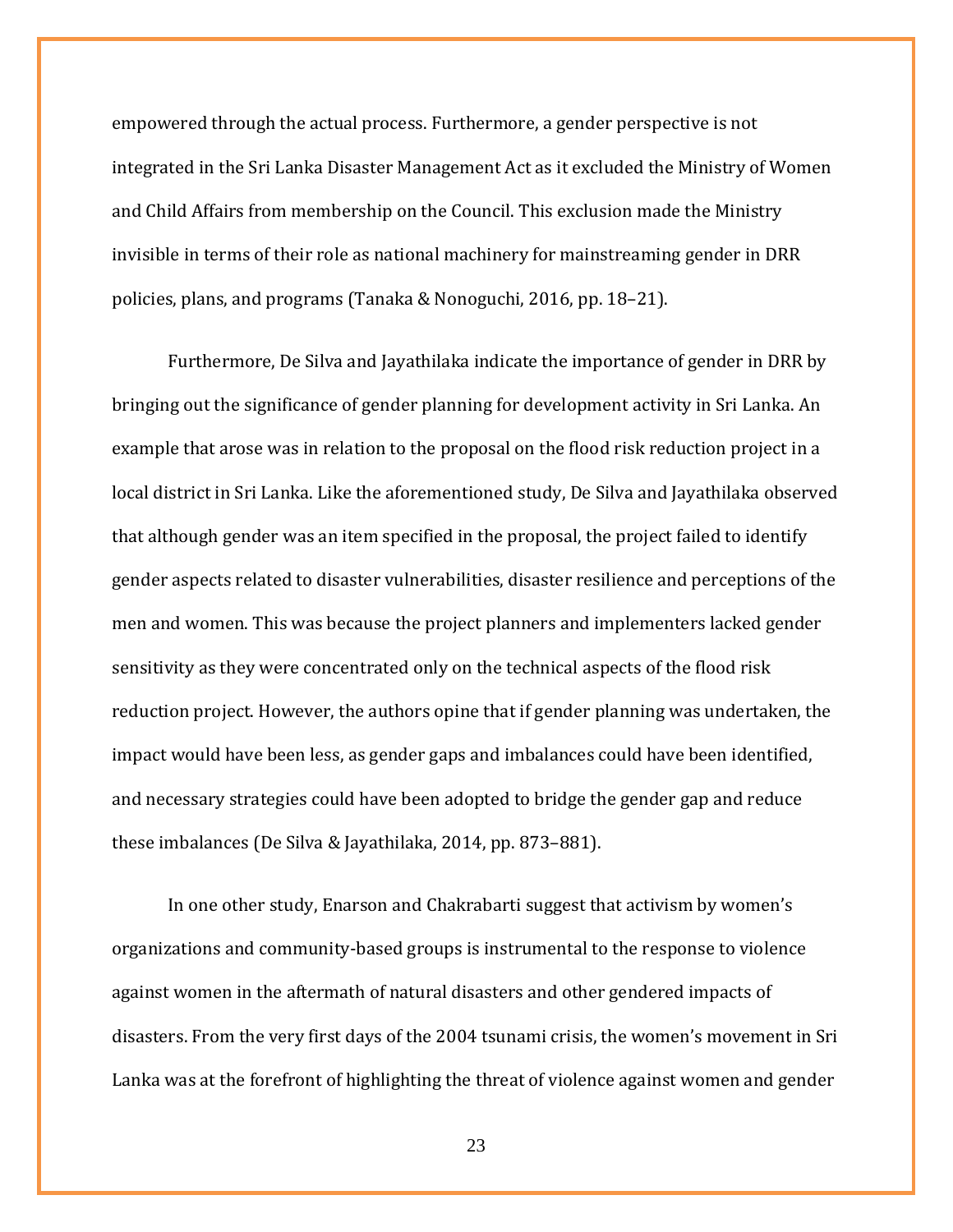bias within the relief and reconstruction process. Without women's groups voicing inadequacies and securing a greater role in post-disaster recovery, the needs of women and other marginalized groups would have been further neglected. Women's groups showed considerable energy and dedication to rebuilding communities in a way that was responsive to the inequalities on which women's vulnerabilities were based (Enarson and Chakrabarti, 2009, p. 243).

This case study suggests that incorporating women's perspective into DRR by bringing more women on board when making policies and plans minimizes the disaster vulnerability of other women. The case study highlights some similarities with Zambia. To start with, both countries are developing countries prone to disasters that see women being more vulnerable than men. In response, both countries have implemented laws and policies to ensure disaster management and mitigation, in which Zambia's NDMP has similar gender provisions with that of Sri Lanka. For example, Zambia's policy provides for guiding, yet vague, principles that take into account consideration for vulnerable groups such as women in disaster management at all levels. The lesson Zambia can learn from this case study is that to ensure protection of women from vulnerabilities arising from disasters, not only should the laws and policies be gender sensitive but also women should be able to participate in decision making. The Zambian government must take an active role to ensure that women are involved in disaster management programs and policy making initiatives. According to the case study above, participation of women in decision making leads to inclusivity of female vulnerabilities pre and post disaster. If women are frontrunners in matters that highly affect them then it is easier for them to provide solutions for their health and safety.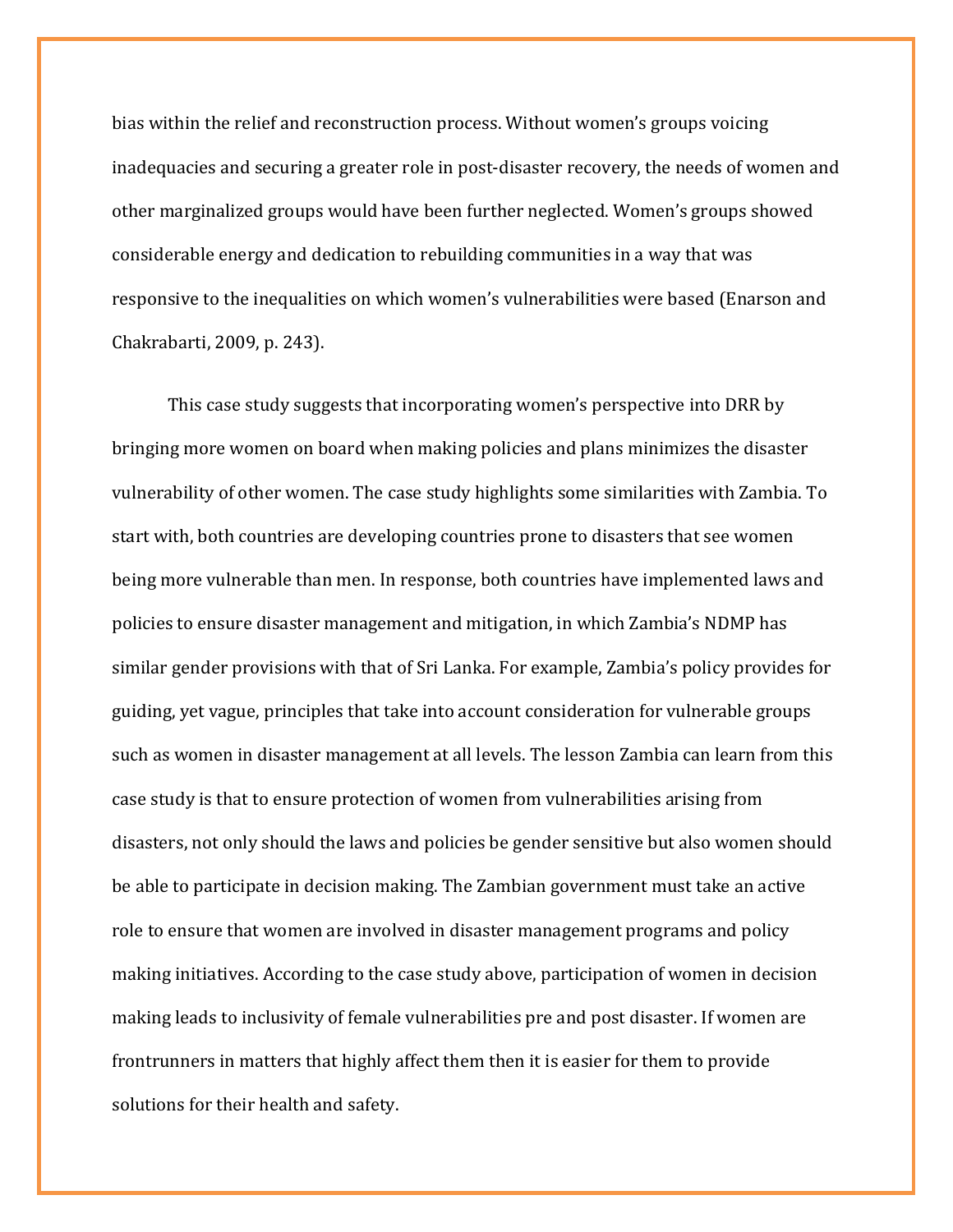Therefore, if Zambia is able to incorporate these pertinent findings from the case study of Sri Lanka into its own laws, policies, programs and structures and ensure that women are able to participate and be frontrunners in decision making, then arguably women will be better responded to prior to and after a disaster.

## <span id="page-24-0"></span>India

Disaster management in India became a serious concern at the administrative and practical level in the 21st century. In the country's 2009 National Policy on Disaster Management, women were considered an important vulnerable group. The guidelines also suggested inclusion of women within the State Disaster Response Force to ensure that female survivors could be attended to. In community-based disaster preparedness guidelines, the participation of women in the decision-making process is encouraged as government departments and other disaster intervention agencies should facilitate recovery for women from the grassroot level. The National Policy on Disaster Management in India focuses on linking recovery with safe development and on women as a target group to encourage social, economic, and infrastructural development. According to Bhadra, women are also being prioritized for livelihood restoration efforts (Bhadra, 2017, pp. 196– 207).

In one study, Sinha and Srivastava state that female leadership and contributions in DRR and community resilience are overlooked both in India and globally. This is reflected in the lack of a platform for women in formal disaster management organizations to share their needs, experiences, and priorities. Gender difference is again tilted towards men to assume greater responsibilities as per social expectations. Geographical and socio-cultural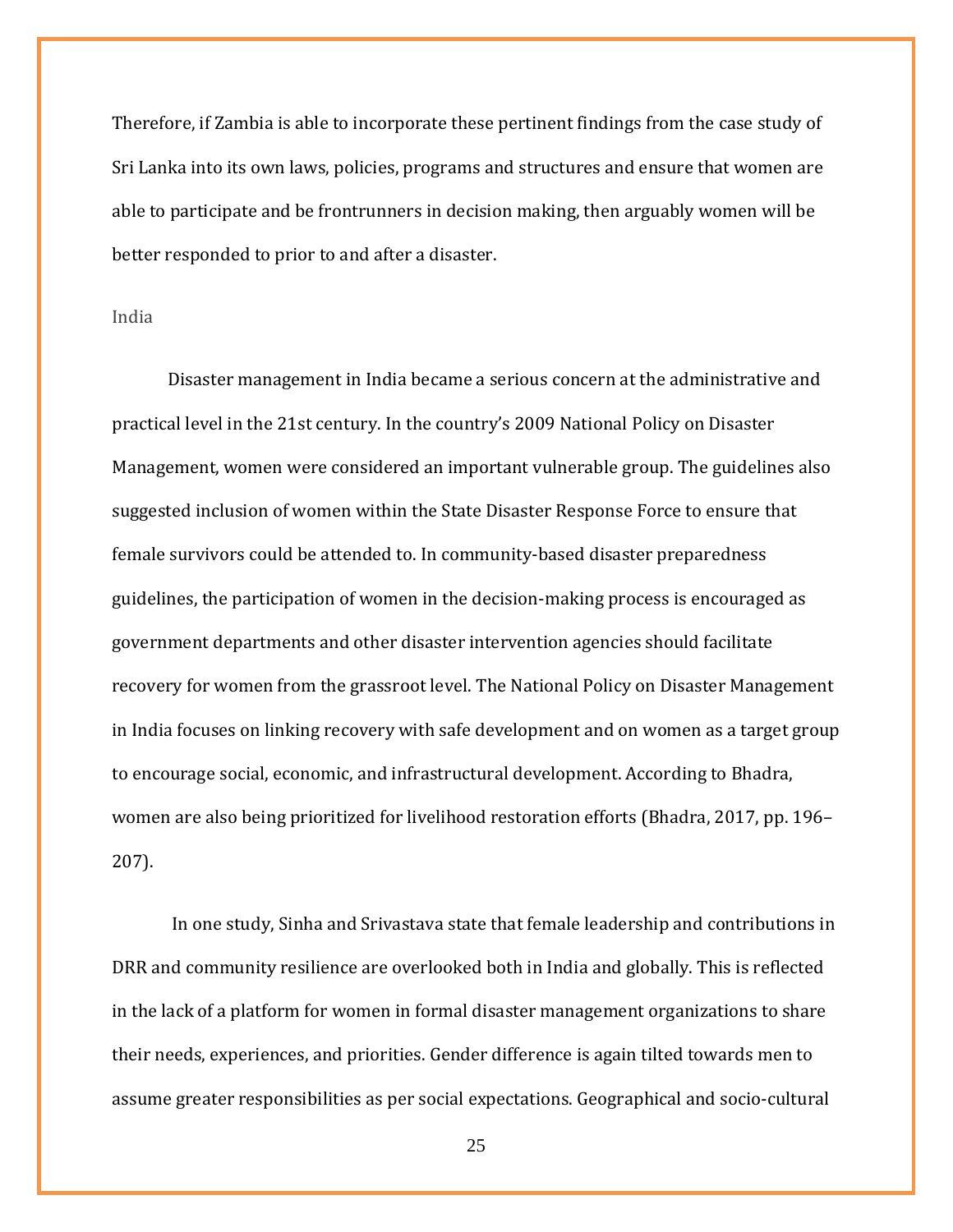diversity of India also gives different dimensions to these gender-based vulnerabilities of females. (Sinha & Srivastava, n.d., pp. 599–602).

To scale up DRR efforts, the GFDRR and the World Bank have supported the NCRMP and CDRRP. Together, these projects reduce the population's vulnerability to climate and disaster risk by building their DRM capacity so as to ensure equal participation of women and men in disaster planning and response. These projects have brought gender considerations into capacity building, early warning systems and risk mitigation initiatives. Building on the lessons learnt from these two projects, the government of India is working with all the coastal states to replicate these models of community participation by simultaneously encouraging both women and men to actively participate in decision making and risk reduction planning. This not only enables gender-equitable disaster preparedness and plans but also provides a sense of collective responsibility for mitigating vulnerability and risk (GFDRR/World Bank, 2016).

The case study generally suggests that scaling up women's participation is key to sustainable disaster prevention and preparedness. Mainstream interventions for DRR should essentially build on existing resilience demonstrated amply by women. This case study further indicates the similarities in India and Zambia's disaster management framework. The case study indicates that both Zambia and India have put in place laws and policies on disaster management but struggle to adequately include a robust legal framework on roles women can play in ensuring they are not vulnerable during disasters. However, what Zambia can learn from the recommendations gathered from the Indian literature is that developing a robust model that integrates gender perspectives in a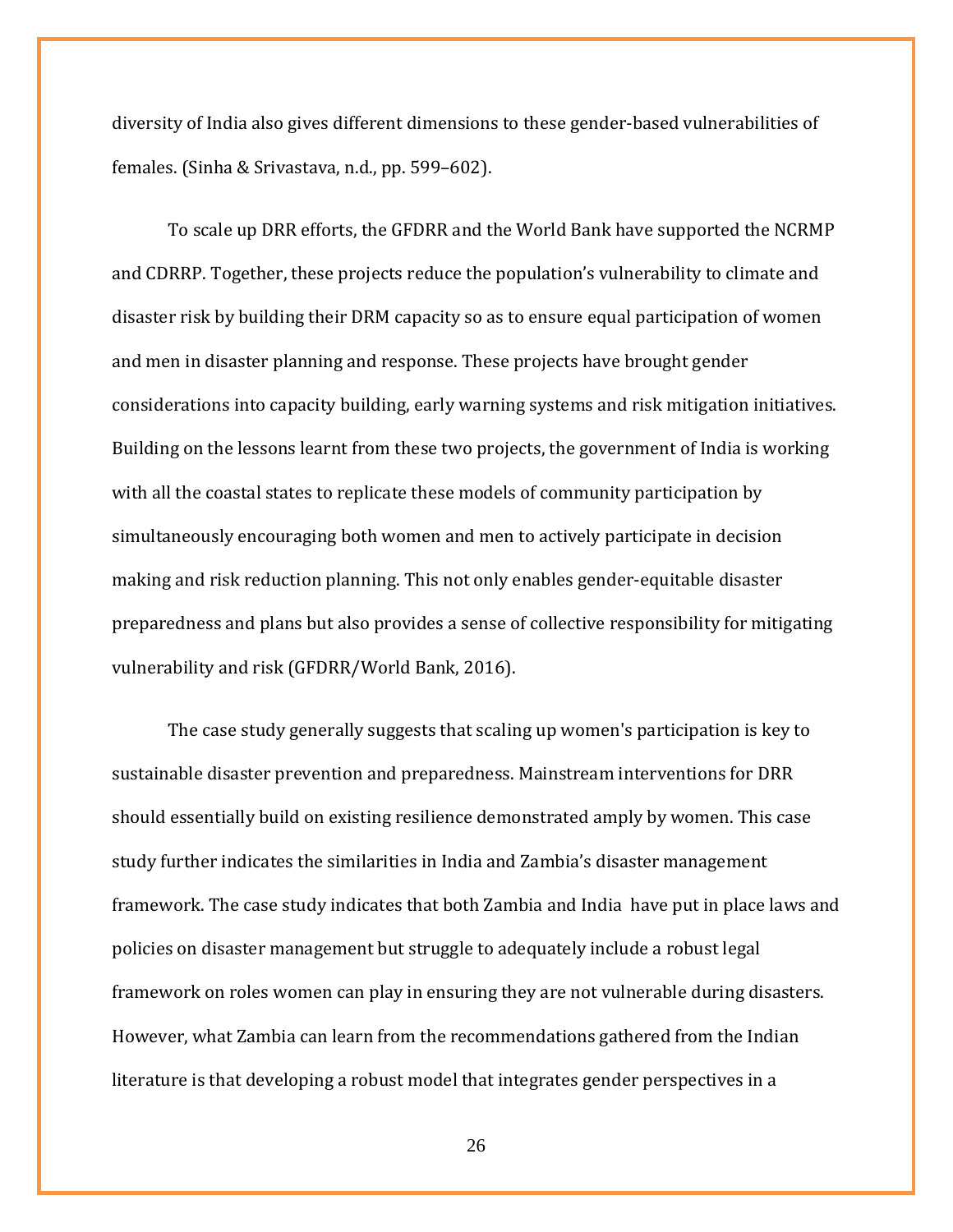disaster management plan through female inclusion in decision making will highlight the critical areas or problems faced by the women in disasters. The development of more gender sensitized disaster management laws and policies is important as it will ensure that gender issues and women's needs are adequately recognized.

Furthermore, to ensure that women are involved in disaster management solutions, the government of Zambia can learn from India by undertaking programs and projects that cater equally to both men and women. This means that both men and women should be on the decision board in overseeing risk reduction and disaster management. The government should be able to encourage both males and females at the grassroot level and national level to participate in the initiatives put in place. All this is beneficial in ensuring that females are able to participate and in turn facilitate recovery for other females affected by disasters.

#### <span id="page-26-0"></span>Philippines

In the relevant policy of the Philippines, women are regarded as main actors who can utilize their indigenous knowledge for DRR. However, like Sri Lanka and India, national machineries for promoting gender mainstreaming and equality do not necessarily take an active advocacy role in mainstreaming gender into those laws, policies, plans, and structures. Researchers Marco and Parcon highlight that gender inequalities constrain the control of women over important decisions that affect their lives. The authors are of the opinion that existing cultural norms in the Philippines often limit the capacity and authority of women to decide on their own and contribute to society. Women could utilize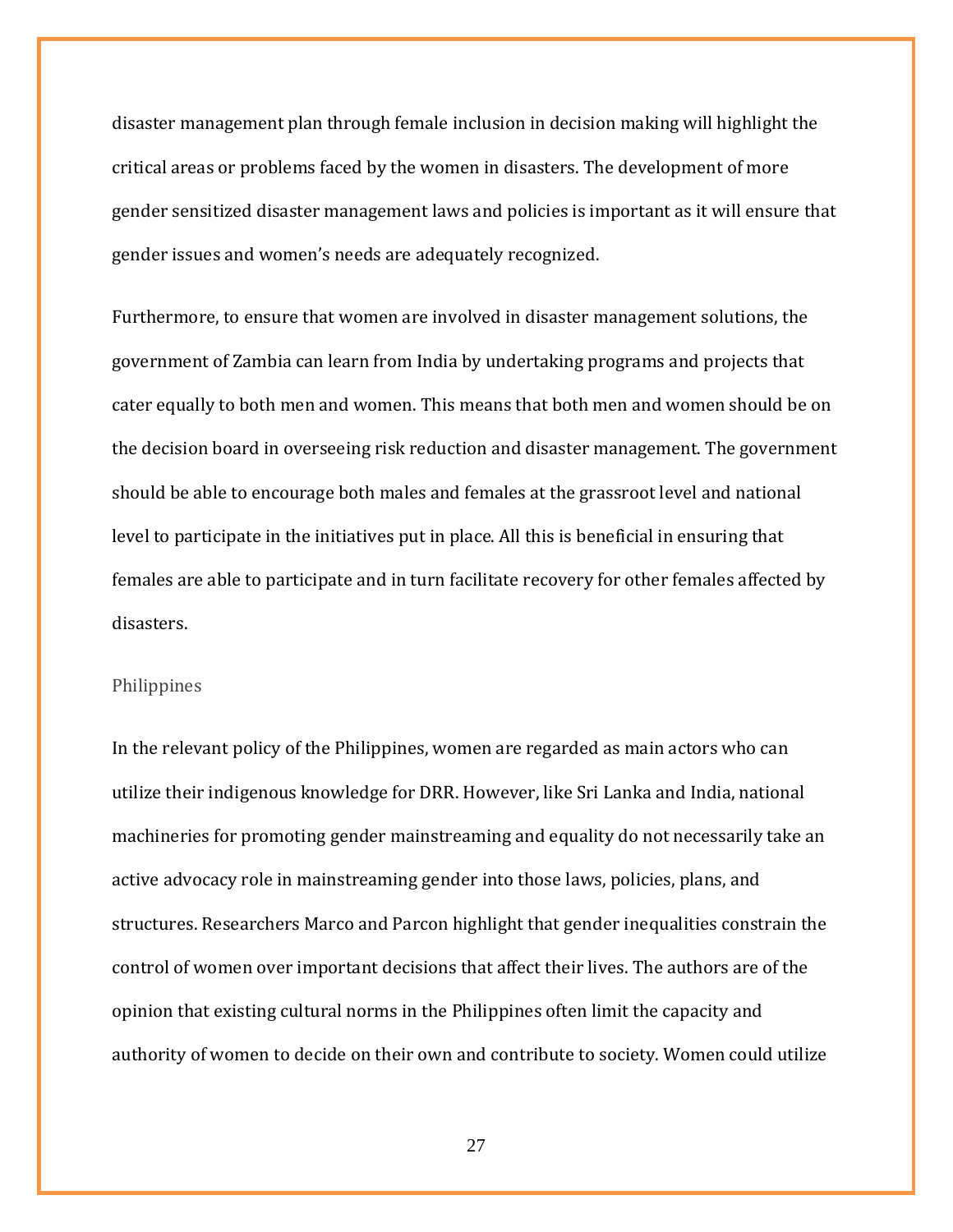their skills, enhance their potential and contribute to the DRR process, but traditional gender norms hinder them from doing so (Marco and Parcon, 2017, p. 1).

A gender perspective is partially integrated in the Philippines DRR Act. The Act strengthens the Philippines implementation of actions and measures for direction and mitigation in catastrophes. It aims to provide for the development of policies and plans and the implementation of actions and measures pertaining to all aspects of disaster risk reduction and management, including risk assessment and early warning, knowledge building and awareness raising, reduction of underlying risk factors, and preparedness for effective response and early recovery. Section 2 of the Act provides that DRR and management measures should be gender-responsive, sensitive to indigenous knowledge, and respectful of human rights by focusing on the importance of the protection of women. The Act further provides that the early recovery and post-disaster needs assessment must undergo a gender analysis. In section 11, it is stated that the Head of Gender and Development (Gender Focal Point), who is appointed by the Local Government Unit, should be invited to the City/Municipality DRRMC as a member. Similarly, the Act states that 5% of the total budget for each city/municipality at the local level and Departments at the central level should be allocated and utilized for women (Tanaka & Nonoguchi, 2016, pp. 15–17).

On the other hand, the DSWD and DOLE, as implementing bodies, play crucial roles in DRR, considering a gender perspective. The DSWD appoints Gender and Development Officers (Gender Focal Points) at city/municipality level, who are supposed to join the DRRMC and take responsibility for GBV issues. To ensure the security of women living in the shelters and bunkhouses, policewomen also patrol around the shelter and bunk house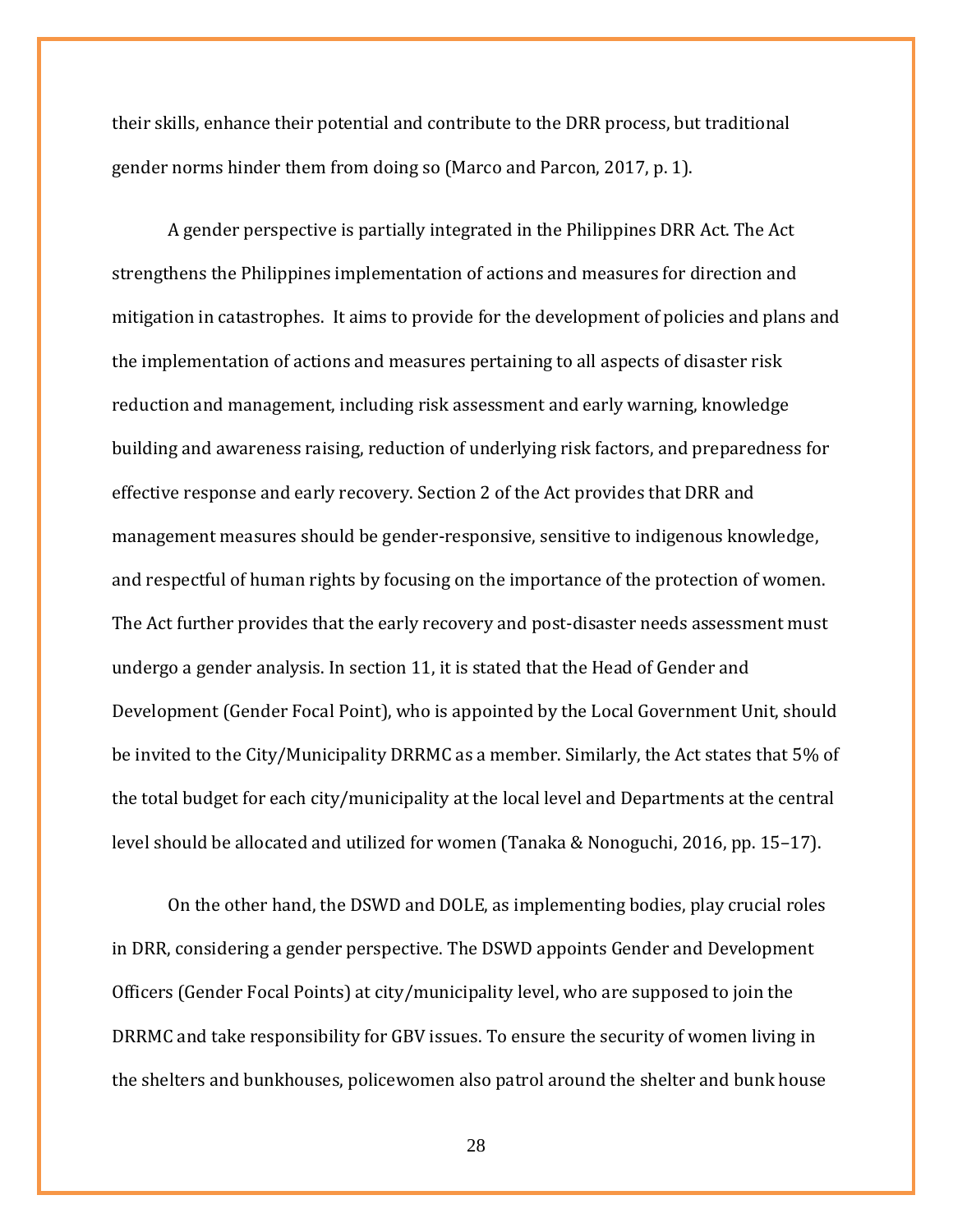areas, particularly at night. The DOLE and the DA also support the women affected by a disaster to rebuild their livelihoods by distributing in-kind relief items, cash transfer, shelter, and community driven development to meet the multiple and changing needs of the affected. They also provide special support to disaster-affected women to recover from the adverse effects of a disaster in their livelihoods or businesses (Tanaka & Nonoguchi, 2016, pp. 15–17).

Marco and Parcon highlight that while the Philippines has various, multi-level gender mainstreaming policies and activities to promote women participation in the DRRM and post-disaster rehabilitation initiatives, the implementation of these strategies must be monitored constantly. Marco and Parcon suggest that a gender perspective must be incorporated in DRR because it will not only debunk traditional gender norms that are harmful to the development of women and the community, but will also recognize the different vulnerabilities and capacities of women, allowing for a more gender equal environment. To ensure this, the Philippine Congressional Oversight Committee on DRRM is currently conducting a review and evaluation of the aforementioned Act to further improve the mechanisms and principles that the law enshrines, and this is an opportunity to dialogue with legislators on the gender aspects of DRRM (Marco and Parcon, 2017, p.2).

The case study generally suggests that it is important for women to be capacitated to respond after the onslaught of a disaster and also to be integrated into the overall DRRM strategy by taking on key DRRM leadership roles. The case study is similar to the Zambian context in that, like Zambia's NDMP, the Philippines established the national disaster relief trust fund, which is used for the provision of essential commodities to victims of any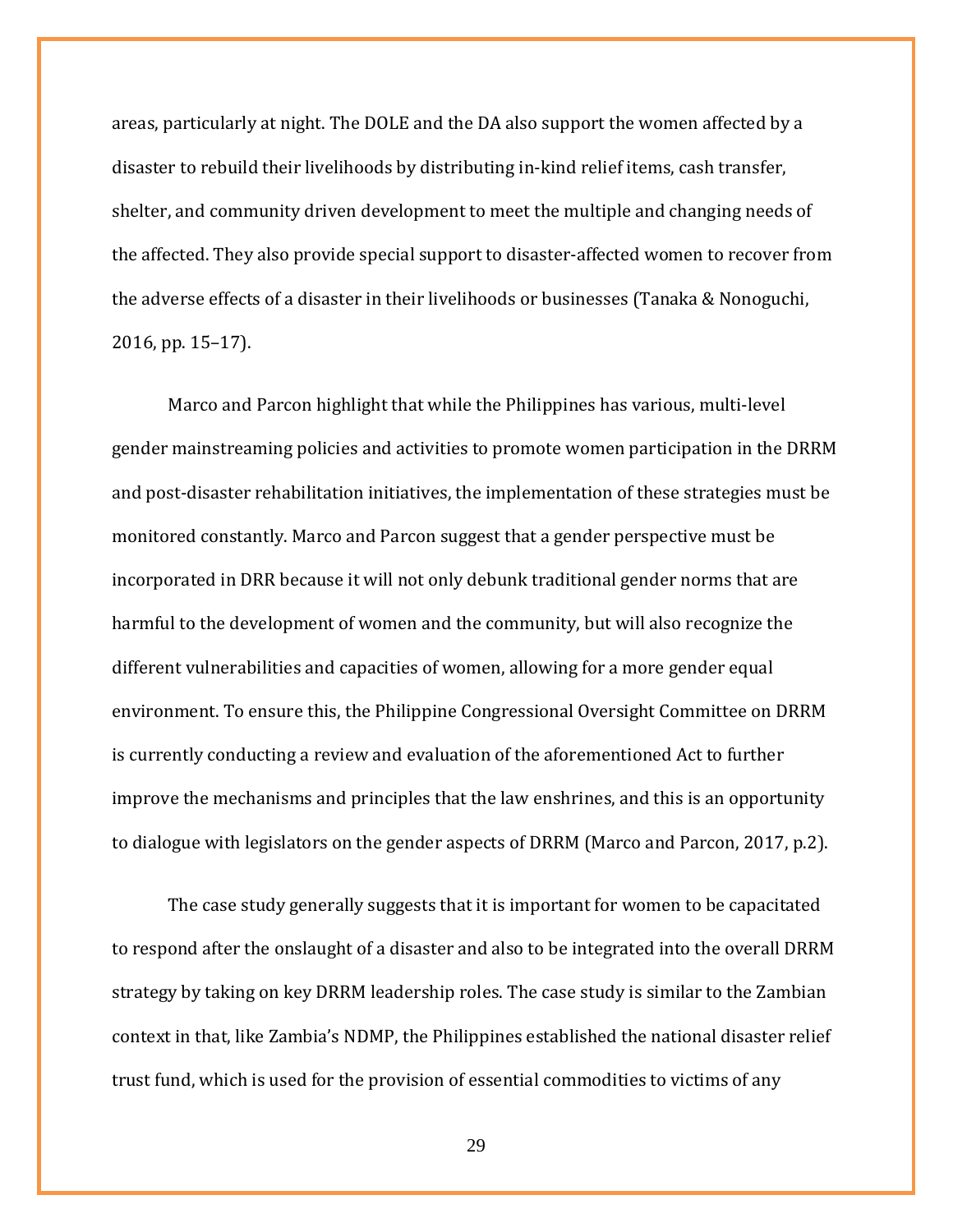disaster, hazard or emergency. The Philippine trust fund is also used for the restoration, reconstruction and rehabilitation of areas affected by any disaster, hazard, or emergency. A lesson point for Zambia from this case study is that the Disaster Act of the Philippines is expressive on issues of gender sensitivity in matters of disasters. Zambia's government should ensure that its NDMP is rigorously expressive on matters of gender and women's roles.

Furthermore, in line with the aims and objectives of this research, a lesson point for Zambia is that encouraging female participation even in rural areas is essential in ensuring that vulnerable women are protected from disasters.

### <span id="page-29-0"></span>*Case Study Comparison*

The above case studies generally indicate that the governments of Sri Lanka, India and the Philippines have created basic institutional arrangements for disaster management, including the development of relevant laws such as statutes on disaster management and risk reduction. These various governments have also developed disaster management laws, policies, plans as well as structures to be implemented from the national level down to the local level. However, it has been established that these legal frameworks in all three countries are not fully representative of vulnerabilities faced by females. Where women are mentioned, there is still a lack of available positions for females to represent others in decision making positions. This makes it difficult for the lawmakers to understand what vulnerabilities women undergo and the measures that can be put in place to ensure that they are not more affected than men during disasters. These are also the similar challenges Zambia faces. Thus, these case studies have assisted in identifying the positive measures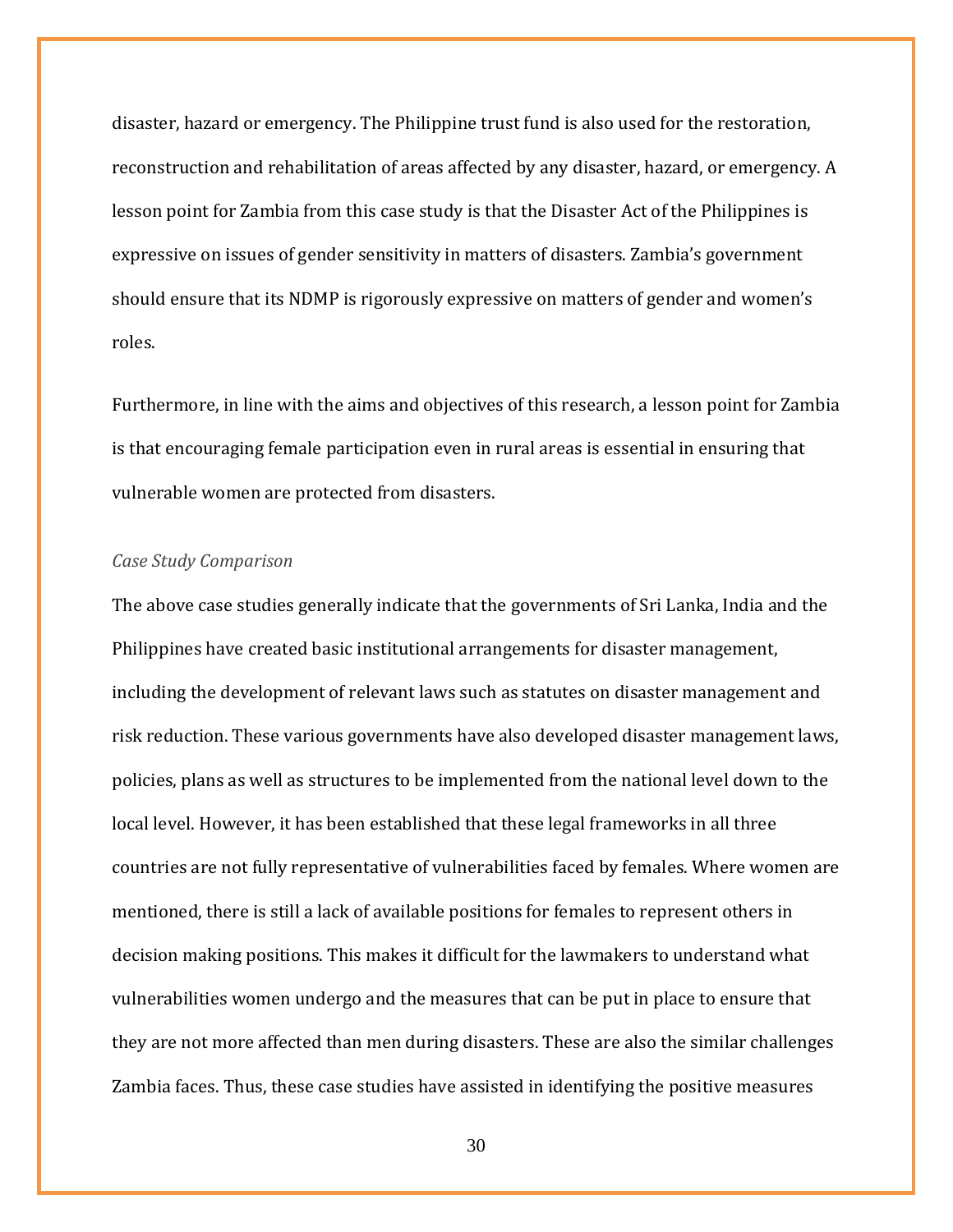and lessons that Zambia can undertake to ensure that disaster effects on women are mitigated.

#### <span id="page-30-0"></span>**Findings and Discussion**

We have outlined our findings from the literature review and stakeholder interviews into four themes, listed as follows: (1) specific provisions, (2) female representation, (3) multilevel government involvement, and (4) data driven decisions. For each of these themes, we will first recognize the main relevant points that were made, then identify specific areas of improvement that could be addressed for bettering disaster management and climate resilience in Zambia.

## <span id="page-30-1"></span>**Specific Provisions:**

As discussed in our literature review, disaster vulnerability relies on overlapping factors related to socioeconomic status and is largely context dependent. Zambia's 2015 NDMP acknowledges several causes of disaster vulnerability including poor farming practices and lack of political representation. While the policy does acknowledge that disasters tend to disproportionately affect certain demographics, such as women, it does not frame membership to such groups as a factor contributing to vulnerability.

Our interviews generally indicate that being a woman in Zambia is a risk factor in situations involving CINDs. This determination is based on accounts that describe Zambian women's unique experiences and responsibilities during disasters. Women in rural areas are often the nutritional providers in households, and thus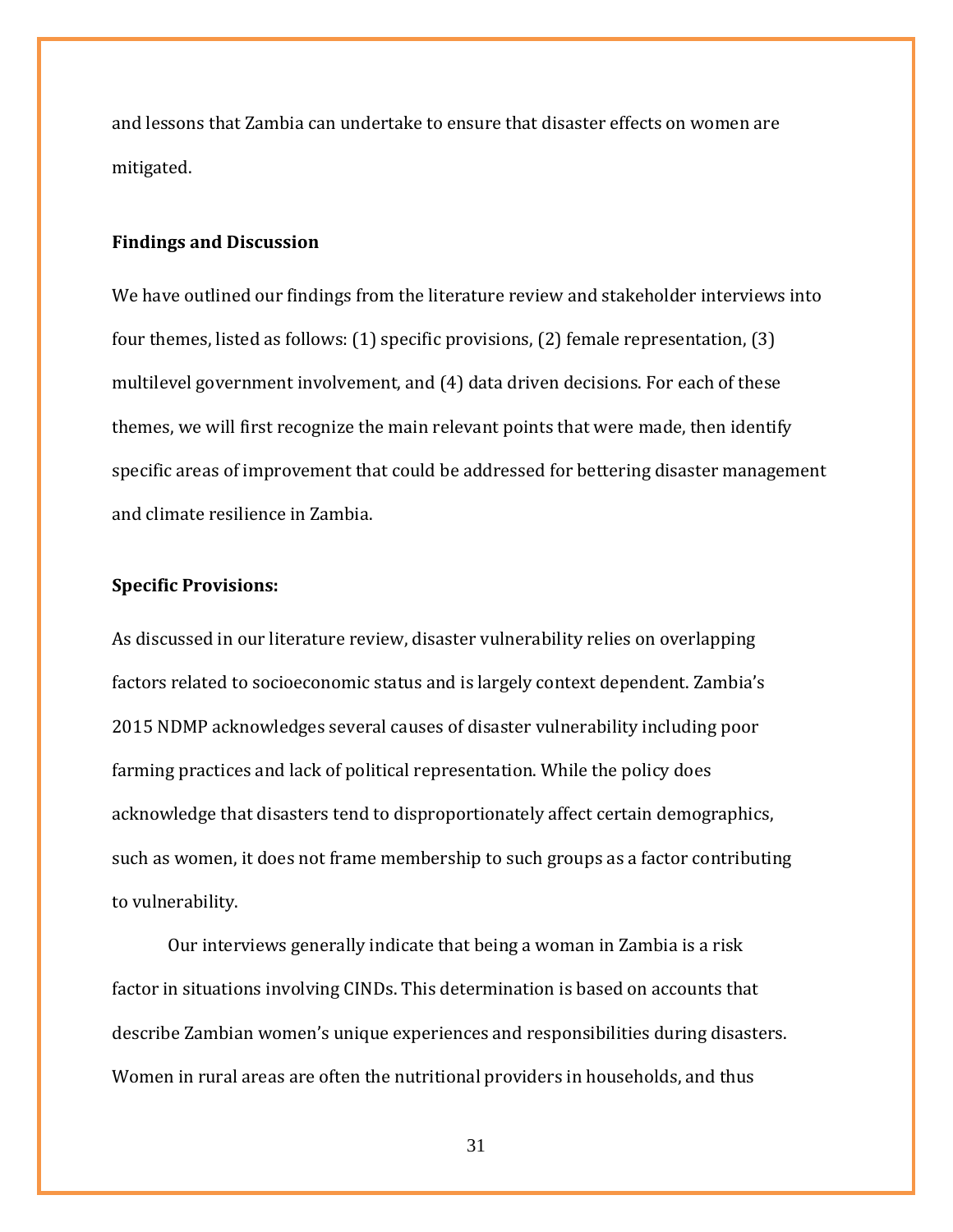have an added burden during disasters that affect food production (N. Mubanga, personal communication, July 16, 2021). In flood conditions, water supplies are often polluted, making communities that draw from shallow wells at risk for diseases like cholera. In these situations, women are doubly affected, as they are expected to draw safe water and provide care if a family member becomes ill. (D. Chibamba, personal communication, July 2, 2021). Further, in certain communities where it is traditional for men to eat first, during times of scarcity, women are put at greater health risk due to malnourishment or weight loss (A. Brettman, personal communication, July 13, 2021). There are expectations for how and where women should spend their time, however, during disasters women often have to spend more of their time and labor to hold up these expectations (M. Constas, personal communication, July 26, 2021). These examples of different norms demonstrate that women's vulnerability generally increases with disasters, as they are expected to take on additional responsibilities for the sake of the household.

While these issues are related to gender, they are also connected to other issues, such as water access and climate-adaptive agriculture. Disaster vulnerability is intersectional, and thus, to decrease the burden on women, tangential programs need to be implemented. As referenced in our literature review, a common criticism of the Sendai Framework that can be applied to the 2015 NDMP is the lack of actionable items that reduce women's vulnerability. In line with this, one of our stakeholders indicated that communities benefit most from and need actual programs that can be implemented rather than theoretical support (A. Brettman, personal communication, July 13, 2021).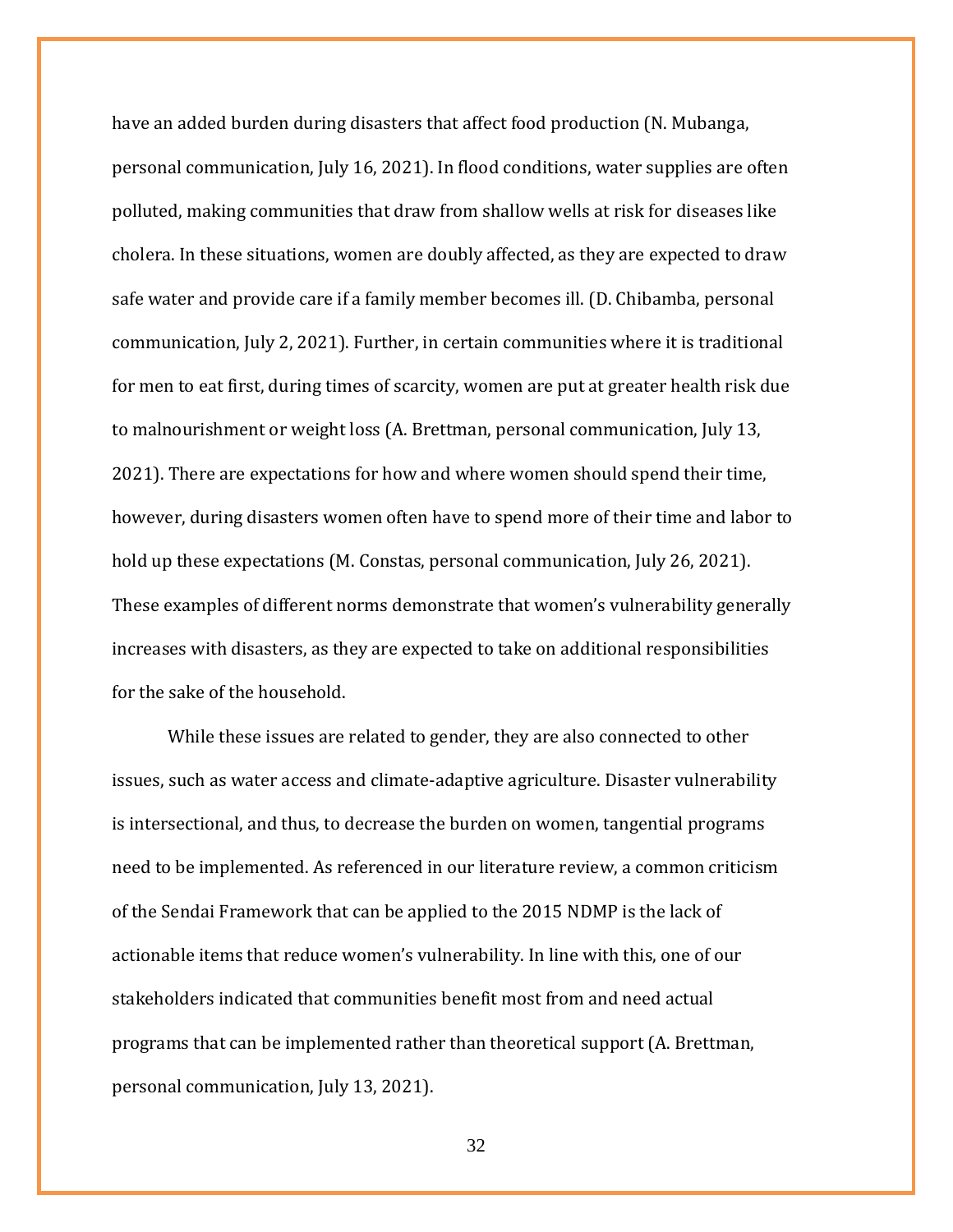Intersectional programs can be directed at certain demographics and also help make entire communities more climate resilient. Programs such as the PPCR, led by the World Bank and Ministry of National Development Planning, or the SCRALA, run by the UNDP and the Zambian government, feature gender initiatives within their larger programs (N. Mubanga, personal communication, July 16, 2021). Such initiatives provide tangible ways for gender to be mainstreamed on a community level.

These programs further provide a way for Zambia to execute the goal of being proactive in disaster response, as outlined in both the 2015 NDMP and the Sendai Framework. Programs already embedded into communities prepare them to better handle disaster situations before they occur. This demonstrates a proactive approach to management rather than a responsive, retroactive approach (N. Mubanga, personal communication, July 16, 2021). These deliberate programs are especially useful, as sometimes when there is a disaster, there can be little government or thirdparty aid (A. Brettman, personal communication, July 13, 2021).

#### <span id="page-32-0"></span>Areas of Improvement in Specific Provisions

To fill the lack of specific programming in the NDMP, we have put forth two suggestions. Firstly, we recommend that the policy include being female as a risk factor in disaster situations and additionally, detail how gender predisposes women to experiencing disasters disproportionately. These statements are important, as they recognize the experiences of many women in Zambia. Moreover, by citing examples of how gender affects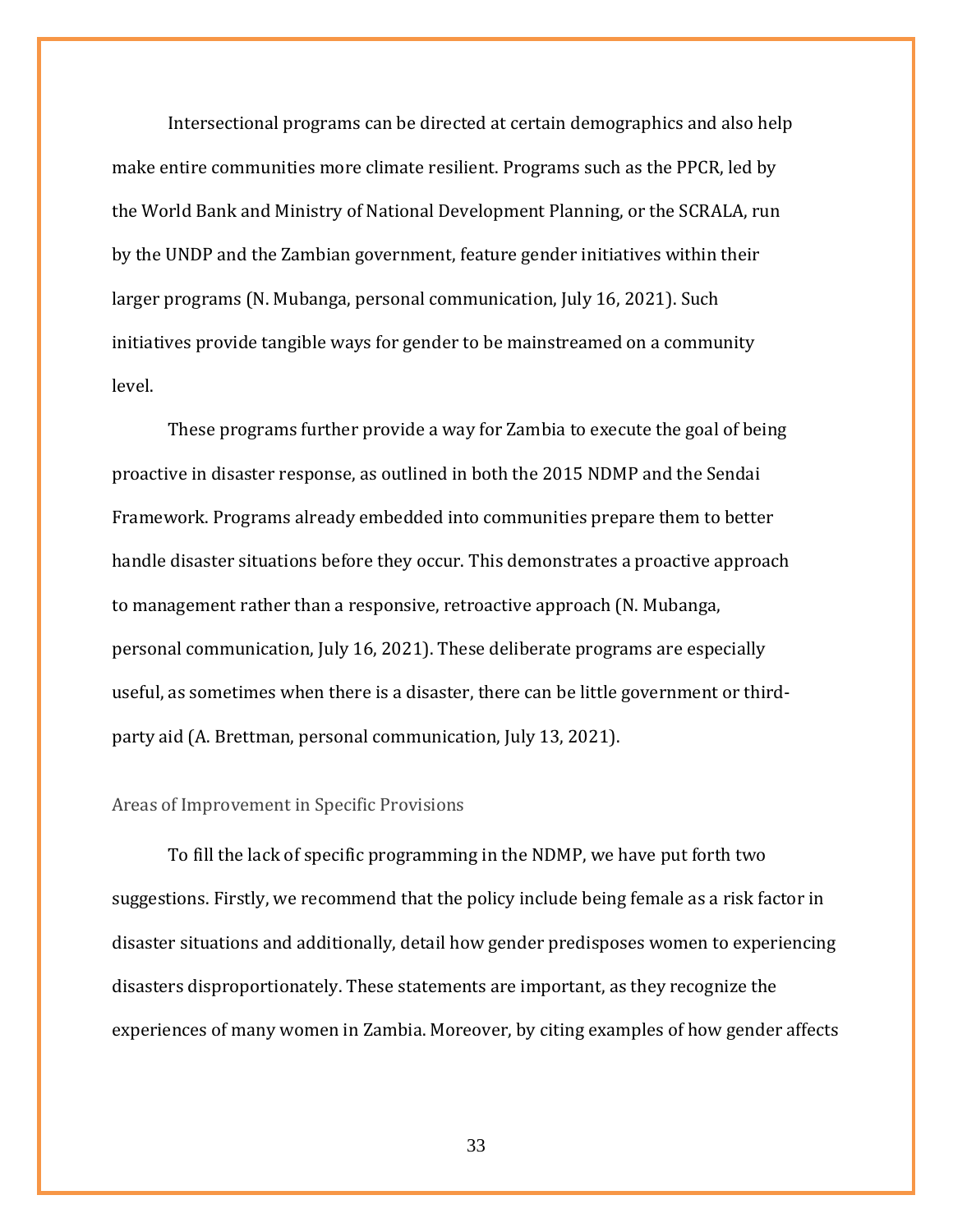women in disasters specifically, these statements can further mainstream gender concerns in disaster management.

Secondly, we recommend that the document recognizes the need to create and collaborate on intersectional projects to address gender inequality. In order to give women immediate relief in disasters, there is a need for proactive community level projects that address everyday concerns. By detailing such projects in the NDMP, the government furthers those initiatives.

#### <span id="page-33-0"></span>**Female Representation:**

As discussed in the literature review, the 2015 NDMP addresses disaster management in Zambia. The policy acknowledges that disaster effects are selective, affecting mostly women. In effect, the policy indicates that specific consideration to women in disaster management must be prominent at all levels. The policy further indicates that there must be mainstreaming of gender issues and planning in assessment of different vulnerabilities of both men and women to ensure that disaster response is equal. However, even with these provisions, the institutional arrangement for national disaster management barely has any seats exclusively reserved for females. The only mention of a gender specific role is found under the Satellite Disaster Management Committee, where one woman and one man from the local community must be part-time members on the committee.

Our interviews generally indicate that women tend to be more vulnerable than men when a disaster occurs due to a variety of factors. To start with, women are considered to have the most responsibility at home, so when a disaster occurs, the disasters find them taking care of their households whilst men are out in the field doing work (D. Chibamba,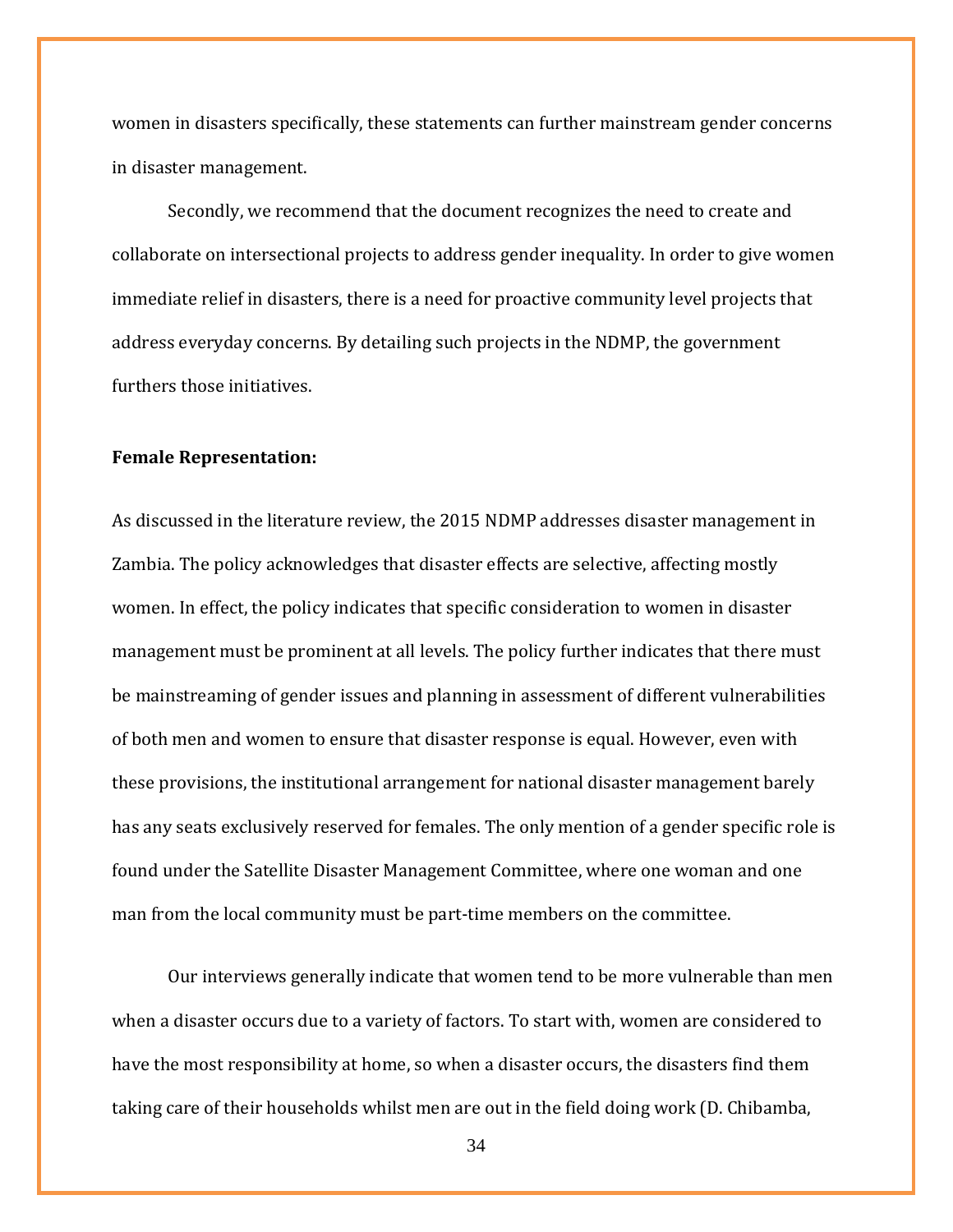personal communication, July 2, 2021). In some instances, women are most vulnerable because they are not taught how to swim due to cultural barriers. Other stakeholders have indicated that women have better coping capacities and mechanisms hence it is key that women highlight their vulnerabilities by being part of policy and law-making platforms (G. Kai, personal communication, July 19, 2021). As referenced in the literature on case studies, the major issue that causes a rise in women's vulnerabilities during and after a disaster is the low participation of women at all levels in the disaster management making process. There is a higher chance that lack of participation of women leads to gender blindness in decision making. The literature further indicates that laws and policies on disaster management can be actualized through the increased engagement of gender sensitive and female led organizations and communities to enhance disaster response.

As referenced in the literature, criticisms of the Sendai Framework can be utilized to better Zambia's disaster regulatory framework. The framework recognizes the fundamental role of women in DRR. It highlights that women and their participation are critical to effectively managing disaster risk and implementing gender sensitive DRR policies, plans and programs. These roles are however interpreted differently and applied in different contexts by countries. The Sendai Framework has been criticized for broadly championing the representation of women in disaster management, rather than specifying the need for women from vulnerable communities to be represented. It is broadly accepted that disaster vulnerability is an intersectional issue, and thus, women from underrepresented socioeconomic groups should be prioritized in disaster management decision making bodies in order to address their most pressing concerns.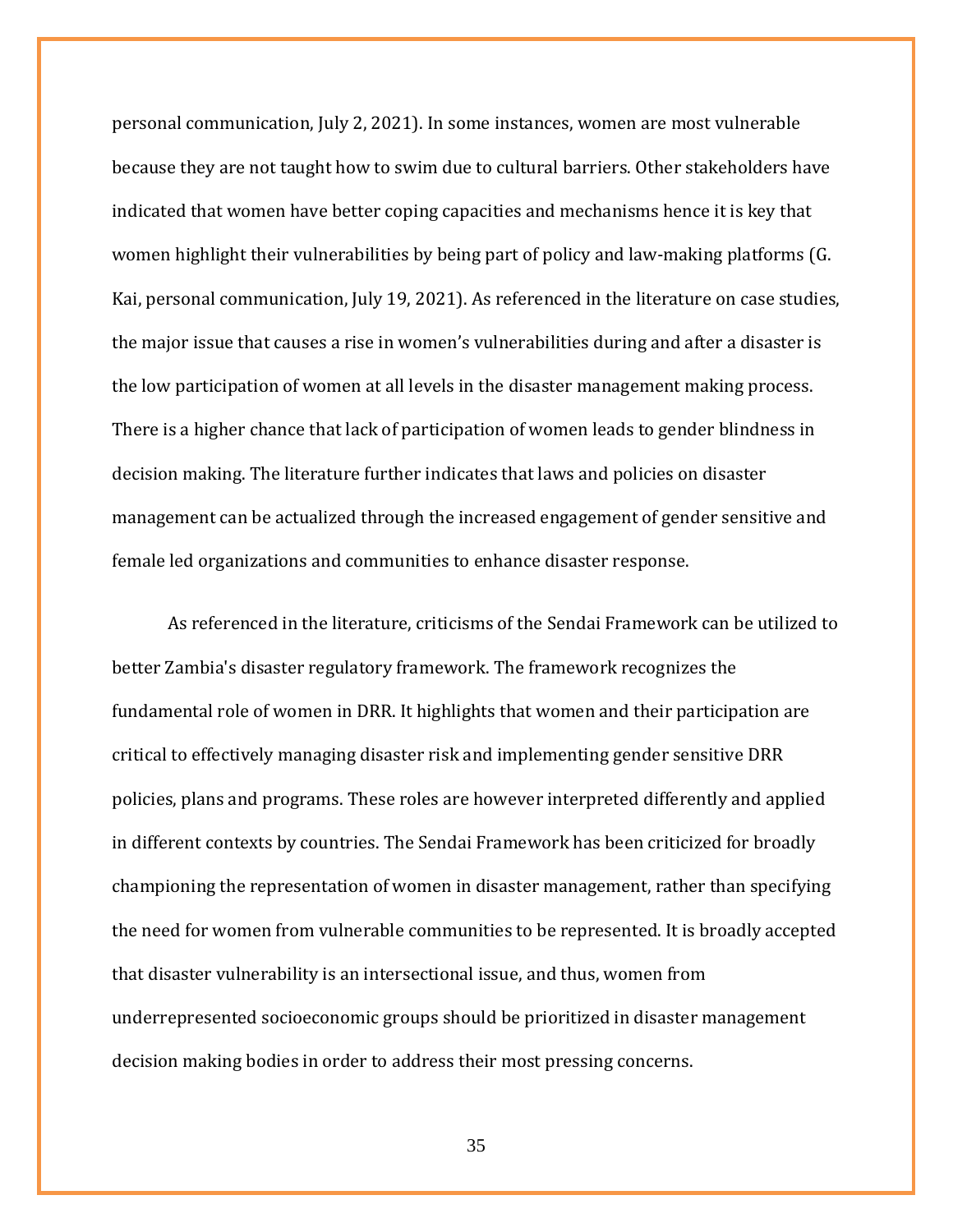Further interviewees highlighted that gender mainstreaming is key as women have a very important role to contribute to resilient building. When it comes to DRR, there are things women are better at doing that need to be documented. Hence policies, programs and plans need to be aligned with gender issues. Lawmakers need to take into account issues of indigenous knowledge of women. These key cutting issues are principles of better disaster risk management as gender inclusion is needed in every part of society (G. Kai, personal communication, July 19, 2021).

At the actual policy level, women's issues are often not prioritized. This is seen in the NDMP where the Ministry of Gender is absent (A. Brettman, personal communication, July 13, 2021). To ensure representation, gender and disaster risk management platforms can be integrated. It must be realized that women have important roles and need to be empowered. The goal of having such a platform is to ensure that more women are brought on board so that they can share their stories which will assist in enacting laws and policies that represent their needs. To ensure the documents on DRR are robust, countries must create knowledge sharing and empower women activists and scientists to document best practices among women and empower them to speak on their vulnerabilities (G. Kai, personal communication, July 19, 2021). Similarly, for women to be included in the decision making process, women empowerment programs must be established. These programs must take into account different aspects of tradition or customs that prevent women from taking up such major roles in society. These women empowerment programs should also focus on ways they can overcome these cultural barriers. The programs must also create a comfortable environment that encourages women to participate in disaster related matters (R. Seri, personal communications, July 27, 2021).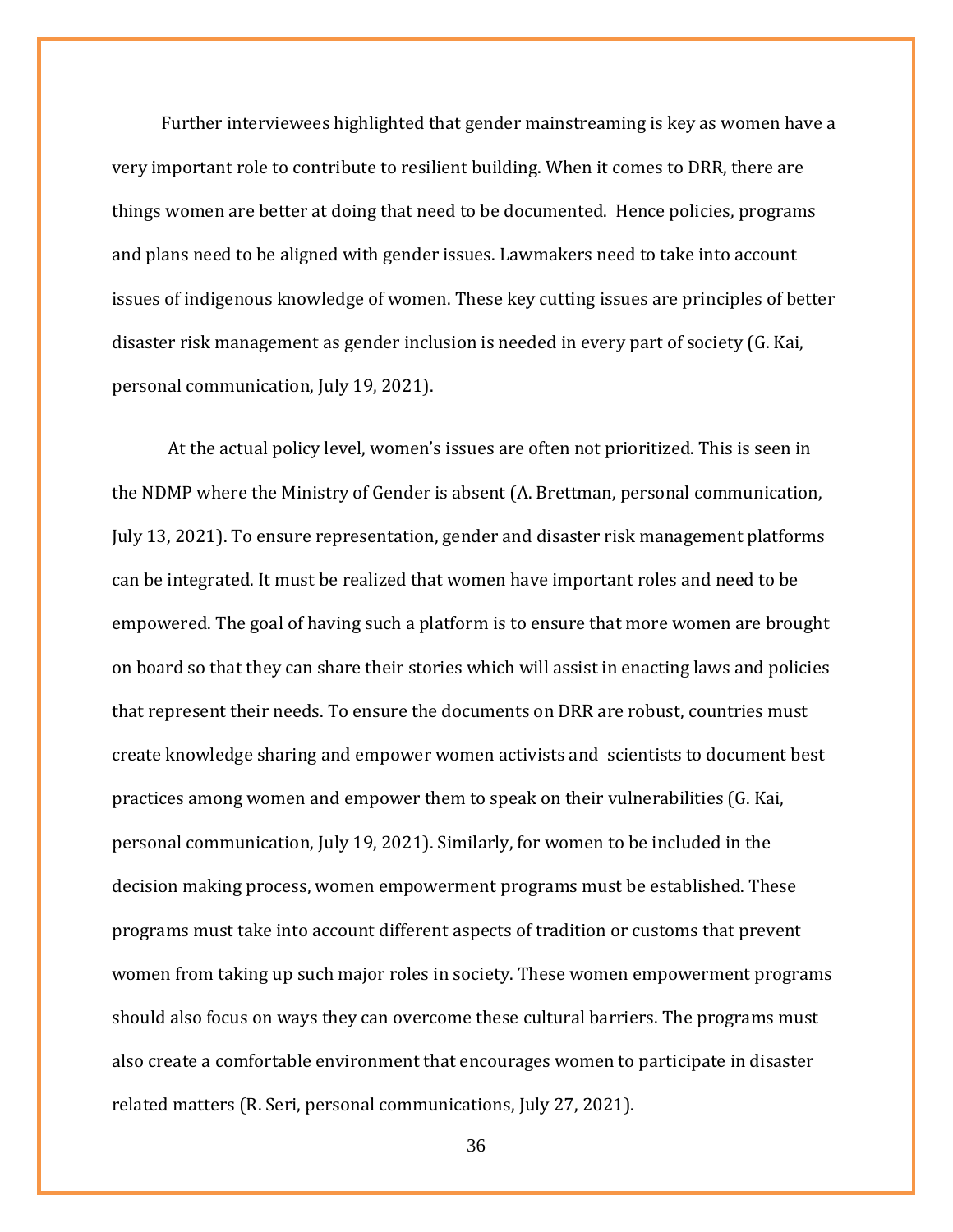Further, gender mainstreaming cannot only be captured in national policies and international frameworks. As discussed in the previous section, there has to be another level of operational planning or projects that translate these issues into reality. Programs such as the PPCR have included a good deal of engagement of women in micro-project identification and implementation, providing valuable lessons for future interventions. The project is important because it seeks to strengthen the regulatory framework by providing assistance to the government and local levels to ensure that future climate related liabilities are identified and well managed. The PPCR has a huge gender focus, as in this project, women are considered as effective leaders within their communities when it comes to addressing the harmful effects of climate change. When it comes to decision-making and implementation towards building resilient communities in the face of climate change, the full and meaningful participation of women in these projects becomes essential. There is a deliberate move to have female representatives to create roles within their cooperatives so as to promote participation of other women (N. Mubanga, personal communication, July 16, 2021).

### <span id="page-36-0"></span>Areas of Improvement in Female Representation

We have made two suggestions to better prioritize female representation in the NDMP. Firstly, we recommend that one gender specific slot on each institutional committee on disaster management in the NDMP be reserved for a female. This is important because females taking part in implementing laws and policies will be able to capture the vulnerabilities of other females and create frameworks that protect women from being highly affected during disasters. These females on board must not only include educated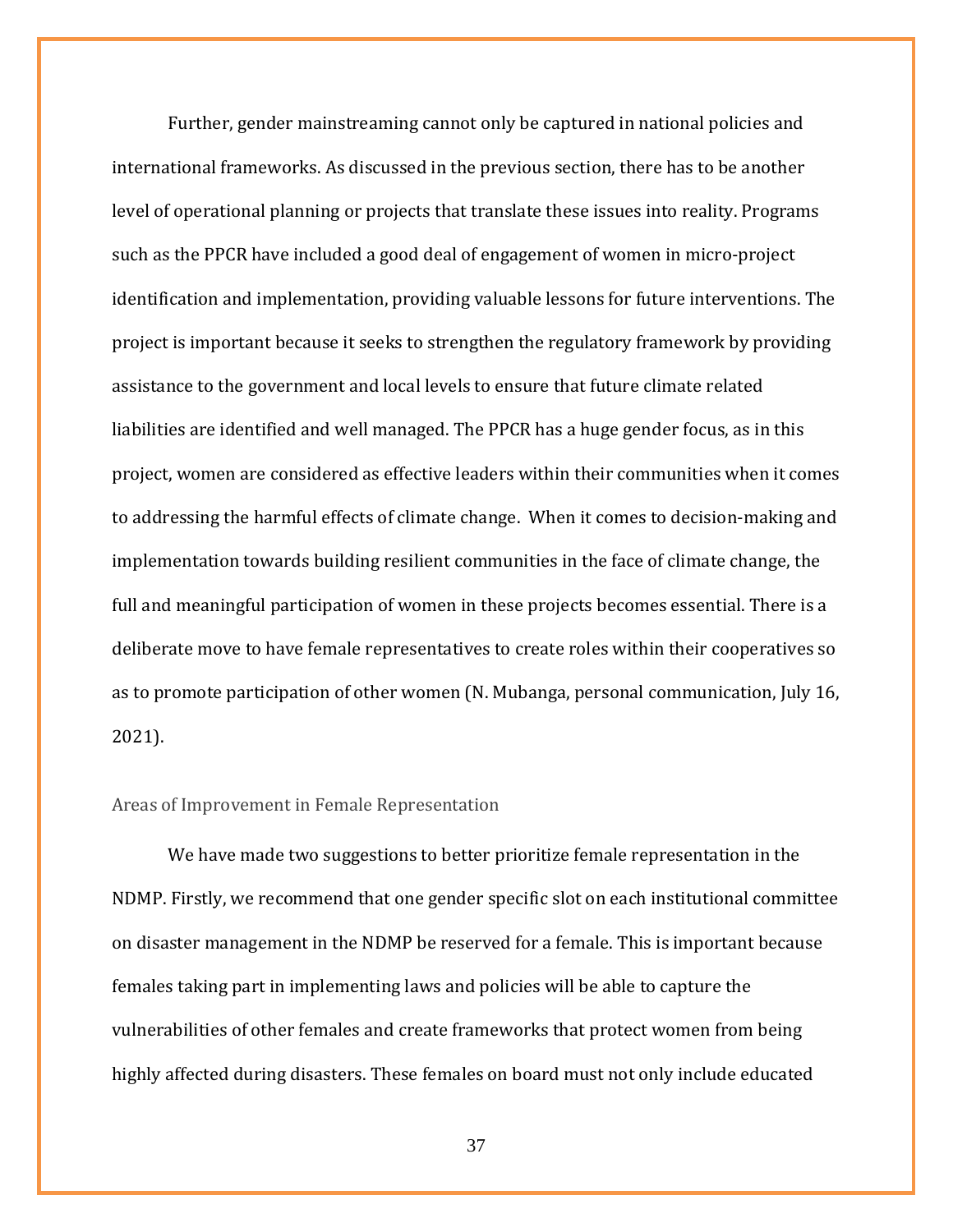women, but also women from actual communities that are vulnerable to the disasters. Zambia's policy provides for guiding, yet vague, principles that take into consideration vulnerable groups such as women in disaster management at all levels.

The second suggestion is that projects and plans that are female-led must be put in place. This is important because only having policies is not sufficient to capture the vulnerabilities of females. There is a need for projects and plans that are able to assess different vulnerabilities and needs of women for better disaster response. These projects and plans should not only include gender as a focus but also female leaders who are able to capture the vulnerabilities of other women affected by disasters at both the local and national level. Having women as part of the decision making process is important as women play a central role in their communities and have greater insight into the needs of other vulnerable women. Like the case studies in the literature have suggested, scaling up women's participation is key to sustainable disaster prevention and preparedness.

## <span id="page-37-0"></span>**Multilevel Government Involvement:**

The third thematic finding from our research is the necessity of multilevel government involvement in Zambian disaster management and response. Because CINDs not only affect multiple areas of society, but also varying levels of government, it is important to ensure that there is a streamlining of information and involvement horizontally across different national ministries, but also vertically between the national and local divisions.

Regarding horizontal inclusion and the 2015 NDMP, some of our interviewees noted that certain, relevant divisions were not included in the drafting of the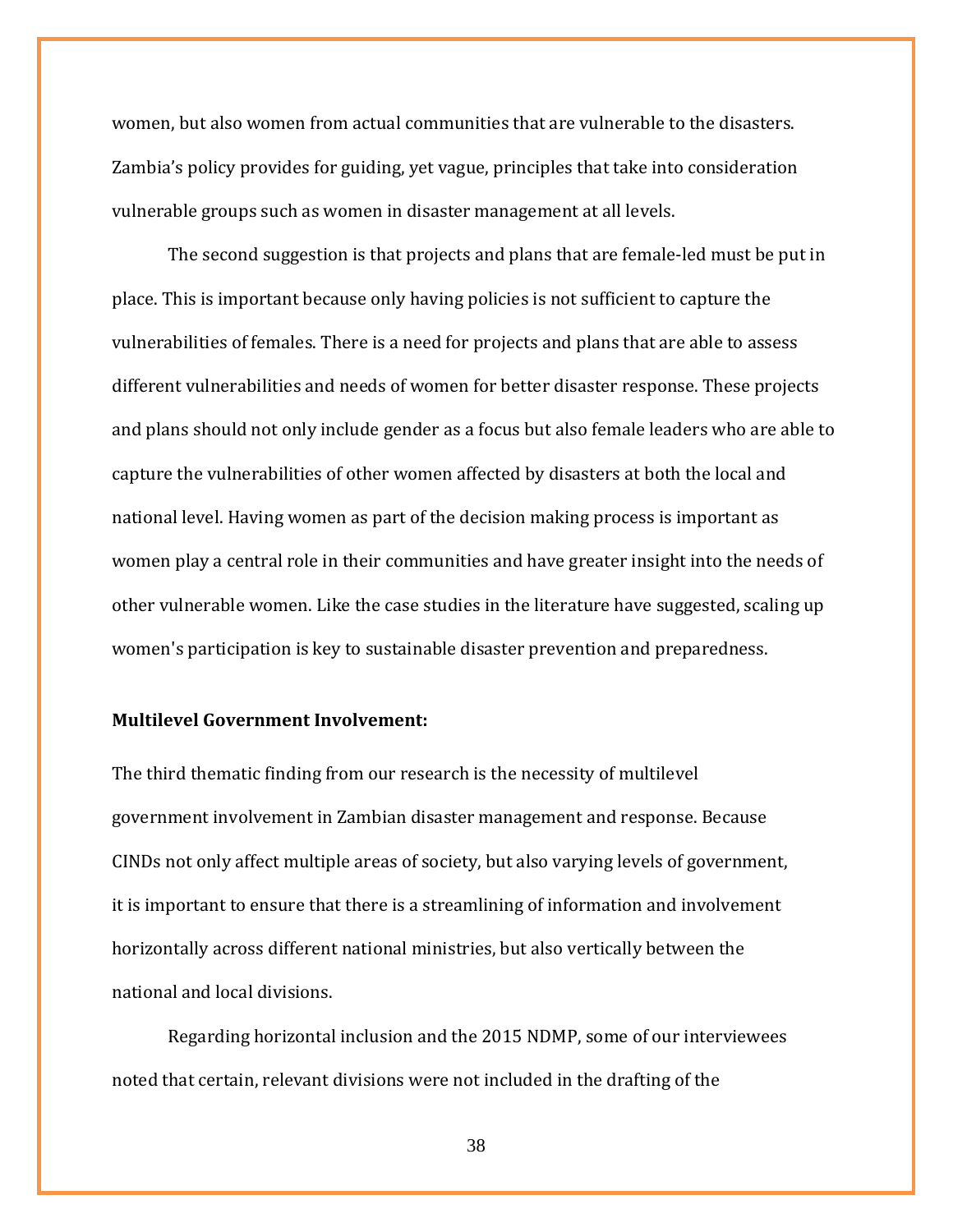document. For example, although the policy makes several nods towards the acknowledgment of high-level gendered issues, as mentioned before, it was found that the Ministry of Gender was not involved in the development of the policy (A. Brettman, personal communication, July 13, 2021). As discussed in our literature review, in 2017 the Ministry of Gender put forth its own document, the ccGAP, that specifically addresses women's role in DRR by creating different objectives, actions and indicators. While the ccGAP was published after the 2015 NDMP, it does demonstrate the Ministry of Gender's knowledge and commitment to women's role in disasters. It was also noted that the Zambian Meteorological Department was not a stakeholder involved in the drafting of the 2015 Policy, further outlining the disconnect between national governmental stakeholders. As demonstrated, the 2015 NDMP does not lean on many other ministries for support, and thus may have been created on an incomplete view of the situation.

Stakeholders also noted that there is an insufficient system of vertical information dissemination between the national and local divisions of government, specifically regarding Zambian meteorological data. Important information about disaster preparedness and prevalent weather patterns are generated at higher government levels through the Zambia Meteorological Department (N. Mubanga, personal communication, July 16, 2021). However, once this information is gathered, there is a gap of communication and relay between the larger, collecting bodies and the smaller, local units. This is especially true when preparing for natural disasters, as early warning systems are critical for disaster management and response, yet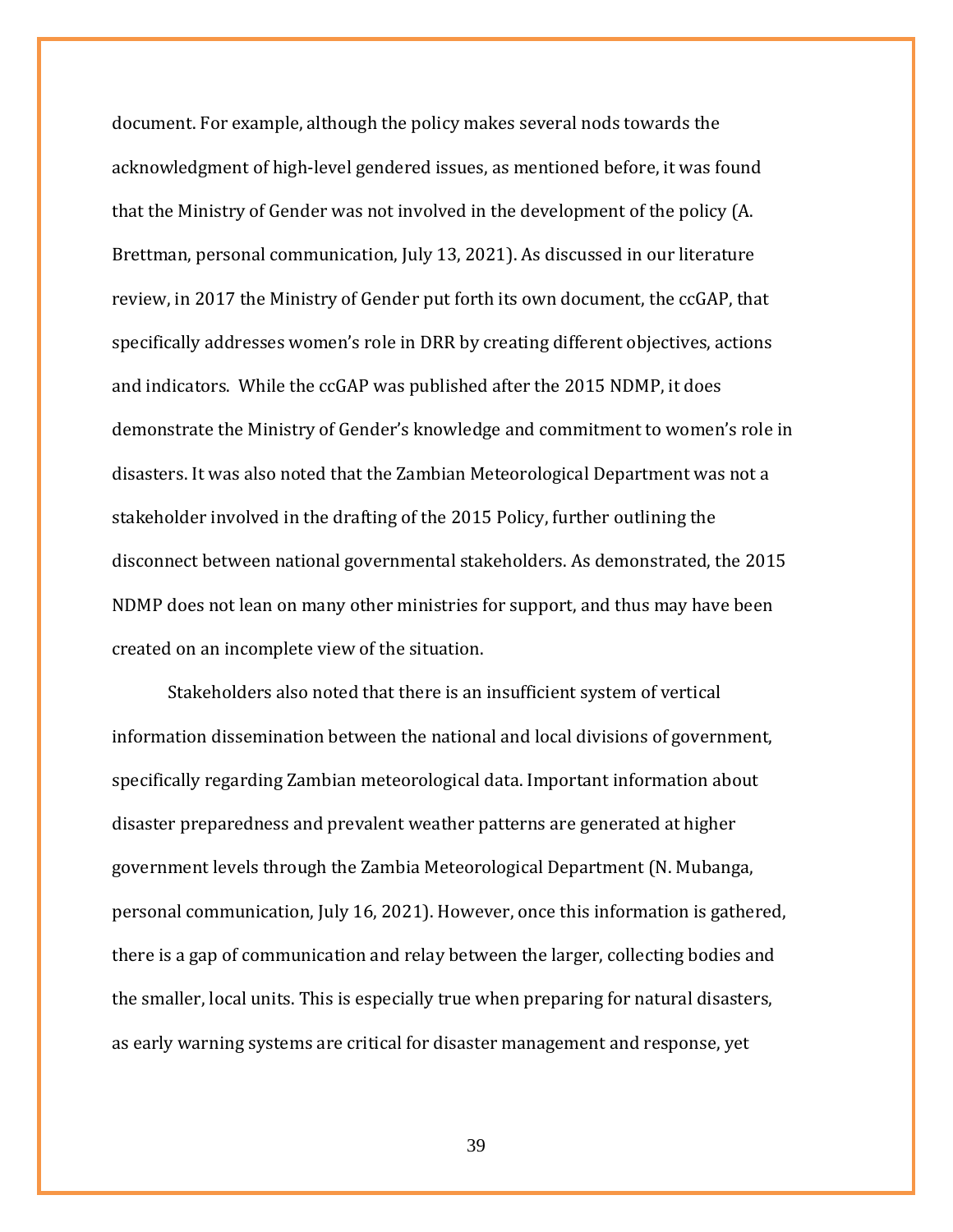difficult to utilize when high level weather predictions are inadequately translated to lower levels of government.

Linkages between higher and lower levels governments are not only important for meteorological data, but also for planning and implementing effectives programs within communities. Zambia is a diverse country. Different communities are prone to different types of disasters, have various livelihoods and distinct social norms. Thus, for programs that promote climate resilience to be effective, they need to recognize communities' specific needs and vulnerabilities (M. Constas, personal communication, July 26, 2021). In order to gather accurate information about communities, locals must be actively included in the drafting and prioritizations of larger initiatives.

The last key finding regarding Zambian multilevel involvement is that the 2015 NDMP does not detail how multinational organizations, such as the UNDP and African Union, can help support disaster management initiatives (G. Kai, personal communication, July 19, 2021). As discussed in previous sections, multinational organizations have established crucial programs that advise on disaster management and response in multiple African nations, including Zambia. They currently have active initiatives in various regions of the country to address different underlying issues of disaster vulnerability, yet the role of these non-governmental organizations are unnoticed in the NDMP.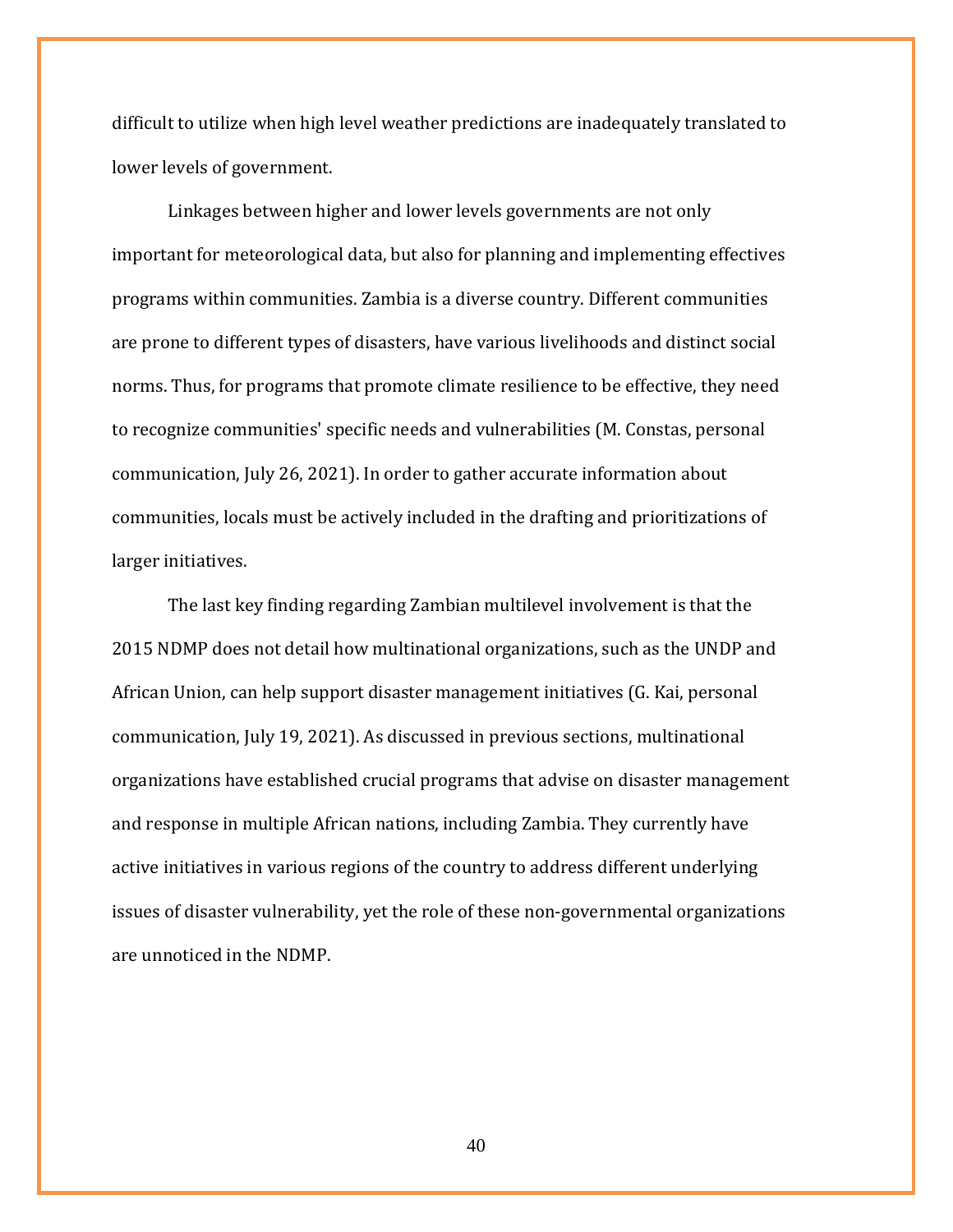<span id="page-40-0"></span>Areas of Improvement in Multilevel Government Involvement

Based on these findings, we were able to make three recommendations to address the aspect of multilevel government involvement for disaster response: (1) include different, relevant ministries in policy development, (2) utilize communal and multinational networks to spread information and (3) actively involve local communities in decision making

The first area of improvement is to ensure the invitation of different ministries to advise on relevant policies that fall in their corresponding specialties. For example, with the 2015 NDMP, the Ministry of Gender should be consulted to address the aspect of female vulnerabilities and roles within the various committees. Furthermore, the Zambia Meteorological Department should also be consulted for matters on the collection and dissemination of important weather-related information.

To elaborate further on our suggestion with the Zambia Meteorological Department, our second identified area of improvement is to better the dissemination of collected data. They can do this by using their local networks and potentially also utilizing outside, multinational corporations to organize stronger ties in vertical levels of foreign and domestic governments. For example, increased utilization of cellphone-based technologies may be beneficial in disseminating information to regions and people where physical access and interaction may be limited (M. Constas, personal communication, July 26, 2021).

Further, our third suggestion includes recognizing every community's unique set of circumstances and including local stakeholders in creating programs tailored to such circumstances. This suggestion is vital to the success of climate resilience initiatives, as it would better address the challenges of specific communities.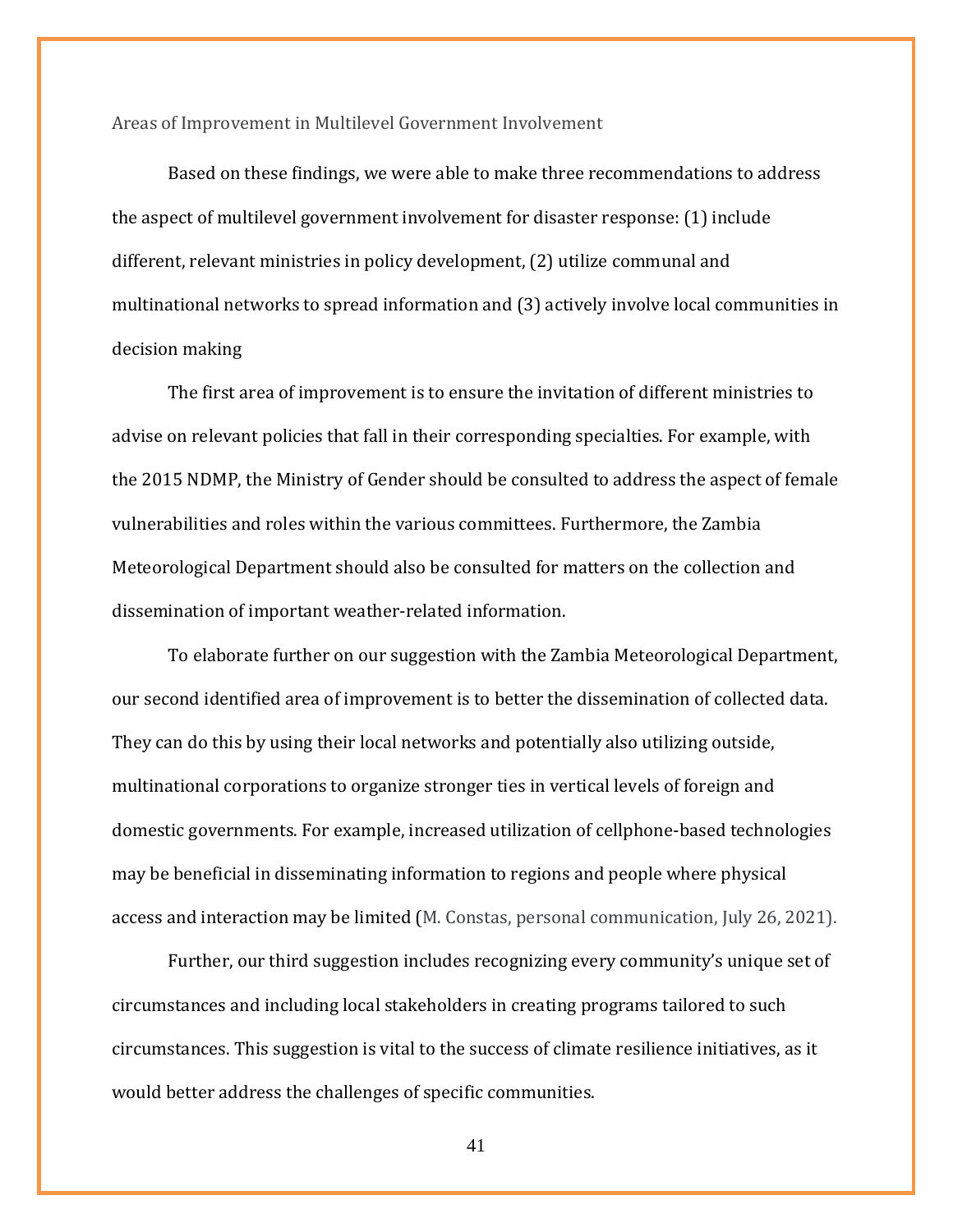#### <span id="page-41-0"></span>**Data-Driven Decisions:**

Our final thematic finding was the concept of data driven decisions. In the literature review, it was recognized that current policies and interventions don't explicitly establish systems for collecting data or measuring the success of these programs. This was identified to be a gap in current policies, as there was no clear acknowledgment of how these interventions were being measured, or moreover, how they were chosen for population-level execution in the first place. This concept was furthered through our findings from the stakeholder interviews.

Firstly, our interviews have indicated that there is a lack of available genderdisaggregated data. This refers to collected statistics that can be further separated or viewed by male vs. female, which allows for the measurement of their differences on various dimensions. On both the national and regional levels, it was stated that gender-disaggregated data is difficult to obtain, and furthermore, difficult to update (G. Kai, personal communication, July 19, 2021). The lack of gender-disaggregated data appears to be an obstacle in other disaster-prone countries as well, as the Sri Lanka case study also demonstrated a need for improved datasets in this area. Because of this lack of comprehensive data, it can be challenging to monitor and identify the specific problem and population subgroup that needs to be targeted. For example, if data explicitly shows that females are the ones suffering more from a certain type of disaster, policymakers should know that they need to enact contextually appropriate interventions to target this specific population (G. Kai, personal communication, July 19, 2021). Tying in with our findings from the literature review, data can also reveal further subsets of the female population that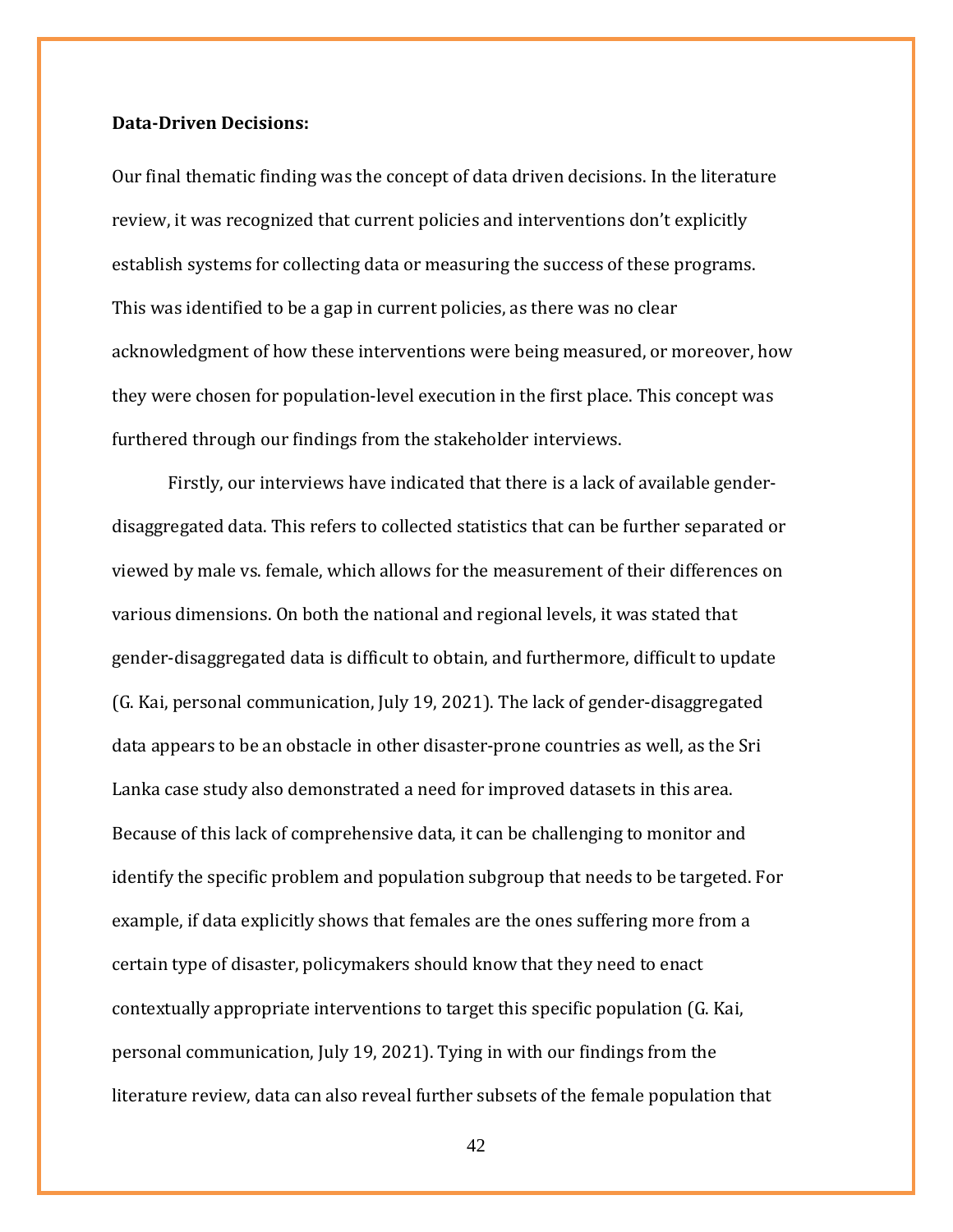particularly need intervention, such as those in certain socioeconomic or geographical divisions. A baseline is needed to determine how many women are likely to be affected, to what extent they are going to be affected, etc. This can allow leaders to better equip women to prepare and respond to these disasters (D. Chibamba, personal communication, July 2, 2021). However, it is acknowledged that an availability of disaggregated data may not necessarily translate to informative decision making on the governmental level, as policymakers may still fail to adequately utilize the available data.

Secondly, interviewees have also noted that there is a gap in the monitoring aspect of how well communities and policies are doing, as there is a general absence of disaster resilience indicators. As alluded to in the literature review, policies have largely failed to disclose how they actually measure the effectiveness of their programs and interventions. This may potentially be due to the fact that there is currently no uniform or established way to measure disaster resilience. Furthermore, it was noted that there is also a lack of indicators to evaluate the effect and extent of women's participation in CIND management. One of our interviewees suggests that some reasons for insufficient indicators may include limited physical access to the areas that need measurement, as well as the absence of enough funding and contextual understanding to implement adequate analytical tools (M. Constas, personal communication, July 26, 2021). Regardless of the underlying causes, it was concurred that these measurements need to be made in order to collect information on whether the organizations are actually hitting their targets, whether it's the 2030 SDGs or other, country-specific goals (G. Kai, personal communication, July 19, 2021).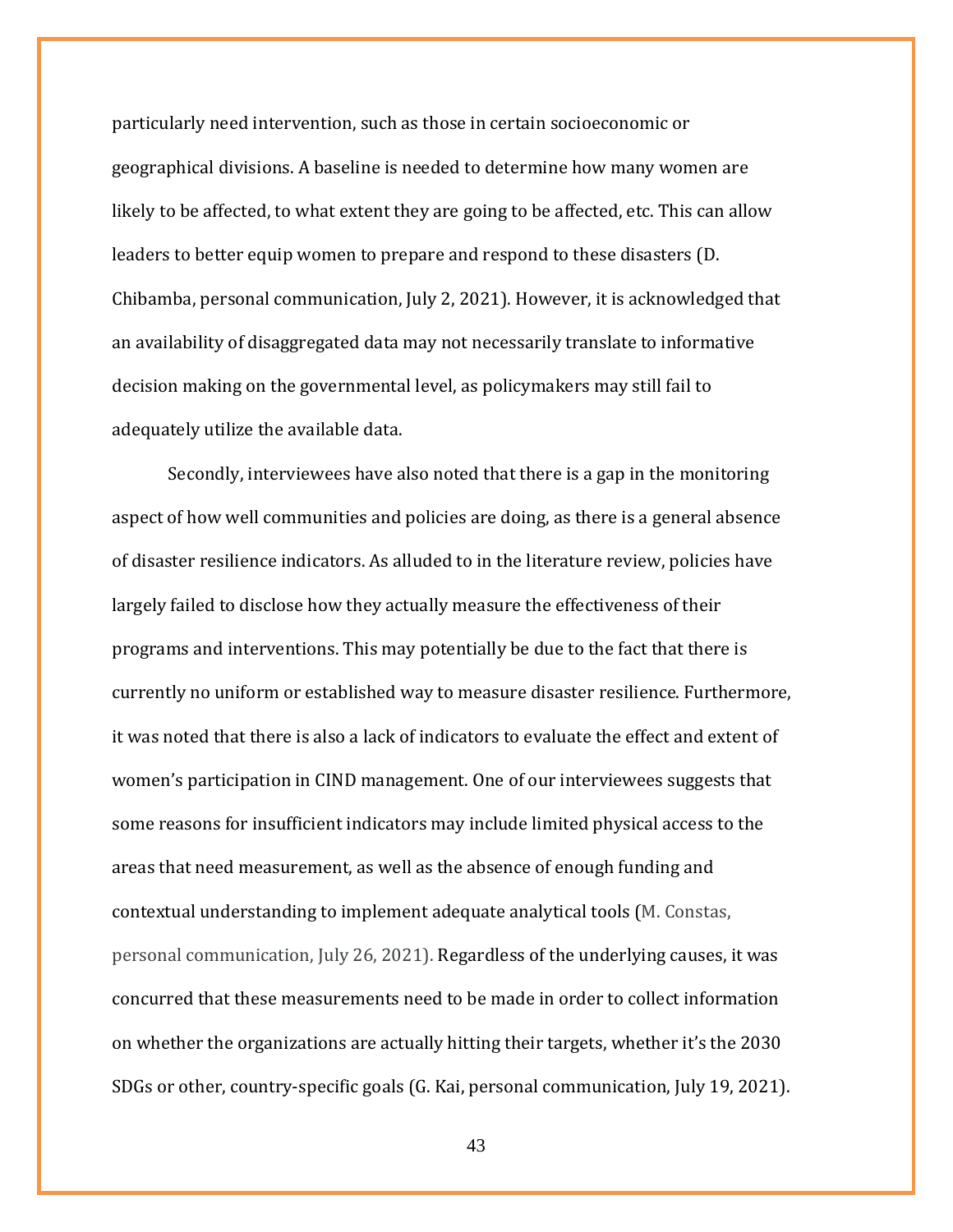Because of the limited nature of investments, these indicators are necessary to ensure that funding is being used effectively to produce the desired results within a reasonable timeframe (M. Constas, personal communication, July 26, 2021).

The final key point within this theme has to do with the dissemination and interpretation of this data to/by the local populations. This point overlaps with the previously mentioned idea from the Multilevel Government Involvement area, as it continues to address the importance of streamlining relevant information from upper to local levels. Locals, farmers, and women are arguably the ones who most need the access and knowledge about meteorological and other related data, since weatherrelated information primarily affects them (N. Mubanga, personal communication, July 16, 2021). Despite the importance for these populations to have access to this information, it is often difficult for them to obtain such data, since many may not have sources, such as telephone and radio, social media, or news outlets, where they can rapidly acquire it (G. Kai, personal communication, July 19, 2021). Existing systems have been known to be slow in disseminating information to relevant populations, as it often takes a few days for it to reach them (G. Kai, personal communication, July 19, 2021).

In relation to the interpretation of data by locals, it is important for there to be effective and culturally understandable communication of such figures. In the example of meteorological data, if scientific research demonstrates that it is going to rain x amount in the next year, what does this mean for the local farmer? Such information needs to be communicated in a way that allows locals to understand the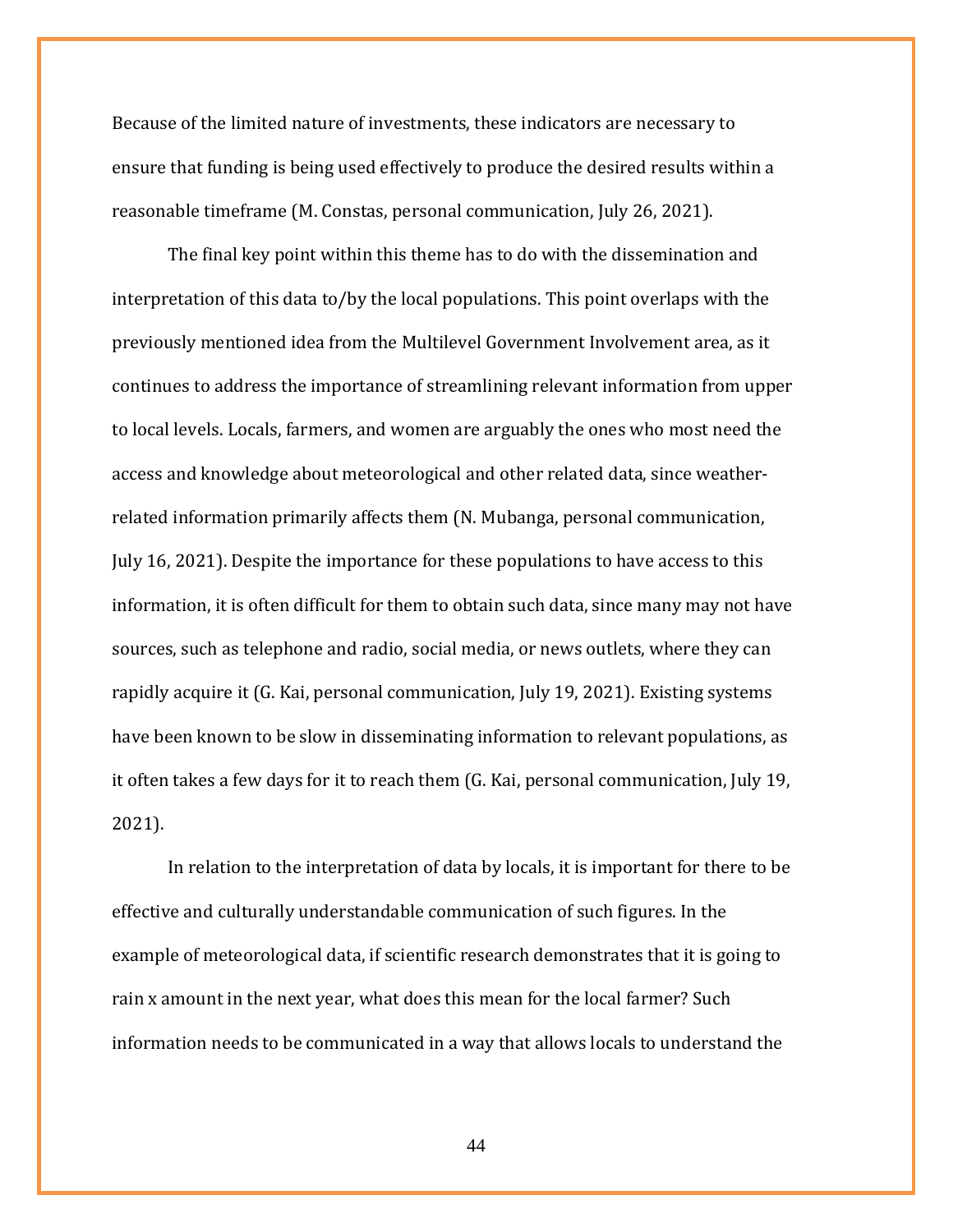implications of the situation and allows them to subsequently adapt their farming and agricultural practices for the year.

#### <span id="page-44-0"></span>Areas of Improvement in Data Driven Decisions

In the recognition of this gap in data driven decisions, we were able to pinpoint three areas of improvement based on the literature and stakeholder interviews. The specific areas of improvement within the theme of data driven decisions were identified to be the following: (1) increase female participation in data collection, (2) establish and monitor more disaster resilience indicators, and (3) improve data communication to locals.

Firstly, women should be more integrated in the data collection and dissemination process. Participation of women in this process is vital, as they are more likely able to easily collect accurate data from the communities (G. Kai, personal communication, July 19, 2021). Because women are usually more involved in the communities due to their traditional caretaking roles, they often have more personal connections with the other local women and would also be more able to provide relevant statistics about their households. Thus, it is important to ensure that women are involved in data systems and processes.

The second suggestion revolves around the expansion and utilization of disaster resilience indicators. As mentioned before, indicators are necessary to evaluate the effectiveness of current policies/interventions, and to assess potential steps or improvements moving forward. Standardized measurements should also be established to ensure the continual participation of women in these operations. Some possible indicators could include the regular collection of statistics, such as the attendance of women in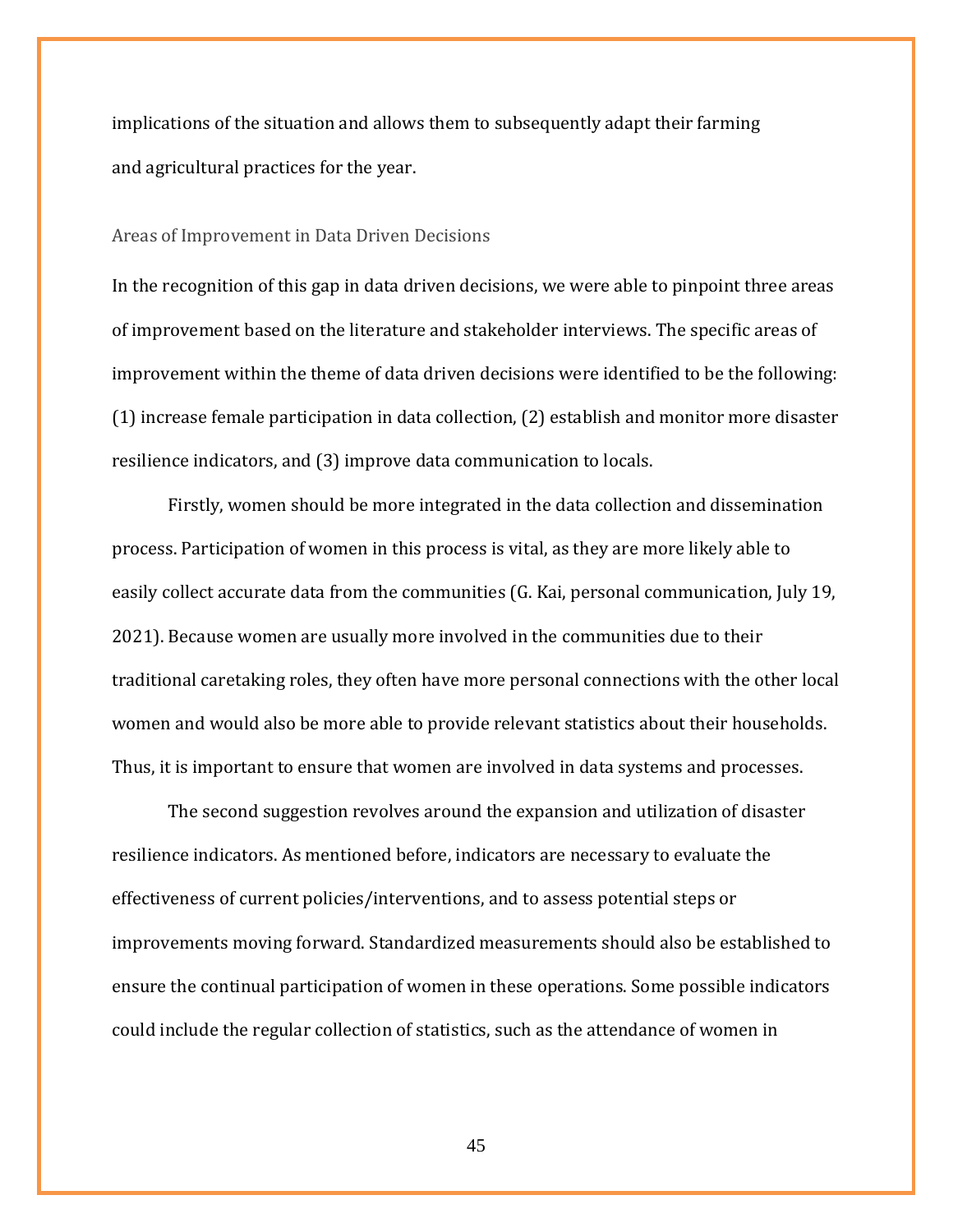disaster management committees and local communities in general (J. Mukumwa, personal communication, July 22, 2021).

The final area of improvement in data driven decision making is to improve the communication of data to the local community. Not only should there be a greater distribution of data from the national to local level (as mentioned before), but this data should also be communicated in a way that is correctly interpretable by the affected population. This can be done through the involvement of locals in the data collection and dissemination process. By involving those from the target populations, there will be communication and representation that address the actual statistical needs and knowledge of the people. In relation to this final suggestion, it is also important to advocate for policymakers' increased utilization of these disseminated datasets, so that they're able to make data-informed decisions at all levels of government.

## <span id="page-45-0"></span> **Conclusion**

Climate-induced natural disasters have a significant impact on all aspects of society, including factors related to health, food security, and the economy. During such events, women are often disproportionately affected in Zambia, due to their traditional roles of providing and caring for the family. Gender is acknowledged in the 2015 NDMP; many of its details do not go far enough in their implementation on the ground.

In order to analyze CINDs in Zambia and assess how women are currently involved in disaster management programs, we conducted a three-pronged literature review focusing on the Zambian and international context, in addition to interviewing several experts. Through this research, we were able to identify four overarching themes for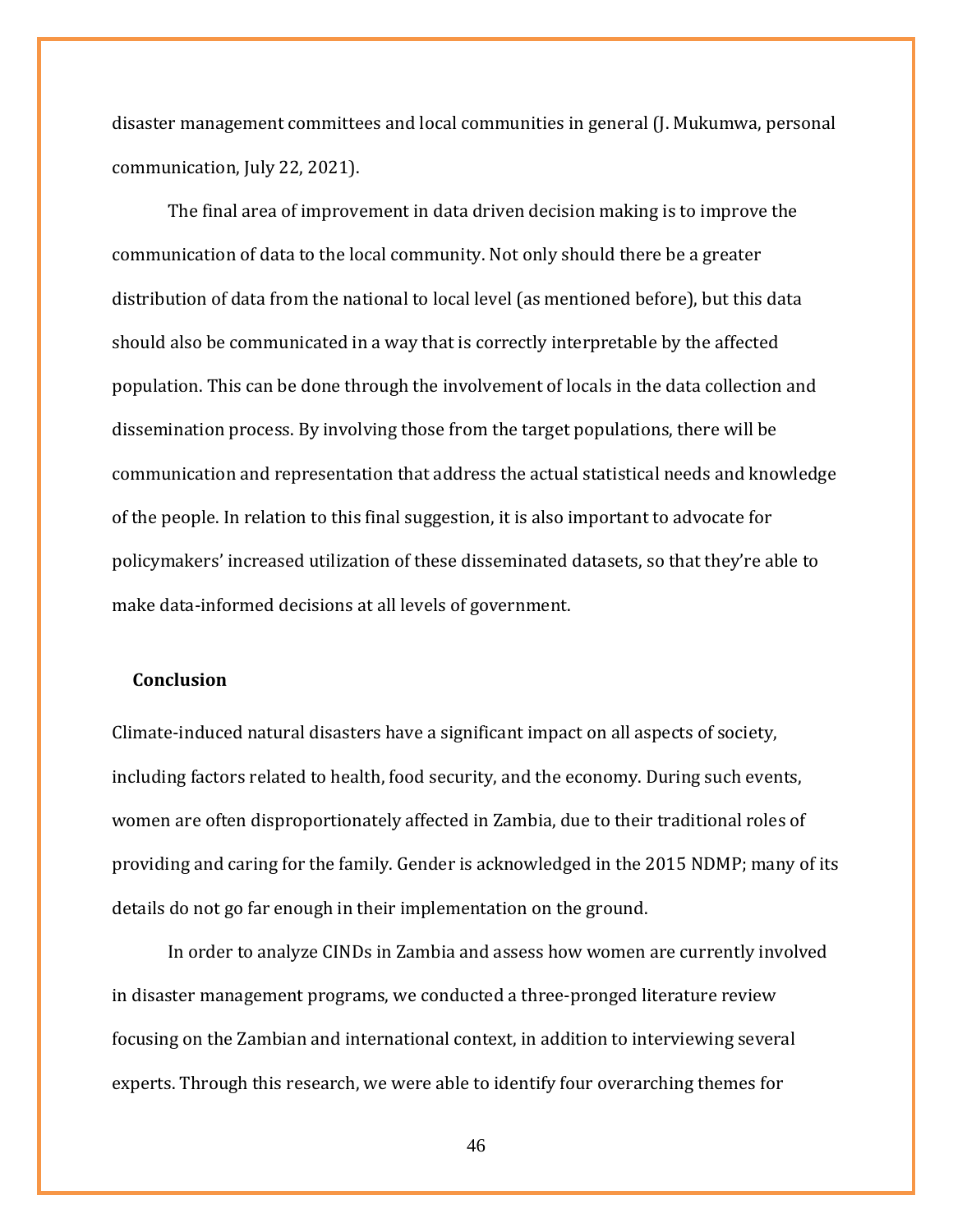improving disaster management and response in Zambia. These themes are the following: (1) specific provisions, (2) female representation, (3) multilevel government involvement, and (4) data-driven decisions. In our literature review, we analyzed Zambia's current management landscape, international disaster frameworks, and comparable case studies, the findings of which could be relied on to address the areas of improvement in the disaster management framework. We have also identified several actionable suggestions for the newest iteration of the NDMP to take into consideration. Because climate-induced disasters affect all members of a community, we have also collected a set of recommendations to address the social and economic repercussions that affect other locals, besides women as well.

To address the disproportionate effects of CINDs on women, it is imperative that policies like the NDMP actively prepare for such disasters. Moving forward, we suggest that the government make improvements in NDMP in four categories corresponding to the themes listed above: (1) To include more specific provisions, we suggest that the NDMP emphasize the importance of intersectional projects that address gender inequality and recognize being female as a risk factor in disasters. (2) Furthermore, local communities should work on ensuring equal female representation in disaster management decisionmaking bodies, in addition to capitalizing on women's unique skills to make communities more climate-resilient. (3) We further suggest the NDMP actively engage other government departments and local communities, such as the Ministry of Gender and Department of Meteorology, and intergovernmental bodies such as the World Bank and UNDP. (4) Lastly, we discuss and recommend that the NDMP pivot towards a more data-driven model, by putting disaster resilience indicators in place and involving women in both the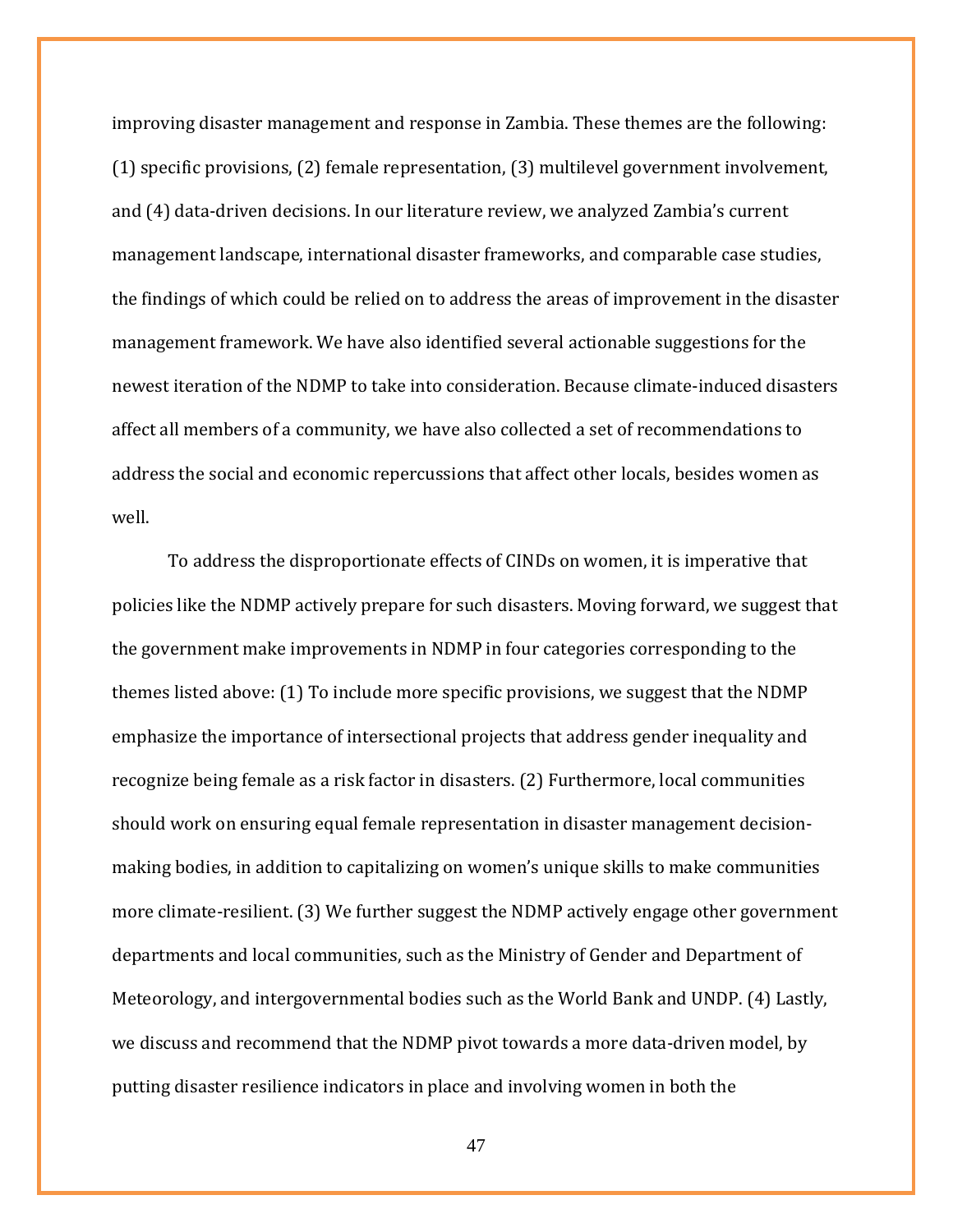dissemination and collection of weather-related information. It is also important for the government to implement culturally and regionally sensitive interventions that address the livelihoods and day-to-day intricacies of the local populations, to shift to a more quotidian sense of disaster preparedness. As CINDs become more frequent in Zambia, the need to acknowledge women's experiences during disasters and empower interdisciplinary interventions only grows.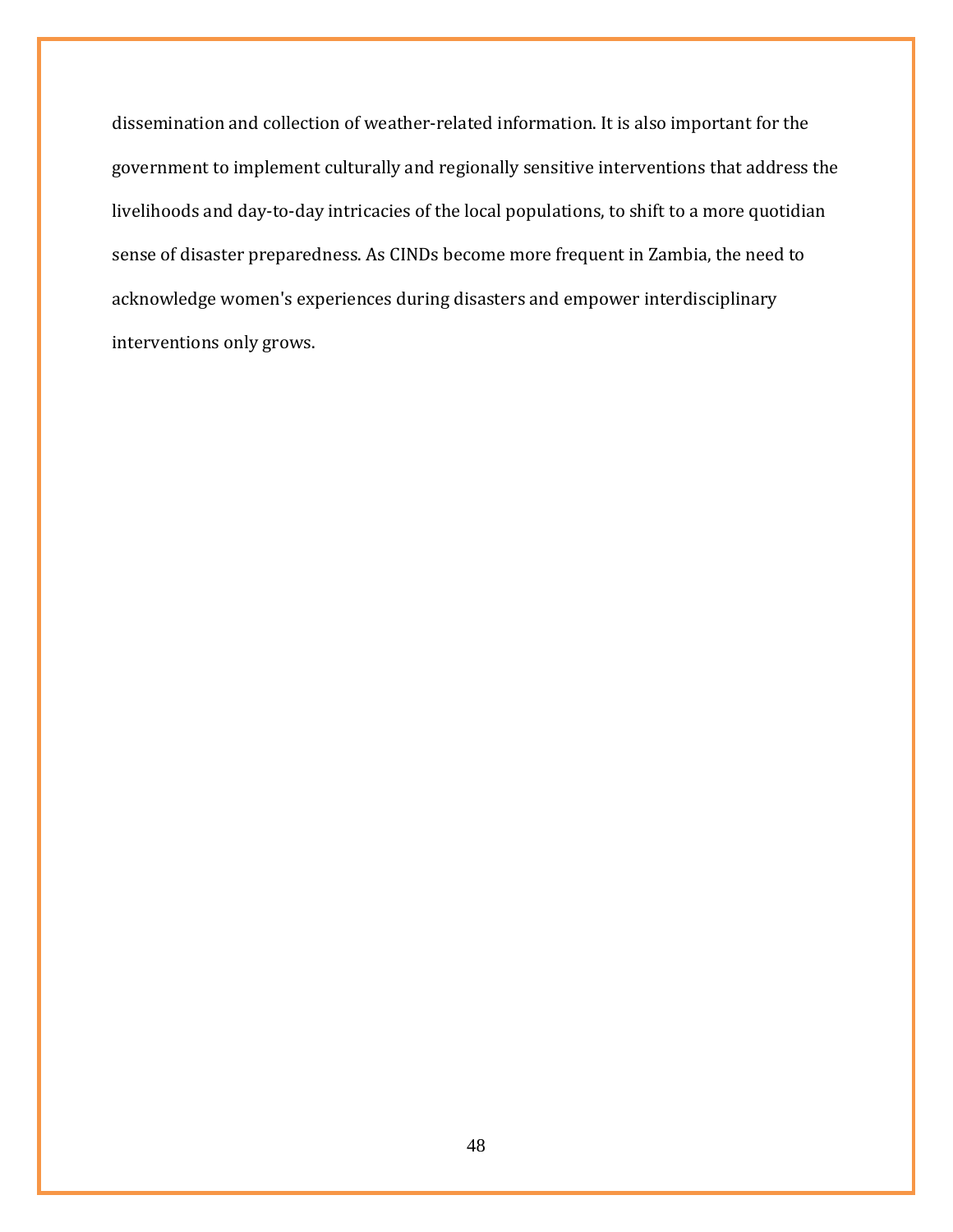## <span id="page-48-0"></span>**Limitations:**

It is worth mentioning that there were a few challenges that were presented throughout this research process.

Firstly, due to the limitations of an online/virtual environment, it was difficult to find stakeholders to interview. Not only did this limitation present itself in terms of the lower quantity of interviewees, but also in the breadth of the type of people we were able to speak with. Although we were able to interview several people involved with actual program implementation and planning, we were not able to interview local people who were directly affected by the said disasters.

Secondly, our project focused specifically on the 2015 NDMP; however, it is acknowledged that there are other policies and plans in place that also discuss disaster relief in Zambia. These first two limitations may have prevented us from obtaining a fully comprehensive view of the situation.

Furthermore, in the literature review, we made the decision to attribute our Case Studies section to the disaster situation in other foreign countries that were relatively similar to the Zambian context. From this, we made assumptions about their best practices, although this may not fully translate to the context in Zambia.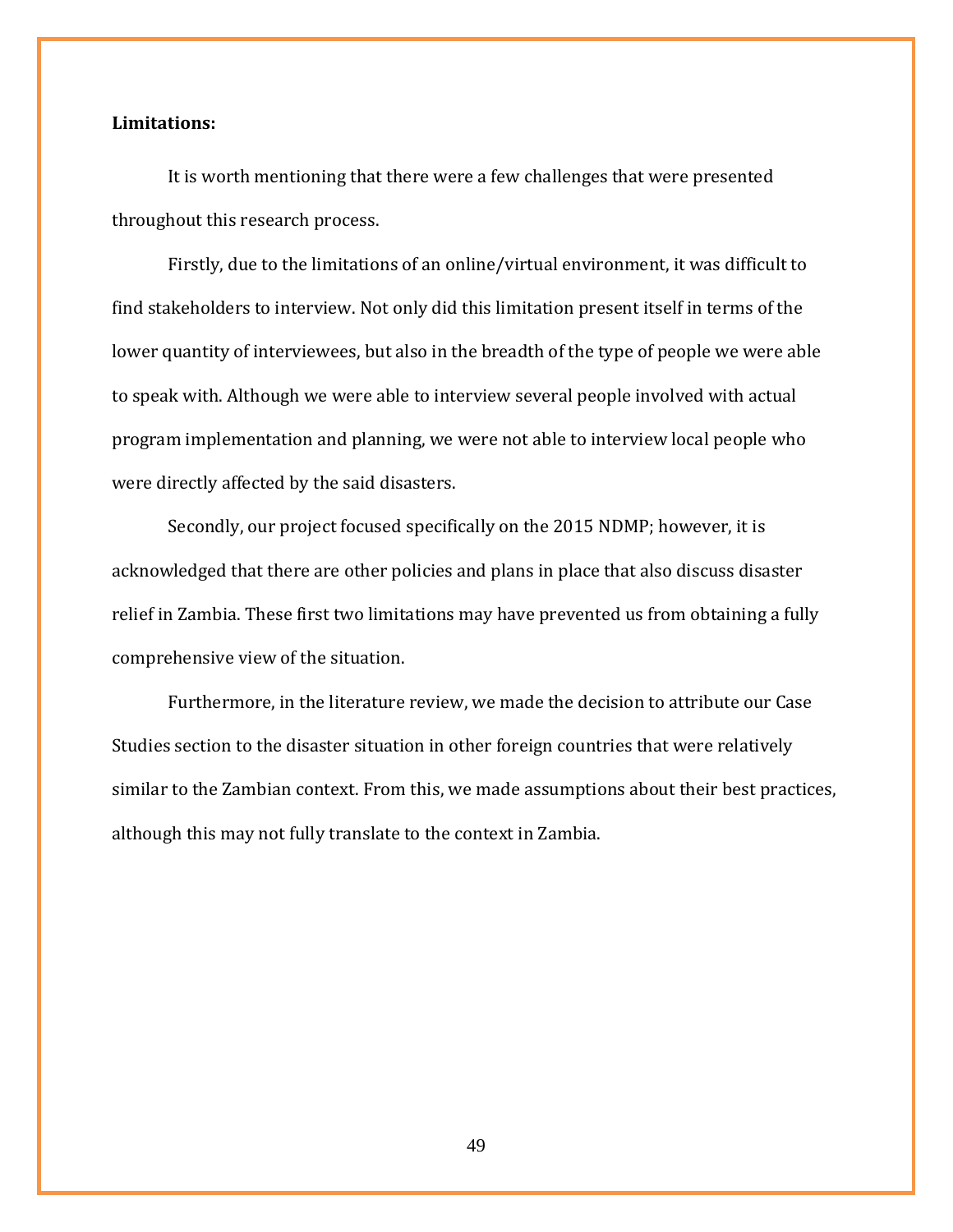# <span id="page-49-0"></span>**Acknowledgements**

We would like to thank ActionAid, the Southern African Institute for Policy and Research and Cornell University for the opportunity to conduct this research.

We also would like to extend our gratitude to Clara Rice, Jeanne Mosley, Mia Haller, Kieu Phan, O'Brien Kaaba, Marja Hinfelaar and Tinenenji Banda for their guidance and patience. In addition, we would like to thank our stakeholders for sharing their insights and wisdom with us, without them we would not have been able to research this topic.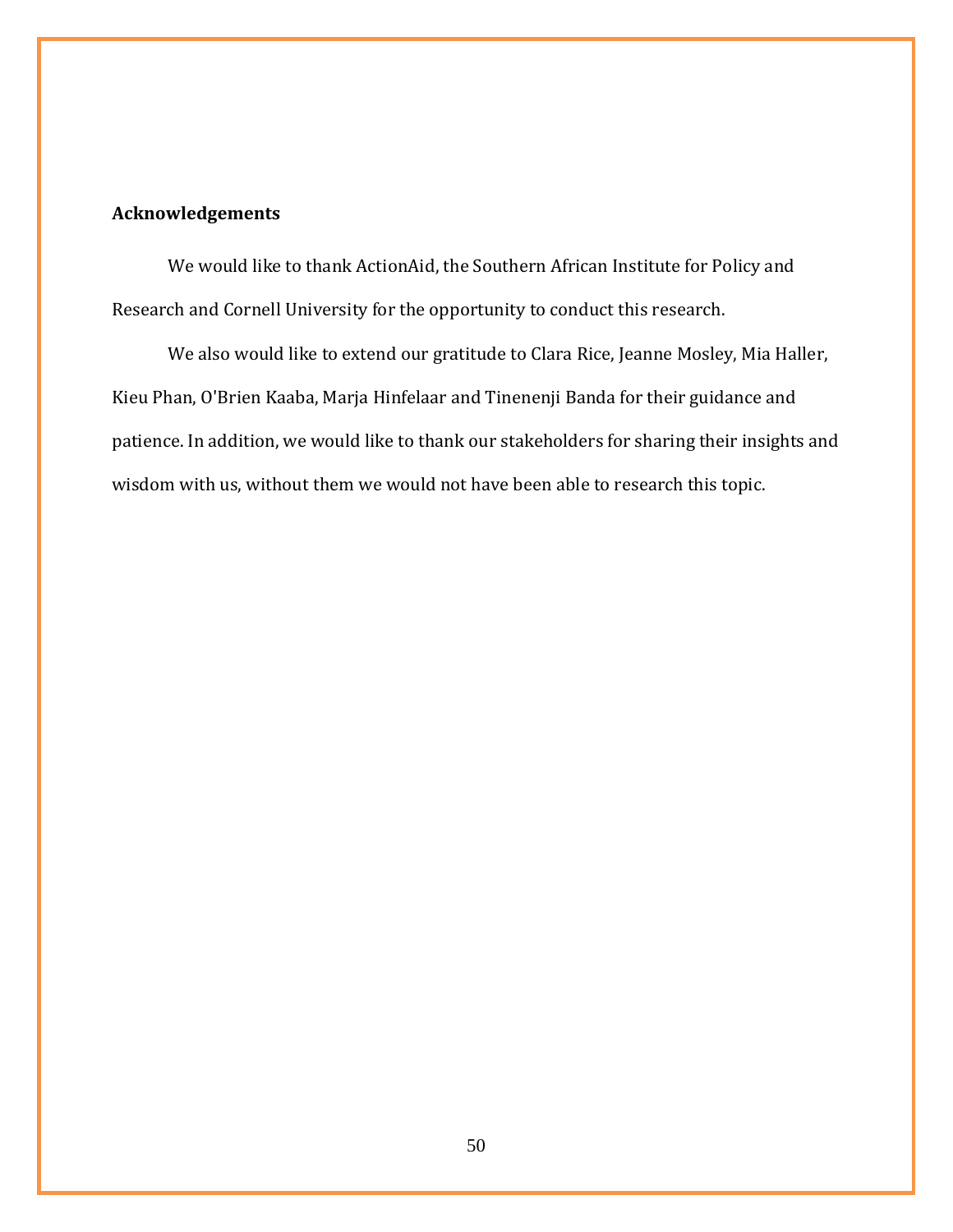#### **References**

<span id="page-50-0"></span>Bhadra, S. (2017). Women in Disasters and Conflicts in India: Interventions in View of the Millennium Development Goals. *International Journal of Disaster Risk Science*, *8*(2), 196–207. https://doi.org/10.1007/s13753-017-0124-y

Bondesson, S. (2019). Why Gender Does Not Stick: Exploring Conceptual Logics in Global Disaster Risk Reduction Policy. In C. Kinnvall & H. Rydstrom (Eds.), Climate Hazards, Disasters, and Gender Ramifications. Routledge.

https://doi.org/10.4324/9780429424861

- De Silva, K., & Jayathilaka, R. (2014). Gender in the context of Disaster Risk Reduction; A Case Study of a Flood Risk Reduction Project in the Gampaha District in Sri Lanka. *Procedia Economics and Finance*, *18*, 873–881. https://doi.org/10.1016/S2212- 5671(14)01013-2
- Enarson, E. P. (2012). *Women confronting natural disasters: From vulnerability to resilience*. Lynne Rienner Publishers.

*Gender Inequality Index*. (2020, February). UN Data.

https://data.un.org/DocumentData.aspx?id=415#32

GFDRR & World Bank. (2016) Stories of Impact: Increasing Women's Role in Disaster Risk Management Across India. https://reliefweb.int/reprt/india/stories-impact-

increasing-women-s-disaster-risk-management-across-india

Ginige, K., Amaratunga, D., & Haigh, R. (2014). Tackling Women's Vulnerabilities through Integrating a Gender Perspective into Disaster Risk Reduction in the Built Environment. *Procedia Economics and Finance*, *18*, 327–335. https://doi.org/10.1016/S2212-5671(14)00947-2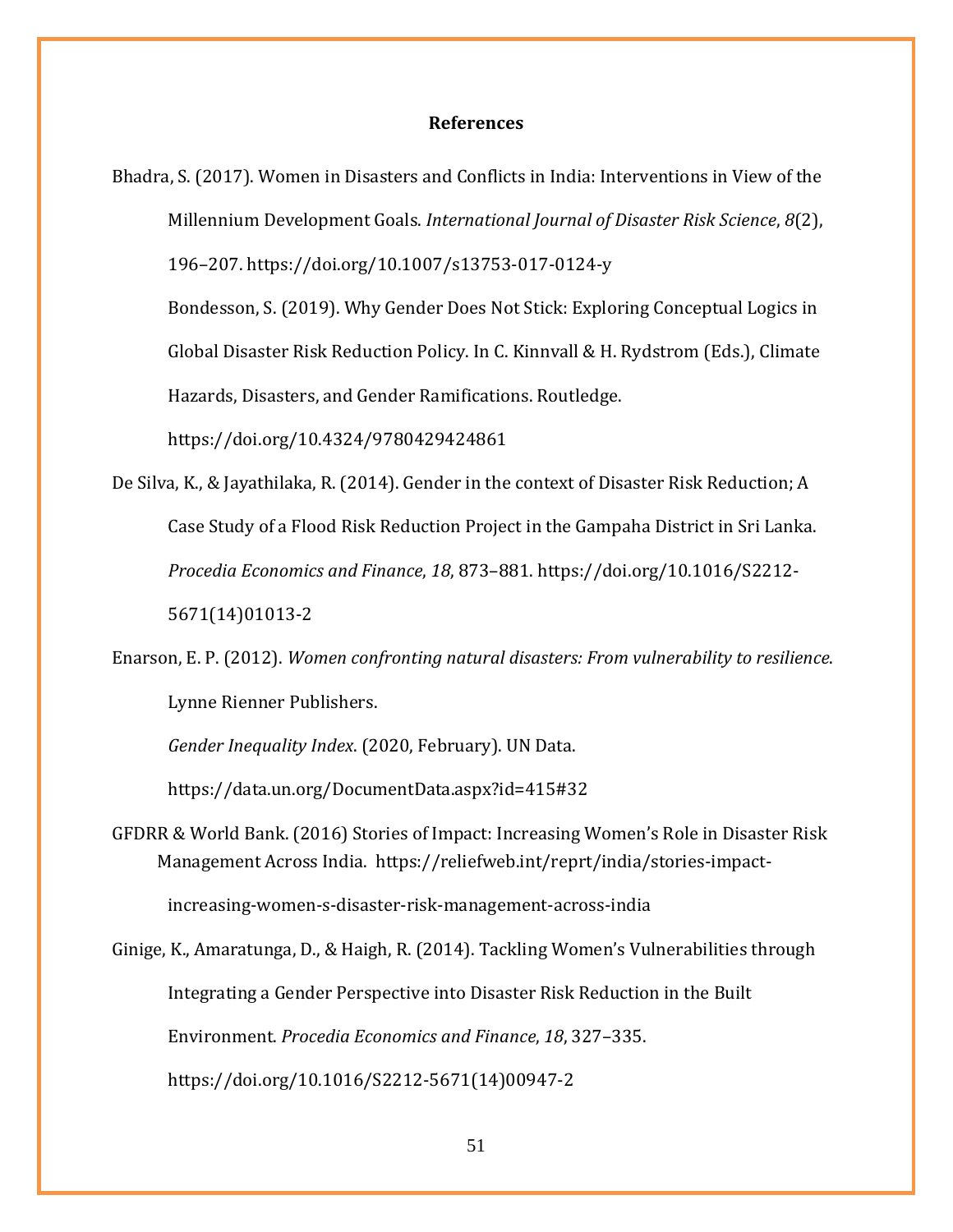Kalantary, C. (2010). Climate Change in Zambia: Impacts and Adaptation. *Global Majority E-Journal*, *1*(2), 85–96.

*National Disaster Management Policy*. (2015). The Office of the Vice President of the Republic of Zambia.

https://www.preventionweb.net/files/47475\_zambiadmpolicy2015.pdf *National Policy on Climate Change*. (2016). Ministry of National Development Planning. https://www.mlnr.gov.zm/?wpfb\_dl=74

Marco, R. and Parcon, C. (2017) Towards an Inclusive Disaster Risk Reduction Management Process. *Center for International Relations and Strategic Studies*, 4 (13), 1-2.

Roder, G., & Tarolli, P. (2016). *Natural disasters and gender dynamics*. EPSC2016-12255.

*Sendai Framework for Disaster Risk Reduction 2015-2030*. (n.d.). Retrieved July 2, 2021, from https://www.undrr.org/publication/sendai-framework-disaster-riskreduction-2015-2030

Shepherd, A., Bond, V., Bwalya, C., Bwalya, R., Chapoto, A., de Corta, L., Diwakar, V., Eichsteller, M., Gwanu, L., Lubungu, M., Mwamba, M., Ndubani, P., Simbaya, J., & Subakanya, M. (2021). Zambia Poverty Dynamics: National Report. *Chronic Poverty Advisory Network*.

Sinha, A., & Srivastava, R. (n.d.). International Journal of Science and Research (IJSR). *International Journal of Science and Research (IJSR)*. Retrieved July 2, 2021, from https://www.ijsr.net/get\_abstract.php?paper\_id=ART20175346

Sohrabizadeh, S., Tourani, S., & Khankeh, H. R. (2014). The Gender Analysis Tools Applied in Natural Disasters Management: A Systematic Literature Review. *PLoS Currents*, *6*,